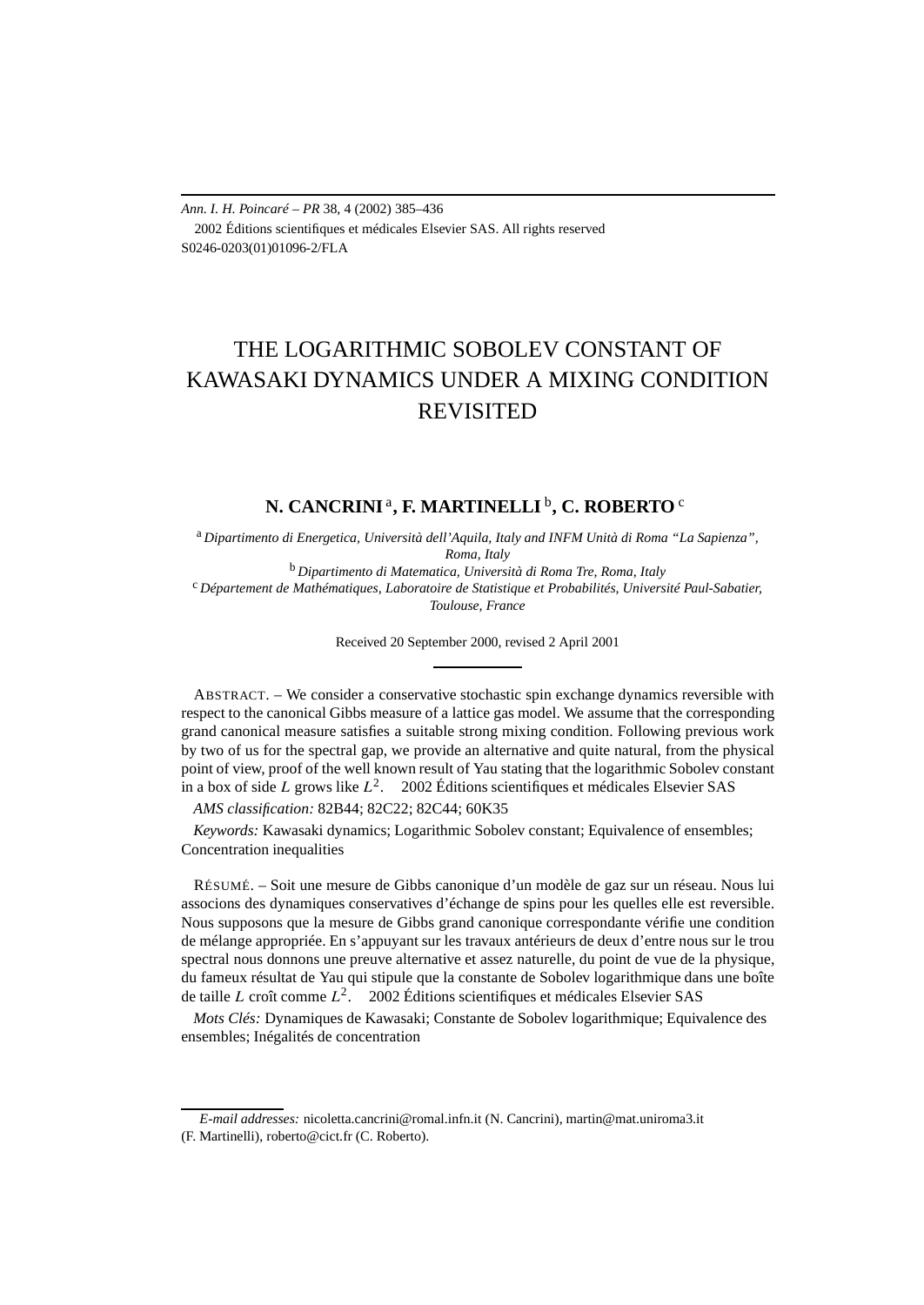#### **1. Introduction**

In this paper we provide a new, independent proof of the famous result of Yau [19] which states that the logarithmic Sobolev constant of a spin exchange dynamics in a box of side *L* of  $\mathbb{Z}^d$ , reversible w.r.t. the canonical Gibbs measure of a finite range lattice gas, grows like  $L^2$ , provided that the corresponding grand canonical Gibbs measure satisfies a suitable "high temperature" condition. We thus complete the program that was begun in [10] were a similar scaling law was proved for the inverse spectral gap.

The problem of computing the relaxation time of stochastic Monte Carlo algorithms for models of classical spin systems in  $\mathbb{Z}^d$  has attracted in the last years considerable attention and many new rigorous techniques have been developed giving rise to nice progresses in probability theory and statistical mechanics. If, for simplicity, we confine ourselves to  $\pm 1$  (or 0–1 in the lattice gas picture) spins, the two most studied random dynamics have been non-conservative Glauber type algorithms, in which a spin at a time flips its value with a rate satisfying the detailed balance condition w.r.t. the grand canonical Gibbs measure, and conservative Kawasaki dynamics in which nearest neighbors spins exchange their values with a rate satisfying the detailed balance condition w.r.t. the canonical Gibbs measure.

For Glauber dynamics the general picture is relatively clear for a wide class of models both in the one phase and in the phase coexistence region with the notable exception of the critical point (see e.g. [16] and references therein).

For Kawasaki dynamics, instead, the presence of a conservation law makes the analysis of the relaxation properties much more difficult than in the non-conservative case, with interesting analogies with the problem of the Goldstone mode in quantum mechanics [1], and many interesting questions are still open both in the one phase region as well as in the presence of phase coexistence (see [7]).

One important class of results for Kawasaki dynamics concerns the relaxation behaviour under a suitable "high temperature condition". Such a condition (see Section 2.4 below for a precise description) requires in particular the exponential decay of the grand canonical covariances *uniformly* in the chemical potential, i.e. in the particle density, and therefore it cannot be true at low temperature where, in general, phase coexistence takes place for certain values of the density.

Under the validity of such a condition, the most important result is the so called diffusive scaling  $L^2$  for the relaxation time (in what follows identified with the inverse of the spectral gap of the generator) of the Kawasaki dynamics in a box of side *L*, first proved in [14] and then, much later and by different methods, in [10] (see also [11] for an extension to a spin system with random interactions). Such a result is a key stone in the study of the hydrodynamical limit of the Ising model [18] and it plays an essential role in the proof of the power law  $L^2$ -decay to equilibrium of local observables (see [10]). Quite interesting its proof poses new, non-trivial problems in the theory of canonical Gibbs measures, their large deviations properties and their detailed equivalence to grand canonical ones (see  $[5,6,9,4]$ ). Some time after the basic paper  $[14]$ , the above result was considerably strengthen in [19] in that the same diffusive scaling was proved also for the logarithmic Sobolev constant (see also [15,20] for related work).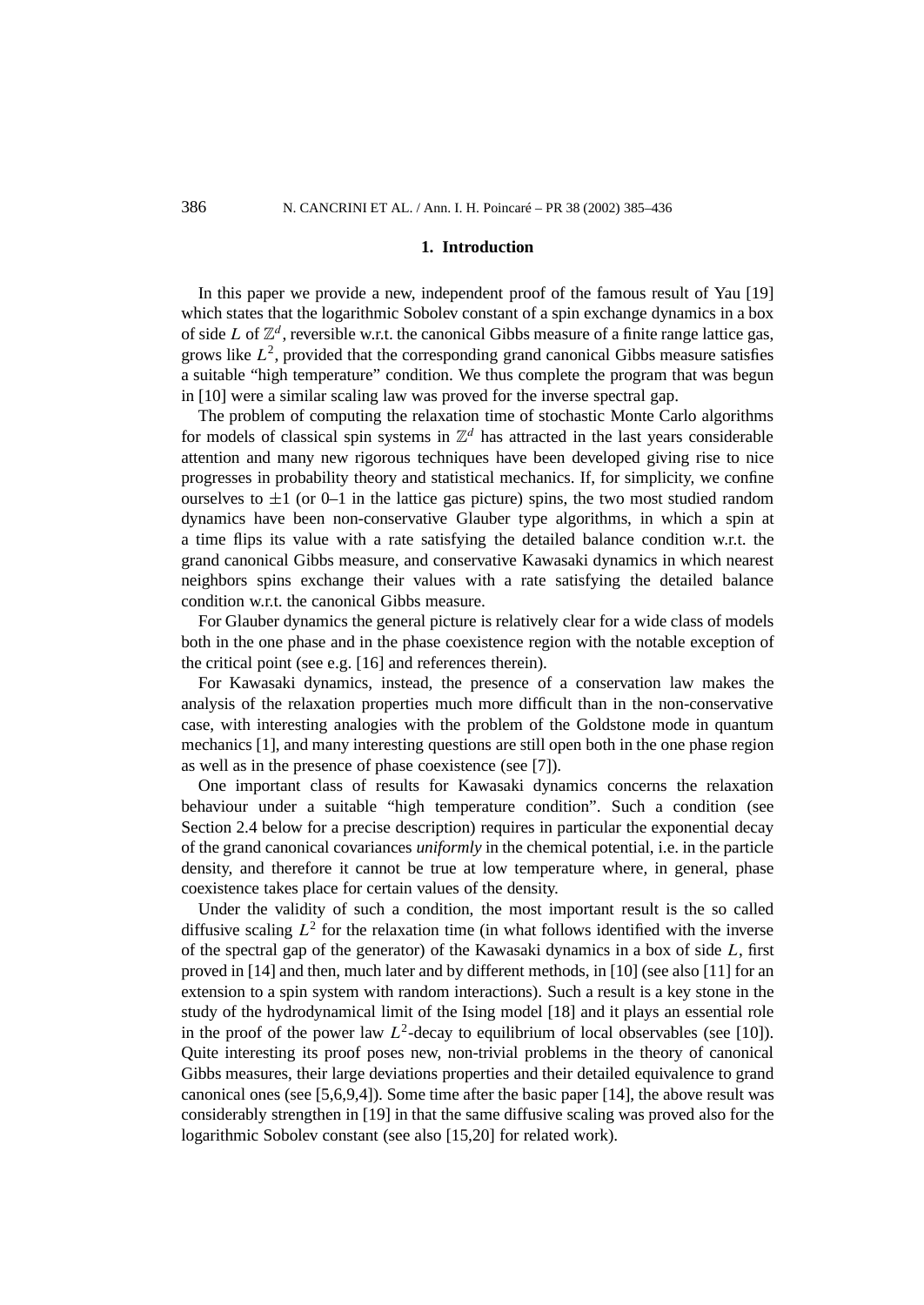The basic strategy of [19] is the martingale approach developed in [14] together with entropy bounds, large deviations estimate for canonical Gibbs measure and partial averaging on mesoscopic scales. Unfortunately the paper is particularily intricate to read, partly because the problem of equivalence of ensembles is entangled with the analysis of the dynamics, and, as a consequence, the main physical mechanism behind the diffusive scaling does not appear clearly.

With this motivation in mind and with the desire to understand the result by our own methods, we decided to reprove it following the "bisection" technique envisaged in [10].

Our method works as follows. Let  $c(L)$  be the largest (over the boundary conditions and number of particles) among the logarithmic Sobolev constants in a cube of side *L* with given boundary conditions and fixed number of particles. The real hard part is to prove an upper bound for  $c(L)$  of the right order; the lower bound is readily obtained by plugging into the logarithmic Sobolev inequality a suitable test function (a slowly varying function of the local density). In order to prove the correct upper bound we look for a recursive inequality of the form

$$
c(2L) \leqslant \frac{3}{2}c(L) + kL^2\tag{1.1}
$$

which, upon iteration, proves the bound  $c(L) \le k'L^2$ .

For this purpose, let  $\Lambda$  be the cube of side 2L and let us divide it into two (almost) halves  $\Lambda_1$ ,  $\Lambda_2$  in such a way that the overlap between  $\Lambda_1$  and  $\Lambda_2$  is a thin layer of width *δL, δ*  $\ll$  1. Let us denote by *ν* the canonical Gibbs measure on  $\Lambda$  with some given number of particles and let  $Ent_v(f^2) = v(f^2 \log(f^2/v(f^2)))$  be the entropy of  $f^2$  w.r.t. *ν*. If the two *σ*-algebras  $\mathcal{F}_1 := \mathcal{F}_{\Lambda_1^c}$  and  $\mathcal{F}_2 := \mathcal{F}_{\Lambda_2^c}$ , namely the *σ*-algebras generated by the lattice gas variables outside  $\Lambda_1$  and  $\Lambda_2$ , respectively, were *weakly dependent* in the sense that for some  $\varepsilon(L) \ll 1$ 

$$
\|\nu(g|\mathcal{F}_2) - \nu(g)\|_{\infty} \leq \varepsilon(L)\nu(g) \tag{1.2}
$$

for all non-negative functions *g* measurable w.r.t.  $\mathcal{F}_1$  (weak dependence on the boundary conditions), then it would follow (see [8] and Section 3.3 below for more details) that (*almost factorization of the entropy*)

$$
\mathrm{Ent}_{\nu}(f^{2}) \leqslant (1+\varepsilon(L))\nu(\mathrm{Ent}_{\nu}(f^{2}|\mathcal{F}_{1}) + \mathrm{Ent}_{\nu}(f^{2}|\mathcal{F}_{2})),
$$

where  $Ent_v(f^2|\mathcal{F}_1)$  is a shorthand notation for the entropy of  $f^2$  w.r.t.  $v(\cdot|\mathcal{F}_1)$ . Notice that  $v(\cdot|\mathcal{F}_1)$  is nothing but the canonical measure on the smaller set  $\Lambda_1$ .

If the canonical measure were replaced by the grand canonical one then, under our mixing condition, (1.2) would follow immediately with  $\varepsilon(L) = O(e^{-m\delta L})$  for some positive *m* and few lines more would suffice to prove uniformly boundedness of the logarithmic Sobolev constant for a "high temperature" Glauber dynamics [8] (see also [16] for a similar discussion for the spectral gap).

For the canonical measure instead, (1.2) cannot hold precisely because of the conservation of the number of particles. Even in the absence of any interaction, the Kawasaki dynamics on two nearby disjoint sets does not factorize into two independent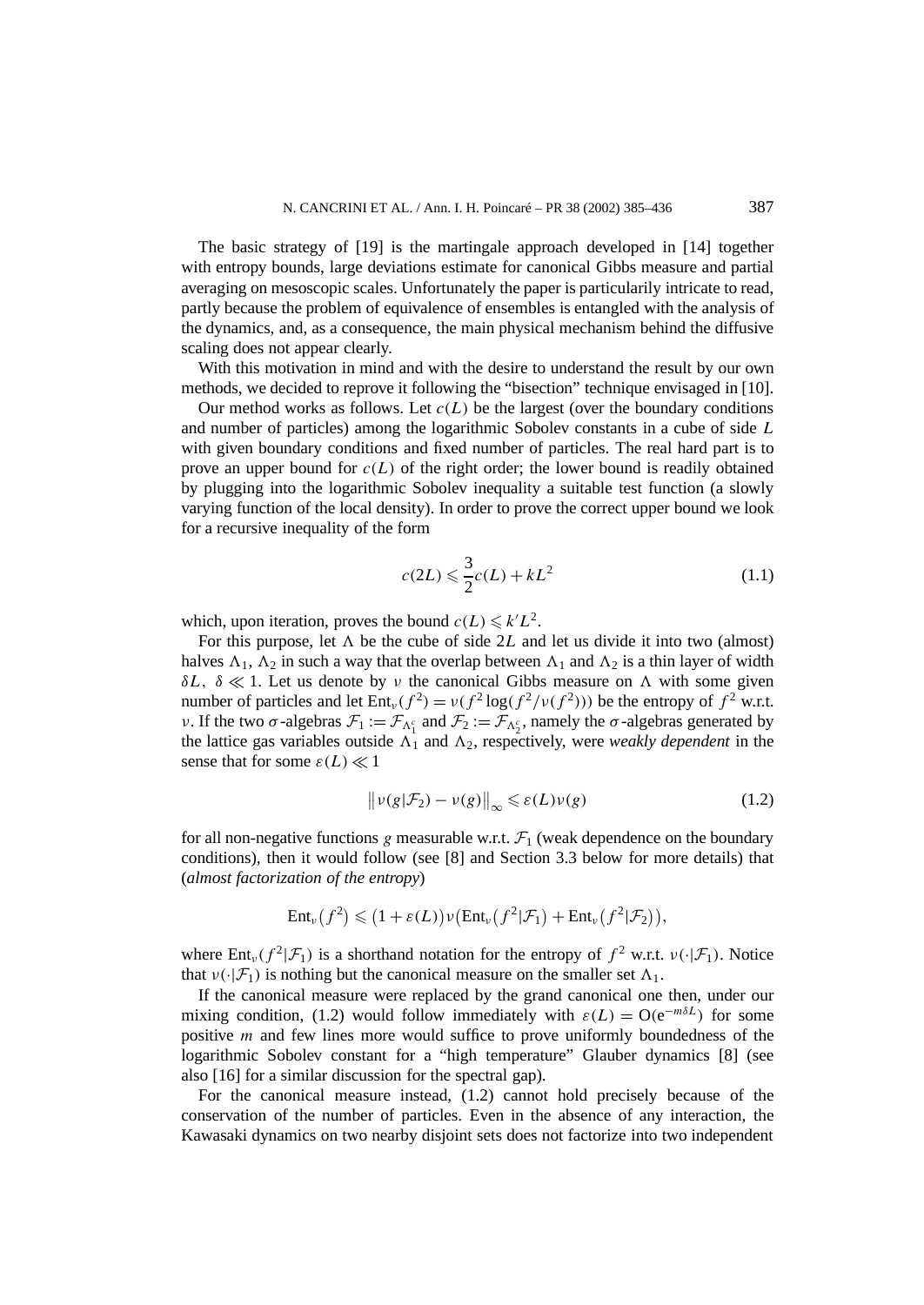dynamics because the particles may migrate from one set to the other one. In particular, the relaxation time in  $\Lambda$  (intuitively proportional to  $c(L)$ ) is related to the relaxation time of the modified Kawasaki dynamics in which the number of particles in the three sets  $\Lambda_1$ ,  $\Lambda_2$  and  $\Lambda_1 \cap \Lambda_2$  is conserved *and* to the relaxation time of the process of exchange of particles between  $\Lambda_1$ ,  $\Lambda_2$  and  $\Lambda_1 \cap \Lambda_2$ . This suggests to try to separate the two effects which are, a priori, strongly interlaced and to analyze them separately. In some sense this idea is the heart of our approach and technically it can be achieved by elementary conditioning as follows. Let  $n_0$  and  $n_1$  be the random variables counting the number of particles in  $\Lambda_1 \cap \Lambda_2$  and in  $\Lambda \backslash \Lambda_2$  respectively and let  $Ent_{\nu} (f^2|n_0, n_1)$  be the entropy of  $f^2$  w.r.t. canonical measure *ν* conditioned on  $n_0$ ,  $n_1$ . Then we can write

$$
Ent_{\nu}(f^{2}) = \nu(Ent_{\nu}(f^{2}|n_{0}, n_{1})) + Ent_{\nu}(\nu(f^{2}|n_{0}, n_{1})). \qquad (1.3)
$$

The second term in  $(1.3)$  can in turn be expanded as

$$
Ent_{\nu}(\nu(f^2|n_0,n_1)) = \nu(Ent_{\nu}(\nu(f^2|n_0,n_1)|n_0)) + Ent_{\nu}(\nu(f^2|n_0)).
$$
 (1.4)

Notice that in the first term in the r.h.s. of (1.3) we need to bound the entropy with respect a *multi canonical* measure in which the number of particles in each atom of the partition  $\{\Lambda \setminus \Lambda_1, \Lambda_1 \cap \Lambda_2, \Lambda \setminus \Lambda_2\}$  is frozen. As shown in [9] (see also Section 3.2 below) such a new measure has better chances to satisfy the "weak dependence" condition (1.2) than the original measure *ν* precisely because of the extra conservation laws. Thus, by the previous reasoning, we may hope to bound the first term in the r.h.s. of (1.3) by the largest among the logarithmic Sobolev constant of each of the three sets times the Dirichlet form of the Kawasaki dynamics. Notice that for each of the three sets the linear dimension in one direction has been (at least) almost halved. Thus the first term in the r.h.s. of (1.3) should be the responsible for the first term in the r.h.s. of (1.1).

Let us now examine the pieces that come from the second term in the r.h.s. of (1.3). As one can observe in (1.4), in each of them one has to bound an entropy with respect to the distribution of a one dimensional discrete random variable e.g. the number of particles  $n_0$  in the second one. Although such a distribution is difficult to compute exactly, one has a sufficiently good control to be able to establish, via Hardy inequality (see [17] and [2]), a sharp logarithmic Sobolev inequality with respect to the Dirichlet form of a reversible Metropolis birth and death process. Physically such a process corresponds to the creation of an extra particle in e.g.  $\Lambda_1 \cap \Lambda_2$  and the contemporary annihilation of a particle in e.g.  $\Lambda \setminus \Lambda_1$  that is to the *exchange* of particles among the three sets. Since each particle moves, essentially, by a sort of perturbed random walk, and on average it has to travel a distance  $O(L)$ , it is not surprising that the second term in the r.h.s. of (1.3) is the responsible for the  $L^2$  term in the r.h.s. of (1.2).

Of course and unfortunately, the story is quite involved and we have deliberately hidden here several technical extra conditions that would have obscured the whole discussion without adding any relevant information.

We conclude with some technical comments and a short road map of the paper.

In Sections 5 and 6, that represent the real technical core of the paper, we need to bound from above canonical (and multi canonical) Laplace transform of the form  $v_{\Lambda}$ (exp( $t \sum_{x \in \Lambda} g_x$ )), where  $g_x$  is the translated by *x* of a local function around the origin.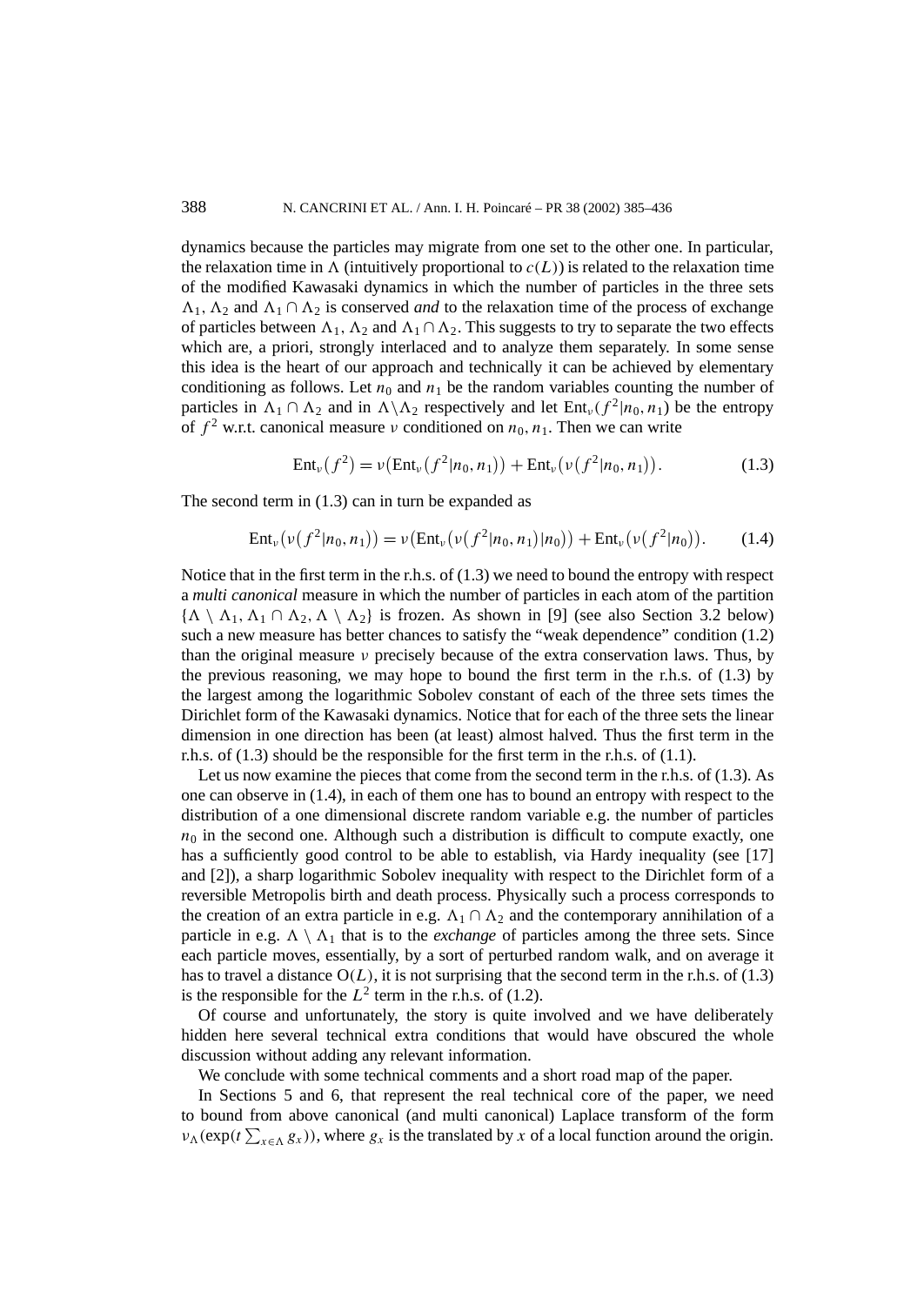In principle that could be a difficult task because, due to the conservation law, canonical measures do not have good mixing properties. Instead of entering into the analysis of the large deviations properties of  $v_{\Lambda}$ , we use the simple, but quite useful bound (see [10]),

$$
\nu_{\Lambda} (e^{t \sum_{x \in \Lambda} g_x}) \leqslant A \mu_{\Lambda} (e^{t \sum_{x \in \Lambda} g_x}),
$$

where *A* is some universal constant and  $\mu_{\Lambda}$  the grand canonical Gibbs measure. Such a bound, valid under our mixing condition, simplifies enormously the problem (compare for instance with [19]) because grand canonical Laplace transforms can be easily bounded using concentration inequalities and logarithmic Sobolev inequalities w.r.t. Glauber dynamics.

Road map. We have decided not to give a completely sequential proof but rather to postpone the proof of some key technical estimates in the second part of the paper. In this way the non-expert reader can read the proof of the main result already in Section 4 provided he accepts some basic bounds that are discussed in Section 3 and proved in Sections 5, 6 and in the appendix. More precisely:

- In Section 2 we define the setting, the mixing condition we need and we state the main result.
- In Section 3 we collect several technical results, part of which are based on the key bounds obtained in Sections 5, 6 and in the appendix, that are necessary to prove the main theorem. A detailed description of these results is given at the beginning of the section.
- In Section 4, by using the results of Section 3, we prove recursively the main theorem on the diffusive scaling of the logarithmic Sobolev constant.
- In Section 5 we study in some detail grand canonical and canonical Laplace transforms via the so called Herbst's approach. This section is the key technical input for the next one.
- In Section 6 we bound the square of covariances of the form  $v_{\Lambda}(f^2, \sum_{x \in \Lambda} g_x)$ , mainly via the entropy inequality and the bounds obtained in Section 5.
- In the appendix we discuss the logarithmic Sobolev inequality for one dimensional random walks via Hardy's inequalities with some application to our problem.

## **2. Notation and results**

In this section we first define the setting in which we will work (spin model, Gibbs measure, dynamics), then we define the basic mixing condition on the Gibbs measure and subsequently state the main theorem on this work.

#### **2.1. The lattice and the configuration space**

**The lattice.** We consider the *d* dimensional lattice  $\mathbb{Z}^d$  with *sites*  $x = (x_1, \ldots, x_d)$ and norms

$$
|x|_p = \left(\sum_{i=1}^d |x_i|^p\right)^{1/p}
$$
  $p \ge 1$  and  $|x| = |x|_\infty = \max_{i \in \{1, \dots, d\}} |x_i|$ .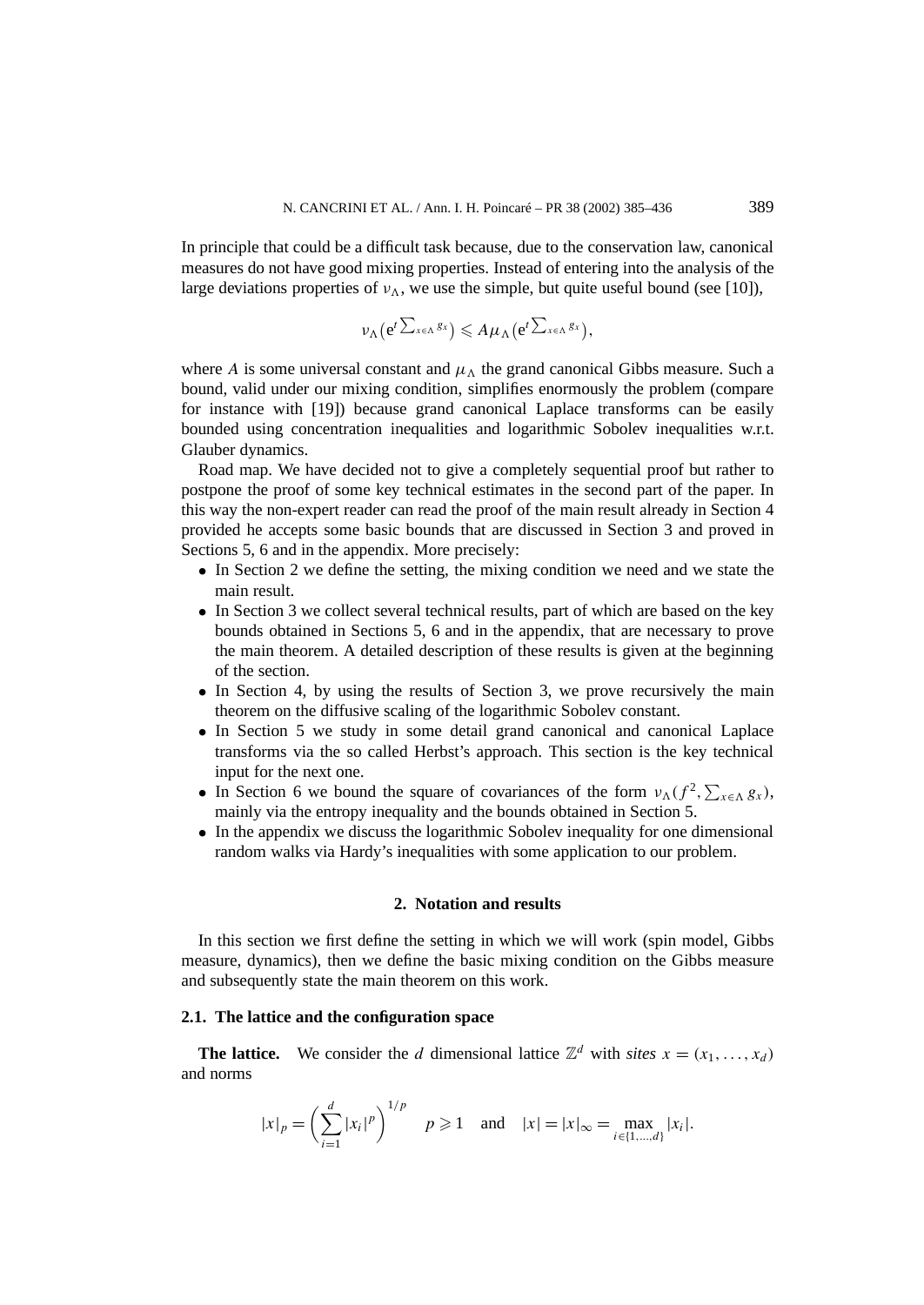The associated distance functions are denoted by  $d_p(\cdot, \cdot)$  and  $d(\cdot, \cdot)$ . By  $Q_L$  we denote the cube of all  $x = (x_1, \ldots, x_d) \in \mathbb{Z}^d$  such that  $x_i \in \{0, \ldots, L-1\}$ . If  $x \in \mathbb{Z}^d$ ,  $Q_L(x)$ stands for  $Q_L + x$ . We also let  $B_L$  be the ball (w.r.t.  $d(\cdot, \cdot)$ ) of radius *L* centered at the origin, i.e.  $B_L = Q_{2L+1}((-L, ..., -L))$ . If  $\Lambda$  is a finite subset of  $\mathbb{Z}^d$  we write  $\Lambda \subset \subset \mathbb{Z}^d$ . The cardinality of  $\Lambda$  is denoted by  $|\Lambda|$ . F is the set of all nonempty finite subsets of  $\mathbb{Z}^d$ . [*x*, *y*] is the *closed segment* with endpoints *x* and *y*. The *edges* of  $\mathbb{Z}^d$  are those  $e = [x, y]$ with *x*, y nearest neighbors in  $\mathbb{Z}^d$ . We denote by  $\mathcal{E}_\Lambda$  the set of all edges such that both endpoints are in  $\Lambda$ .

Given  $\Lambda \subset \mathbb{Z}^d$  we define its interior and exterior boundaries as respectively,  $\partial^- \Lambda =$  ${x \in \Lambda : d(x, \Lambda^c) \leq 1}$  and  $\partial^+ \Lambda = {x \in \Lambda^c : d(x, \Lambda) \leq 1}$ , and more generally we define the boundaries of width *n* as  $\partial_n^{-} \Lambda = \{x \in \Lambda : d(x, \Lambda^c) \leq n\}, \partial_n^{+} \Lambda = \{x \in \Lambda^c : d(x, \Lambda) \leq \Lambda^c\}$ *n*}.

**Regular sets.** A finite subset  $\Lambda$  of  $\mathbb{Z}^d$  is said to be *l*-*regular*,  $l \in \mathbb{Z}_+$ , if  $\Lambda$  is the union of a finite number of cubes  $Q_l(x^i)$  where  $x^i \in l\mathbb{Z}^d$ . We denote the class of all such sets by  $\mathbb{F}_l$ . Notice that any set is 1-regular, i.e.  $\mathbb{F}_{l=1} = \mathbb{F}$ .

**The configuration space.** Our *configuration space* is  $\Omega = S^{\mathbb{Z}^d}$ , where  $S = \{0, 1\}$ , or  $\Omega_V = S^V$  for some  $V \subset \mathbb{Z}^d$ . The single spin space *S* is endowed with the discrete topology and  $\Omega$  with the corresponding product topology. Given  $\sigma \in \Omega$  and  $\Lambda \subset \mathbb{Z}^d$ we denote by  $\sigma_{\Lambda}$  the natural projection over  $\Omega_{\Lambda}$ . If *U*, *V* are disjoint,  $\sigma_{U}\tau_{V}$  is the configuration on  $U \cup V$  which is equal to  $\sigma$  on  $U$  and  $\tau$  on  $V$ . Given  $V \in \mathbb{F}$  we define the *number of particles*  $N_V$ :  $\Omega \rightarrow \mathbb{N}$  as

$$
N_V(\sigma) = \sum_{x \in V} \sigma(x) \tag{2.1}
$$

while the *density* is given by  $\rho_V = N_V / |V|$ .

If *f* is a function on  $\Omega$ ,  $\Delta_f$  denotes the smallest subset of  $\mathbb{Z}^d$  such that  $f(\sigma)$  depends only on  $\sigma_{\Delta_f}$ . *f* is called *local* if  $\Delta_f$  is finite. The *l*-*support* of a function  $\Delta_f^{(l)}$ ,  $l \in \mathbb{Z}_+$ , is the smallest *l*-regular set *V* such that  $\Delta_f \subset V$ .  $\mathcal{F}_{\Delta}$  stands for the  $\sigma$ -algebra generated by the set of projections  $\{\pi_x\}$ ,  $x \in \Lambda$ , from  $\Omega$  to  $\{0, 1\}$ , where  $\pi_x : \sigma \mapsto \sigma(x)$ . When  $\Lambda = \mathbb{Z}^d$  we set  $\mathcal{F} = \mathcal{F}_{\mathbb{Z}^d}$  and  $\mathcal F$  coincides with the Borel  $\sigma$ -algebra on  $\Omega$  with respect to the topology introduced above. By  $|| f ||_{\infty}$  we mean the supremum norm of f. The *gradient* of a function *f* is defined as

$$
(\nabla_x f)(\sigma) = f(\sigma^x) - f(\sigma),
$$

where  $\sigma^x \in \Omega$  is the configuration obtained from  $\sigma$ , by flipping the spin at the site *x*. Finally  $\text{Osc}(f) = \sup_{\sigma, n} |f(\sigma) - f(\eta)|$ .

# **2.2. The interaction and the Gibbs measures**

DEFINITION 2.1. – *A finite range, translation-invariant potential*  $\{\Phi_{\Lambda}\}_{{\Lambda}\in\mathbb{F}}$  *is a collection of real, local functions on*  $\Omega$  *with the following properties* 

(1)  $\Phi_{\Lambda}(\sigma) = \Phi_{\Lambda+x}(\theta_x \sigma)$  *for all*  $\sigma$ *, all*  $\Lambda \in \mathbb{F}$  *and all*  $x \in \mathbb{Z}^d$ *, where*  $\theta_x$  *denotes the shift operator by*  $x \in \mathbb{Z}^d$ .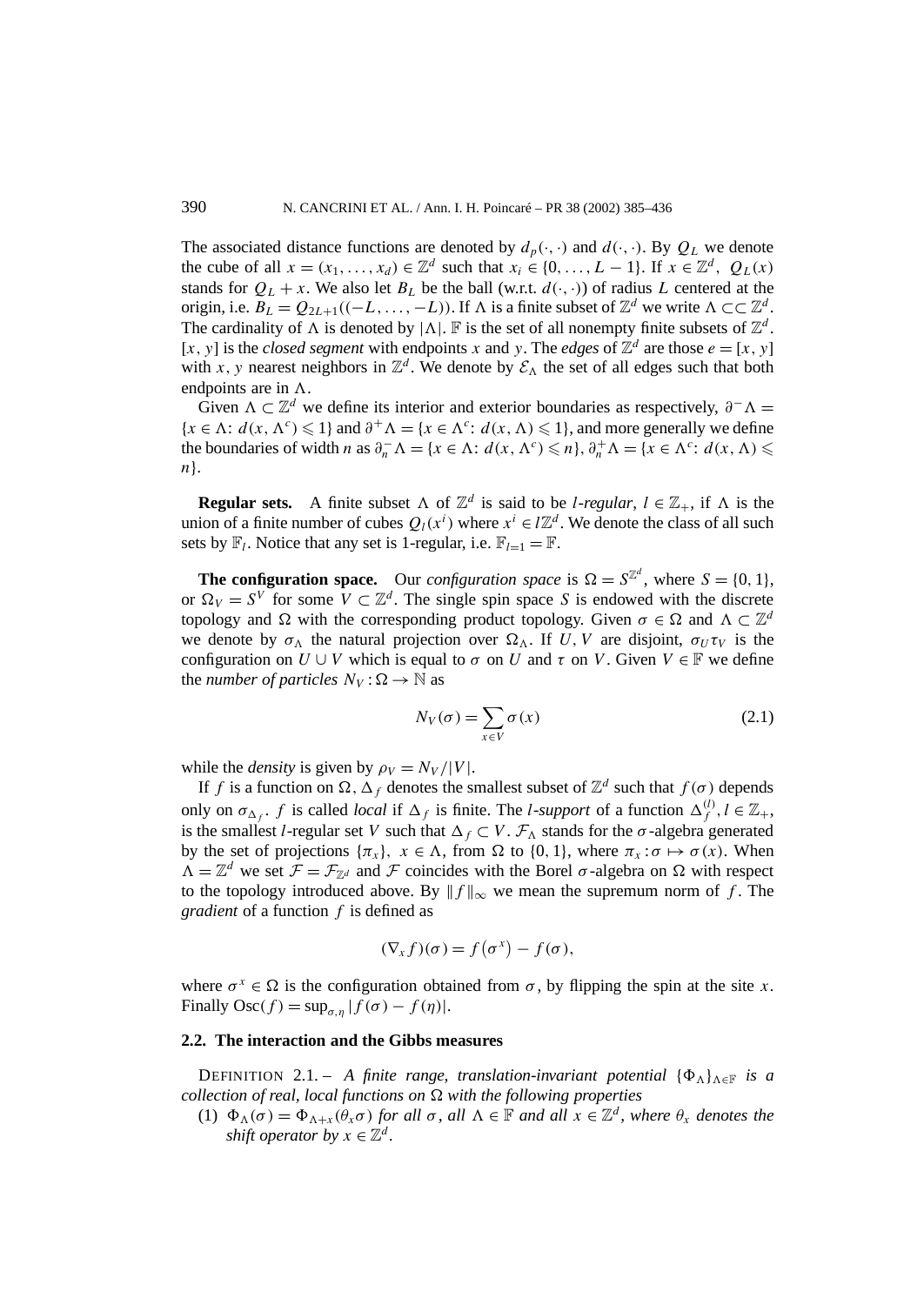- (2) *For each*  $\Lambda$  *the support of*  $\Phi_{\Lambda}$  *coincides with*  $\Lambda$ *.*
- (3) *There exists*  $r > 0$  *such that*  $\Phi_{\Lambda} = 0$  *if* diam  $\Lambda > r$ *. r is called the range of the interaction.*
- (4)  $\|\Phi\| := \sum_{\Lambda \ni 0} \|\Phi_{\Lambda}\|_{\infty} < \infty$ .

Given a collection of real numbers  $\lambda = {\lambda_x}_{x \in \mathbb{Z}^d}$  and a *potential*  $\Phi$ , we define  $\Phi^{\lambda}$  as

$$
\Phi_{\Lambda}^{\lambda}(\sigma) = \begin{cases} (h + \lambda_{x})\sigma(x) & \text{if } \Lambda = \{x\}, \\ \Phi_{\Lambda}(\sigma) & \text{otherwise}, \end{cases}
$$

where *h* is the chemical potential (one body part of  $\Phi$ ).

Given a *potential*  $\Phi$  ( $\Phi^{\underline{\lambda}}$ ) and  $V \in \mathbb{F}$ , we define the Hamiltonian  $H_V^{\Phi}$ :  $\Omega \mapsto \mathbb{R}$  by

$$
H_V^{\Phi}(\sigma) = - \sum_{\Lambda: \ \Lambda \cap V \neq \emptyset} \Phi_{\Lambda}(\sigma).
$$

For  $\sigma, \tau \in \Omega$  we also let  $H_V^{\Phi, \tau}(\sigma) = H_V^{\Phi}(\sigma_V \tau_{V^c})$  and  $\tau$  is called the *boundary condition*. For each  $V \in \mathbb{F}$ ,  $\tau \in \Omega$  the (finite volume) conditional Gibbs measure on  $(\Omega, \mathcal{F})$ , are given by

$$
d\mu_V^{\Phi,\tau}(\sigma) = \begin{cases} (Z_V^{\Phi,\tau})^{-1} \exp[-H_V^{\Phi,\tau}(\sigma)] & \text{if } \sigma(x) = \tau(x) \text{ for all } x \in V^c, \\ 0 & \text{otherwise,} \end{cases}
$$
 (2.2)

where  $Z_V^{\Phi,\tau}$  is the proper normalization factor called partition function. Notice that in (2.2) we have absorbed in the interaction  $\Phi$  the usual inverse temperature factor  $\beta$ in front of the Hamiltonian. In most notation we will drop the superscript  $\Phi$  if that does not generate confusion. Moreover, whenever we consider  $\Phi^{\underline{\lambda}}$  instead of  $\Phi$ , we will write *H*<sup>*τ*</sup>, $\frac{\lambda}{V}$  for the finite volume Hamiltonian and  $\mu_V^{\tau, \lambda}$  for the corresponding finite volume Gibbs measure.

Given a measurable bounded function *f* on  $\Omega$ ,  $\mu_V(f)$  denotes the *function*  $\sigma \mapsto$  $\mu_V^{\sigma}(f)$  where  $\mu_V^{\sigma}(f)$  is just the average of *f* w.r.t.  $\mu_V^{\sigma}$ . Analogously, for any event *X*,  $\mu_V^{\tau}(X) := \mu_V^{\tau}(\mathbb{1}_X)$ , where  $\mathbb{1}_X$  is the characteristic function of *X*.  $\mu_V^{\tau}(f, g)$  stands for the covariance or *truncated correlation* (with respect to  $\mu_V^{\tau}$ ) of f and g. The set of measures (2.2) satisfies the DLR compatibility conditions

$$
\mu_{\Lambda}^{\tau}(\mu_{V}(X)) = \mu_{\Lambda}^{\tau}(X) \quad \forall X \in \mathcal{F} \,\forall V \subset \Lambda \subset \subset \mathbb{Z}^{d}.
$$

DEFINITION 2.2. – A probability measure  $\mu$  on  $(\Omega, \mathcal{F})$  is called a Gibbs measure *for*  $\Phi$  *if* 

$$
\mu(\mu_V(X)) = \mu(X) \quad \forall X \in \mathcal{F} \,\forall V \in \mathbb{F} \tag{2.4}
$$

*see e.g.* [13]*.*

We introduce the *canonical Gibbs measures* on  $(\Omega, \mathcal{F})$  defined as

$$
\nu_{\Lambda,N}^{\tau} = \mu_{\Lambda}^{\tau}(\cdot | N_{\Lambda} = N) \quad N \in \{0, 1, \dots, |\Lambda|\}.
$$
 (2.5)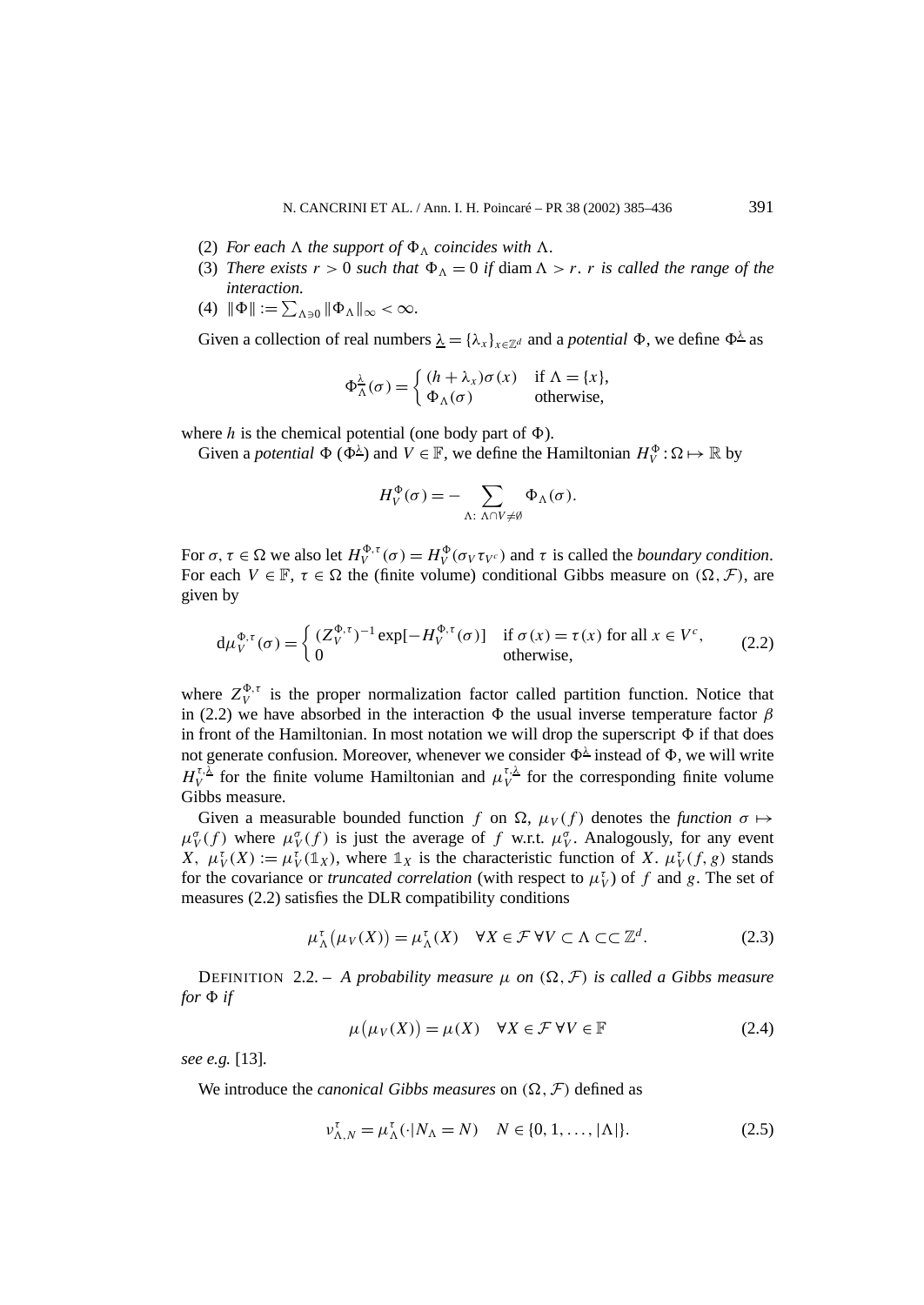#### **2.3. The dynamics**

We consider the so-called Kawasaki dynamics in which particles (spins with  $\sigma(x)$ )  $+1$ ) can jump to nearest neighbor empty ( $\sigma(x) = 0$ ) locations, keeping the total number of particles constant. For  $\sigma \in \Omega$ , let  $\sigma^{xy}$  be the configuration obtained from  $\sigma$  by exchanging the spins  $\sigma(x)$  and  $\sigma(y)$ . Let  $t_{xy}\sigma = \sigma^{xy}$  and define  $(T_{xy}f)(\sigma) = f(t_{xy}\sigma)$ . The stochastic dynamics we want to study is determined by the Markov generators *L<sub>V</sub>*, *V* ⊂  $\mathbb{Z}^d$ , defined by

$$
(L_V f)(\sigma) = \sum_{[x,y]\in \mathcal{E}_V} c_{xy}(\sigma) (\nabla_{xy} f)(\sigma) \quad \sigma \in \Omega, \ f: \Omega \mapsto \mathbb{R}, \tag{2.6}
$$

where  $\nabla_{xy} = T_{xy} - 1$ . The nonnegative real quantities  $c_{xy}(\sigma)$  are the *transition rates* for the process.

The general assumptions on the transition rates are

- (1) *Finite range.*  $c_{xy}(\sigma)$  depends only on the spins  $\sigma(z)$  with  $d({x, y}, z) < r$ .
- (2) *Detailed balance.* For all  $\sigma \in \Omega$  and  $[x, y] \in \mathcal{E}_{\mathbb{Z}^d}$

$$
\exp[-H_{\{x,y\}}(\sigma)]c_{xy}(\sigma) = \exp[-H_{\{x,y\}}(\sigma^{xy})]c_{xy}(\sigma^{xy}).
$$
 (2.7)

(3) *Positivity and boundedness.* There exist positive real numbers  $c_m(\beta)$  and  $c_M(\beta)$ such that

$$
c_m \leqslant c_{xy}(\sigma) \leqslant c_M \quad \forall x, y \in \mathbb{Z}^d, \ \sigma \in \Omega. \tag{2.8}
$$

We denote by  $L_{V,N}^{\tau}$  the operator  $L_V$  acting on  $L^2(\Omega, \nu_{V,N}^{\tau})$  (this amounts to choosing  $\tau$ as the boundary condition and *N* as the number of particles). Assumptions (1), (2) and (3) guarantee that there exists a unique Markov process whose generator is  $L_{V,N}^{\tau}$ , and whose semigroup we denote by  $(T_t^{V,N,\tau})_{t\geqslant0}$ .  $L_{V,N}^{\tau}$  is a bounded operator on  $L^2(\Omega, \nu_{V,N}^{\tau})$ and  $v_{V,N}^{\tau}$  is its unique invariant measure. Moreover  $v_{V,N}^{\tau}$  is *reversible* with respect to the process, i.e.  $L^{\tau}_{V,N}$  is self-adjoint on  $L^2(\Omega, \nu^{\tau}_{V,N})$ .

A first fundamental quantity associated with the dynamics of a reversible system is the spectral gap of the generator, i.e.

$$
\operatorname{gap}(L_{V,N}^{\tau}) = \inf \operatorname{spec}(-L_{V,N}^{\tau} \upharpoonright \mathbb{1}^{\perp}),
$$

where  $\mathbb{1}^{\perp}$  is the subspace of  $L^2(\Omega, \nu_{V,N}^{\tau})$  orthogonal to the constant functions. We let  $\mathcal{E}$ to be the Dirichlet form associated with the generator  $L^{\tau}_{V,N}$ ,

$$
\mathcal{E}_{V,N}^{\tau}(f,f) = \langle f, -L_{V,N}^{\tau} f \rangle_{L^{2}(\Omega, \nu_{V,N}^{\tau})} = \frac{1}{2} \sum_{[x,y] \in \mathcal{E}_V} \nu_{V,N}^{\tau} [c_{xy} (\nabla_{xy} f)^{2}] \tag{2.9}
$$

and  $\text{Var}_{V,N}^{\tau}$  the variance relative to the probability measure  $v_{V,N}^{\tau}$ . Then the gap can also be characterized as

$$
gap(L_{V,N}^{\tau}) = \inf_{\substack{f \in L^{2}(\Omega, v_{V,N}^{\tau}), \\ \text{Var}_{V,N}^{\tau}(f) \neq 0}} \frac{\mathcal{E}_{V,N}^{\tau}(f, f)}{\text{Var}_{V,N}^{\tau}(f)}.
$$
(2.10)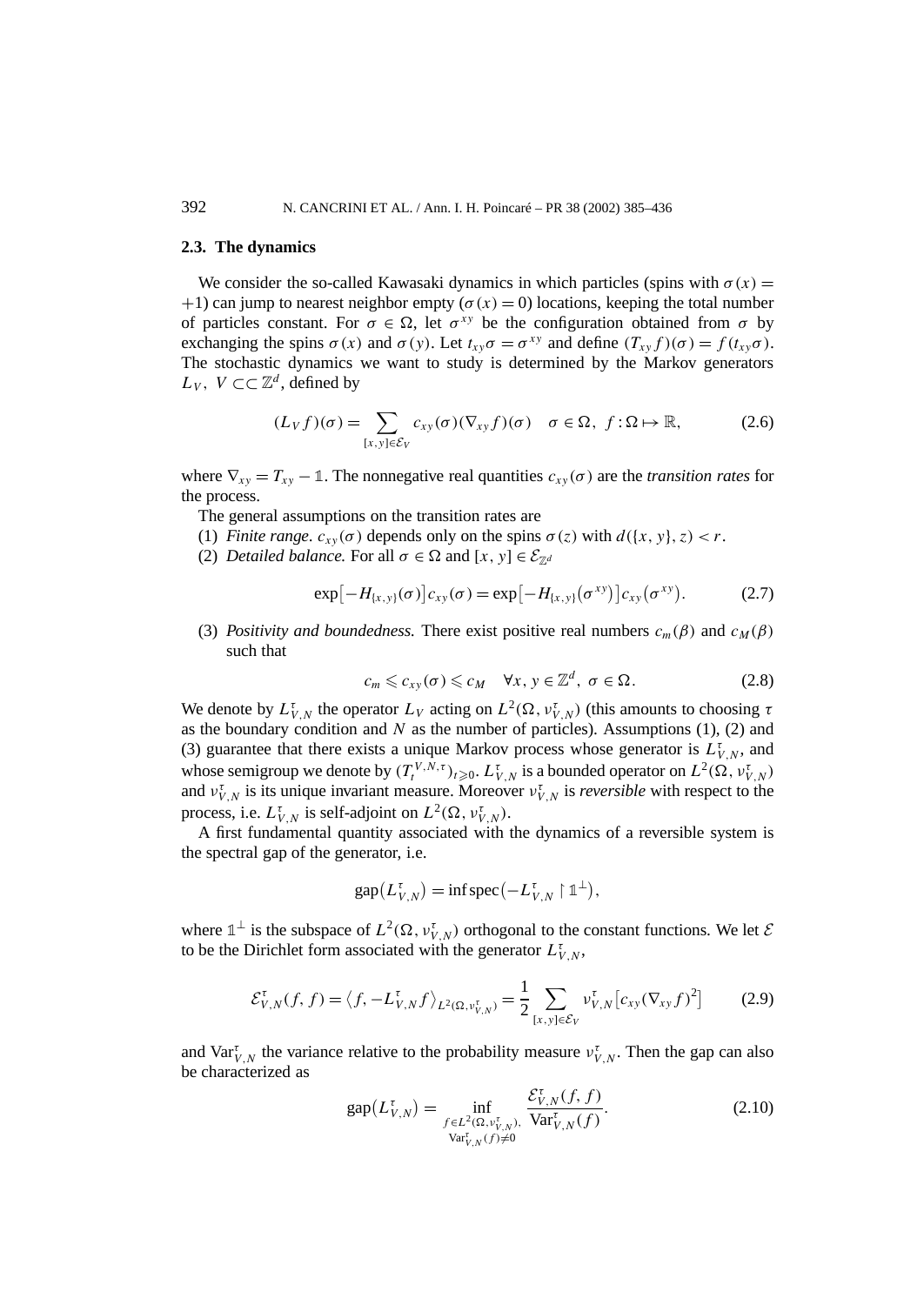A second relevant quantity is the logarithmic Sobolev constant  $c_{V,N}^{\tau}$  defined as the smallest constant *c* such that

$$
\text{Ent}_{V,N}^{\tau}(f^2) \leqslant \frac{c}{2} \mathcal{E}_{V,N}^{\tau}(f,f)
$$
\n(2.11)

for all non-negative functions  $f$  with  $v_{V,N}^{\tau}(f^2) = 1$ , where  $Ent_{V,N}^{\tau}(f^2) = v_{V,N}^{\tau}(f^2 \ln f^2)$ . For the connection between spectral gap, logarithmic Sobolev constant and speed of relaxation to equilibrium we refer the reader to [12].

## **2.4. Definition of the mixing condition and main results**

In order to formulate our basic mixing condition on the two (or more) body part of the interaction  $\Phi$  we fix positive numbers *C, m, l* with  $l \in \mathbb{N}$ . We then say that a collection of real numbers  $\underline{\lambda} := {\lambda_x}_{x \in \mathbb{Z}^d}$  is *l*-regular if, for all  $i \in \mathbb{Z}^d$ , and all  $x \in Q_l(x^i)$ ,  $x^i \in l\mathbb{Z}^d$ ,  $\lambda_x = \lambda_{x^i}$ .

DEFINITION OF PROPERTY  $USMT(C, m, l)$ . – *For any l-regular set*  $\Lambda$ *, any l-regular λ, any boundary condition τ and any pair of bounded local functions f and g*

$$
\left|\mu_{\Lambda}^{\tau,\underline{\lambda}}(f,g)\right|\leqslant C\sup_{\tau}\mu_{\Lambda}^{\tau,\underline{\lambda}}(|f|)\sup_{\tau}\mu_{\Lambda\setminus\Delta_{f}^{(l)}}^{(\tau,\underline{\lambda}}(|g|)\sum_{x\in\partial_{r}^{-}\Delta_{f}^{(l)}}\sum_{y\in\partial_{r}^{-}\Delta_{g}^{(l)}}e^{-m|x-y|}
$$

*provided that*  $d(\Delta_f^{(l)}, \Delta_g^{(l)}) \geq l$ . Here *r denotes the range of the interaction.* 

*Remark*. – The expert reader may have noticed that our condition is different, and in principle stronger, than the one used in [14] and [19] because we require the exponential decay of covariances uniformly in the chemical potential even when the latter *varies* over the atoms of a partition of  $\Lambda$  while in the above mentioned papers the chemical potential is assumed to be constant over  $\Lambda$ . In two dimension, one can prove by cluster expansion methods (see [4]), that the two conditions are equivalent. In higher dimension one can construct examples (see Appendix A2 of [4]) in which a kind of phase transition occurs along the interface between two subsets with different chemical potential, even if for all *l*-regular sets  $\Lambda$  the covariances decay exponentially fast uniformly w.r.t. to constant chemical potentials.

We are finally in a position to formulate the main result of this paper on the logarithmic Sobolev constant of Kawasaki dynamics in a finite volume.

THEOREM 2.3. – Assume that there exist positive numbers  $C, m, l$ , with  $l \in \mathbb{N}$ , such *that property USMT* $(C, m, l)$  *holds. Then there exist positive constants*  $c_1, c_2$  *such that* 

$$
c_1 L^2 \leqslant c_{Q_L, N}^{\tau} \leqslant c_2 L^2 \tag{2.12}
$$

*for all boundary condition τ and particle number N.*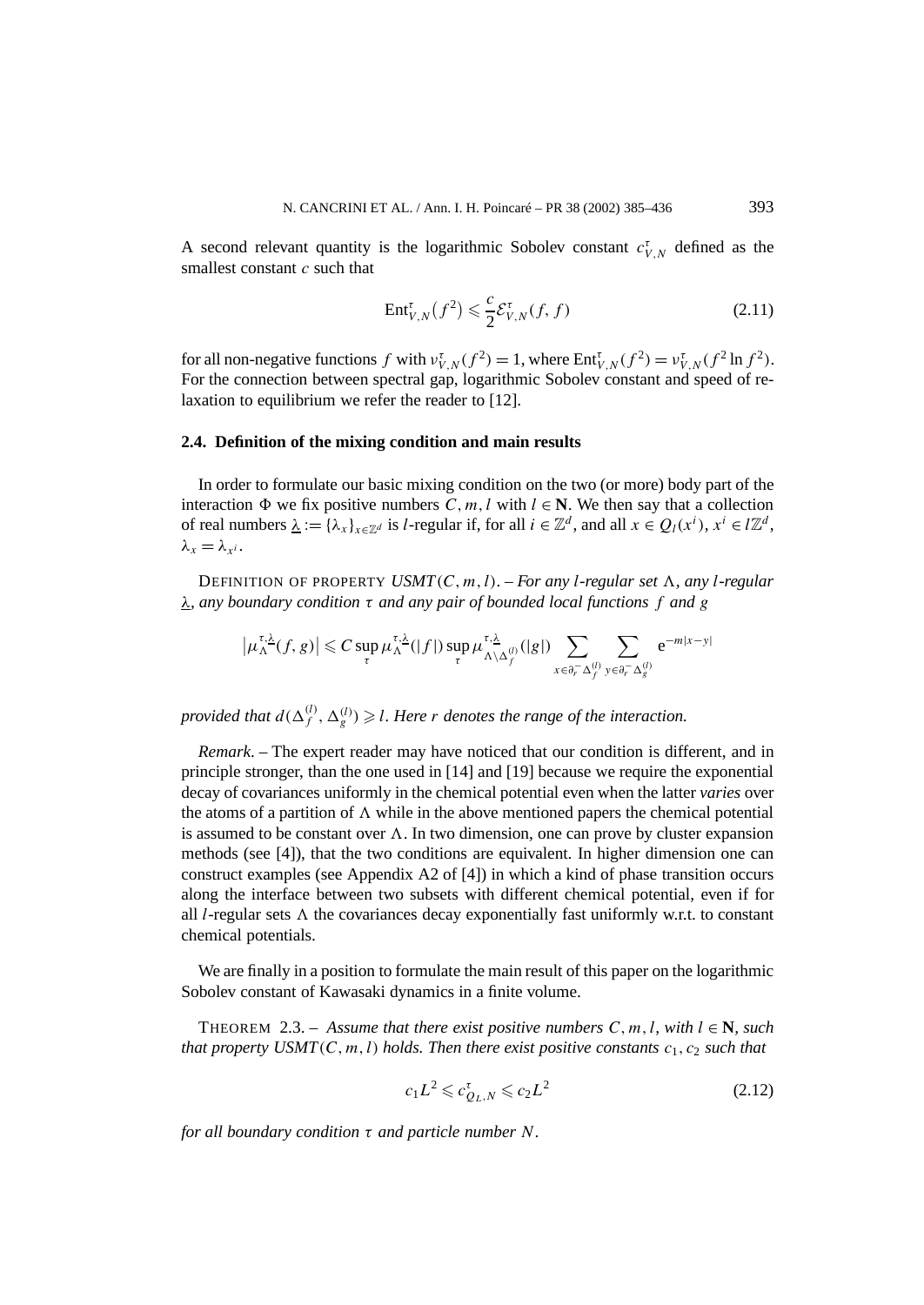#### **3. Technical results**

Here we collect several preliminary technical results that will be used in the future. Although the reader may skip this section during a first reading and come back when these results are needed, we still think it is useful to give a short roadmap of the section.

- In Sections 3.1, 3.2 we recall some useful results on the comparison between finite volume multicanonical Gibbs measures, namely grand canonical Gibbs measures conditioned to have a specified number of particles in the atoms of a given partition of a finite set  $\Lambda$ , and the corresponding unconditioned measures.
- In Section 3.3, we prove a "baby" version of a nice, new inequality for the entropy (see [8]), that, very roughly speaking, allows us to bound the multicanonical entropy in terms of the multicanonical average of the sum of local entropies and of the multicanonical variance. For the expert reader we just mention that the importance of such an inequality resides in the fact that one is spared from the cumbersome computation of quantities like  $[\nabla_{xy} v_{\Lambda}^{\tau} (f^2)^{1/2}]^2$ .
- In Sections 3.4, 3.5, 3.6, we first show how to compute and then how to estimate quantities like  $v((\frac{d}{du}v(f^2|N_V=n)^{1/2})^2)$ , where *v* is a multi canonical measure over the atoms  $\{\Lambda_i\}_{i=1}^k$  of a partition of a finite set  $\Lambda$ , V is a subset of a given atom  $\Lambda_j$ and  $\frac{d}{dn}$  is the discrete derivative. As it will appear clearly in Section 6, terms like the one above naturally appear in the recursive bound of the spectral gap and, roughly speaking, they measure the influence on the logarithmic Sobolev constant of the exchange of particles between different atoms of the partition.
- In Section 3.7 we recall some results proved in [10] on the distribution of the number of particles in an atom of a given partition of a finite set  $\Lambda$  under a multicanonical measure. These results will then be used to prove sharp bound on the logarithmic Sobolev inequality for such a measure via Hardy inequality (see the appendix).

#### **The general setting**

Throughout all this section our setting and notation will be as follows.

Fix  $\delta_0 \in (0, 1)$  and two integers  $j_{\text{max}}$ , l such that  $\delta_0 j_{\text{max}} < 1$ . Let  $L_1, \ldots, L_{j_{\text{max}}}$  be large multiples of the basic length scale *l*, let  $L = \sum_j L_j$  and assume that  $L_j \geq \delta_0 L$ for any *j* . We then choose one coordinate direction, e.g. the *d* direction, and we take  $\Lambda = Q_L, \Lambda_1$  equal to the first slice of  $\Lambda$  orthogonal to *d*-direction of width  $L_1$ , i.e.  $\Lambda_1 = \{x \in \Lambda: 0 \leq x_d < L_1\}, \Lambda_2$  equal to the slice of  $\Lambda$  on top of  $\Lambda_1$  of width  $L_2$  and so on. Let also  $\mathbf{N} = \{N_j\}_{j=1}^{j_{\text{max}}}$  be a set of possible values of  $\mathbf{N}_{\Lambda} := \{N_{\Lambda_j}\}_{j=1}^{j_{\text{max}}}$ ,  $\rho_j = \frac{N_j}{|\Lambda_j|}$ the corresponding densities and let us assume, for a given boundary condition  $\tau$ , that  $\lambda = \lambda(\tau, \mathbf{N})$  is constant on each set  $\Lambda_j$  and such that  $\mu_{\Lambda}^{\tau, \lambda}(N_{\Lambda_j}) = N_j$ ,  $j = 1, \ldots, j_{\text{max}}$ (see the appendix of [9] for a proof of the existence of  $\lambda$ ). Notice that, as far as the tilting fields  $\lambda$  is concerned, the variables  $N_i$  could also be *any* set of real numbers in the range [0,  $|\Lambda_j|$ ]. In particular we will be allowed to compute the derivative of  $\lambda$  w.r.t. any of them. We simply write  $\mu$  for  $\mu_{\Lambda}^{\tau,\lambda}$  and  $\nu$  for the multi canonical Gibbs measure  $\mu(\cdot|N_{\Lambda_i}=N_j, j=1,\ldots,j_{\text{max}}).$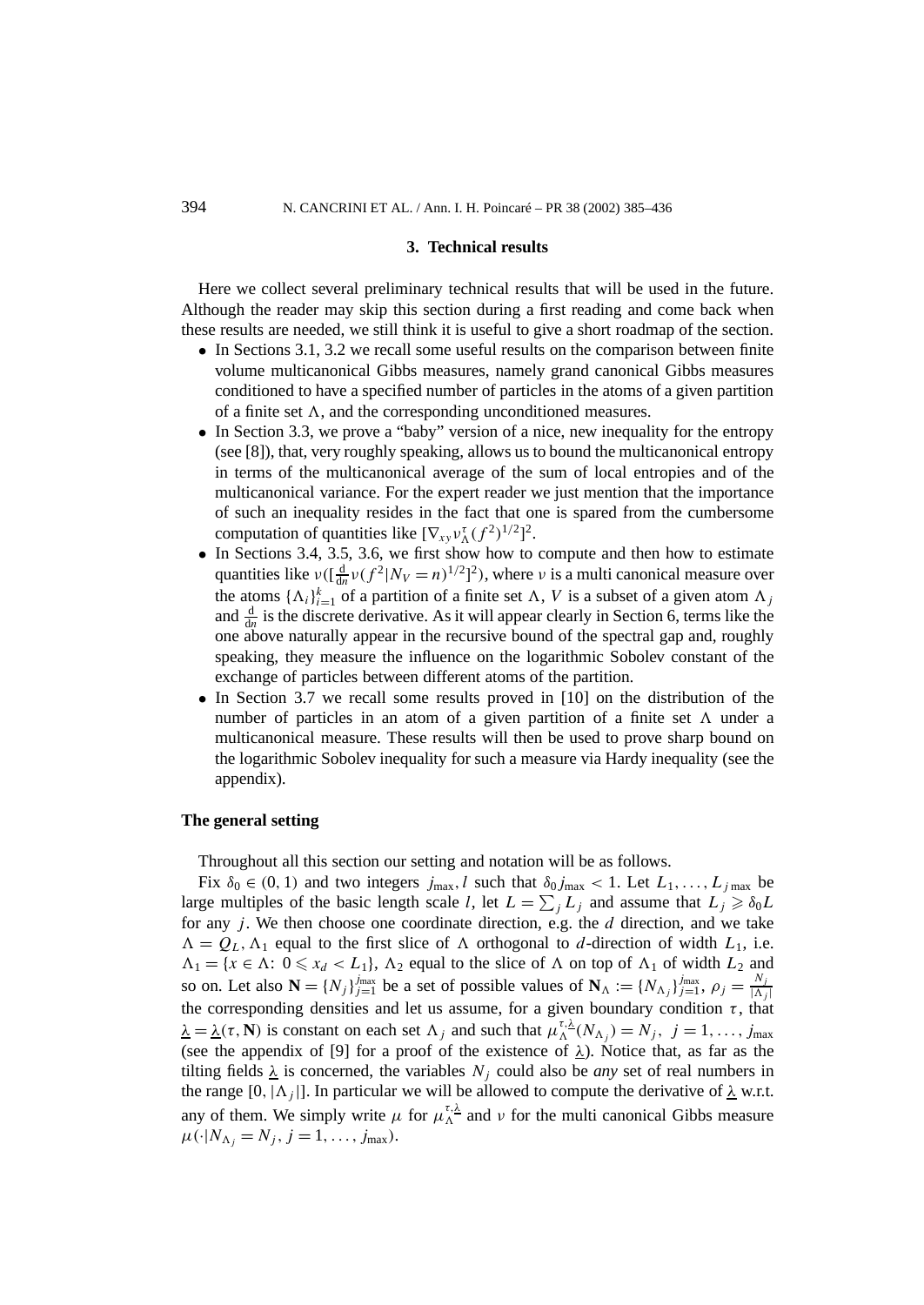Finally, in all this section *k* will denote a generic constant, depending on the interaction, on the dimensions of the lattice, on  $\delta_0$  and on  $j_{\text{max}}$ , whose value may vary from line to line.

#### **3.1. On the tilting fields**

We begin by recalling the following quite general result on the relationship between particle numbers, boundary condition and the chemical potential (see the appendix in [9]). We assume here  $j_{\text{max}} = 1$  so that we can set, for notation convenience,  $N_1 =$ *n*,  $\rho = \frac{n}{L^d}$ . In order to be more clear, in the following lemma we will write explicitly the dependence on the boundary conditions and the chemical potential of the grand canonical Gibbs state.

**LEMMA** 3.1. – *Assume property USMT*(*C, m, l)* and let  $\alpha \in (0, 1)$ *. Then there exists a constant k independent on L such that for any L large enough and any f with*  $|| f ||_{\infty} = 1.$ 

(1) *If*  $d(\Delta_f, \Lambda^c) \geq L^a$ 

(i) 
$$
\sup_{y \in \partial_r^+ \Lambda} \|\nabla_y \mu^{\tau,\lambda}(f)\|_{\infty} \leq k\rho \frac{|\Delta_f|}{|\Lambda|},
$$
  
\n(ii) 
$$
\sup_{y \in \partial_r^+ \Lambda} \|\nabla_y \frac{d}{dn} \mu^{\tau,\lambda}(f)\|_{\infty} \leq k \frac{|\Delta_f|}{|\Lambda|^2}.
$$

(2) *If*  $\Delta$ <sup>*f*</sup> ⊂  $\Lambda$ 

(i) 
$$
\left\| \frac{d}{dn} \mu^{\tau,\lambda}(f) \right\|_{\infty} \le k \frac{|\Delta_f|}{|\Lambda|},
$$
  
\n(ii)  $\left\| \frac{d^2}{dn^2} \mu^{\tau,\lambda}(f) \right\|_{\infty} \le k \frac{1}{n} \frac{|\Delta_f|}{|\Lambda|}.$ 

*Proof.* – We omit the proof since is practical the same of an almost identical result (Proposition 3.1) of [10].  $\Box$ 

#### **3.2. Equivalence of ensembles**

Here we recall some fine results on the finite volume equivalence of ensembles that will be crucial in most of our future arguments. We refer the reader to Sections 5, 7.2 and 7.3 of [9].

Given  $M > 0$ ,  $\varepsilon \in (0, 1)$  and  $\Delta \subset \Lambda$ , we say that  $\Delta$  is good if there exists  $j \in [1, j_{\text{max}}]$ such that either

$$
\{x \in \Lambda : d(x, \Delta) \leq M \ln L\} \subset \Lambda_j \quad \text{and} \quad \rho_j \geq |\Lambda|^{-\varepsilon}
$$

$$
\{x \in \Lambda : d(x, \Delta) \leqslant M\} \subset \Lambda_j \quad \text{and} \quad \rho_j \leqslant |\Lambda|^{-\varepsilon}.
$$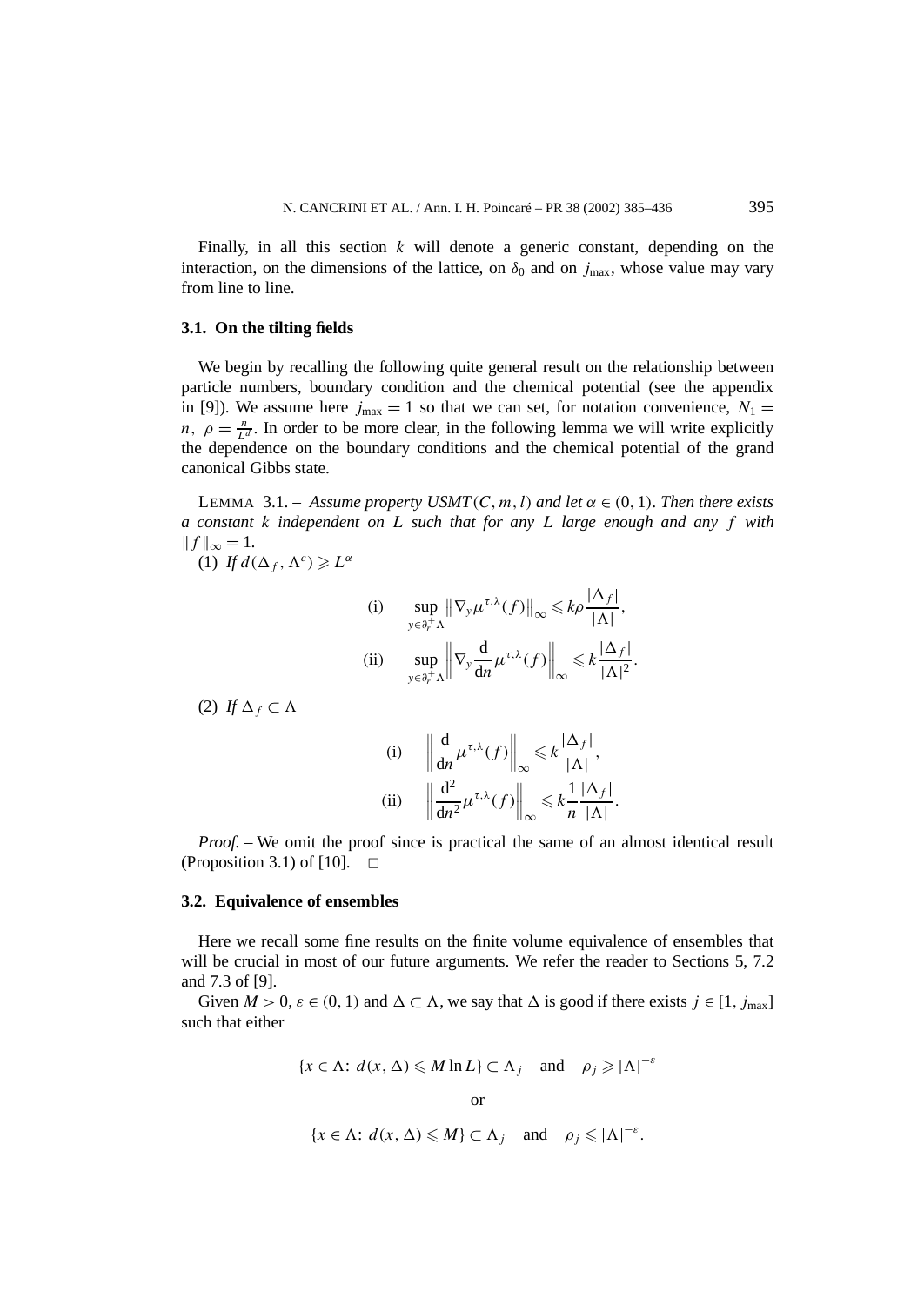A set is bad if it is not good. For good sets  $\Delta$  ⊂  $\Lambda$  *i*, *j* = 1, ..., *j*<sub>max</sub>, we define

$$
\bar{\Delta} = \begin{cases} \{x \in \Lambda : d(x, \Delta) \leq M \ln L\} & \text{if } \rho_j \geq |\Lambda|^{-\varepsilon}, \\ \{x \in \Lambda : d(x, \Delta) \leq M\} & \text{if } \rho_j \leq |\Lambda|^{-\varepsilon}, \end{cases}
$$

which for bad sets

$$
\bar{\Delta} = \{x \in \Lambda : d(x, \Delta) \leq M \ln L\}.
$$

With these notations the results on the finite volume equivalence of ensembles that will be essential for the rest of this paper read as follows.

PROPOSITION 3.2. – *Assume condition USMT(C, m, l). Then, for any l,M large enough and*  $\varepsilon$  *small enough independent of*  $\{\rho_j\}_{j=1}^{j_{\text{max}}}$ *, there exists*  $L_0 = L_0(C, m, \|\Phi\|, l,$  $M$ ,  $\delta_0$ ,  $\varepsilon$ ) *such that, for any*  $L \ge L_0$  *the following holds. Fix two l-regular sets*  $\Delta_1$ ,  $\Delta_2$ *in*  $\Delta$  *such that*  $|\Delta_i| \leq |\Delta|^{1-\epsilon}$ , *i* = 1, 2*, and two functions f, g with*  $||f||_{\infty} = ||g||_{\infty} = 1$ ,  $\Delta_f^{(l)} = \Delta_1, \ \Delta_g^{(l)} = \Delta_2.$ 

(1) Assume  $j_{\text{max}} = 1$ . Then

$$
\big|\nu(f,g)\big|\leqslant C(f,g)\rho\bigg[\frac{1}{|\Lambda|}+e^{-md(\Delta_1,\Delta_2)}\bigg],
$$

*where*  $C(f, g) = k|\Delta_1|^2 |\Delta_2|^2$ *. Moreover* 

$$
\big|\nu(f)-\mu(f)\big|\leqslant k\frac{|\Delta_1|}{|\Lambda|}.
$$

(2) Assume  $j_{\text{max}} \geqslant 2$ . Then

$$
|\nu(f,g)| \leq C(f,g)A(\Delta_1,\Delta_2)\begin{cases} \nu(|f|) \wedge \nu(|g|) & \text{if } \Delta_1 \text{ and } \Delta_2 \text{ are both good} \\ \nu(|f|) & \text{if } \Delta_1 \text{ is bad,} \\ \nu(|g|) & \text{if } \Delta_2 \text{ is bad,} \end{cases}
$$

*where*

$$
A(\Delta_1, \Delta_2) = \begin{cases} \frac{1}{|\Delta|} + e^{-md(\Delta_1, \Delta_2)} & \text{if } \Delta_1 \text{ or } \Delta_2 \text{ is good,} \\ \frac{1}{|\Delta|} \left( \frac{|\Delta_2|}{|\Delta_2|} \right)^2 \left( \frac{|\Delta_1|}{|\Delta_1|} \right)^2 + e^{-md(\Delta_1, \Delta_2)} & \text{otherwise.} \end{cases}
$$

(3) Assume  $j_{\text{max}} \geqslant 2$  and  $\Delta_1 \subset \Lambda_j$ ,  $j \leqslant j_{\text{max}}$ . Then

$$
\sup_{\tau' \in \Omega_{\tau}} \left| \nu^{\tau}(f) - \nu^{\tau'}(f) \right| \leq k \begin{cases} |\Delta_1| \left[ \frac{1}{|\Lambda|} + \frac{1}{L^{k-n+1}} \right] & \text{if } \Delta_1 \text{ is good,} \\ \frac{|\Delta_1|}{|\Lambda|} \left( \frac{|\bar{\Delta}_1|}{|\Delta_1|} \right)^2 + \max_{j=n, n \pm 1} \left[ \frac{|\bar{\Delta}_1 \cap \Lambda_j|^{\frac{1}{2}}}{L^{j} \max_{j \pm 1}} \right] & \text{if } \Delta_1 \text{ is bad,} \end{cases}
$$

*where*  $\Omega_{\tau}$  *is the set of configurations*  $\tau'$  *that coincide with*  $\tau$  *in the half space*  ${x \in \mathbb{Z}^d: x_d < L}.$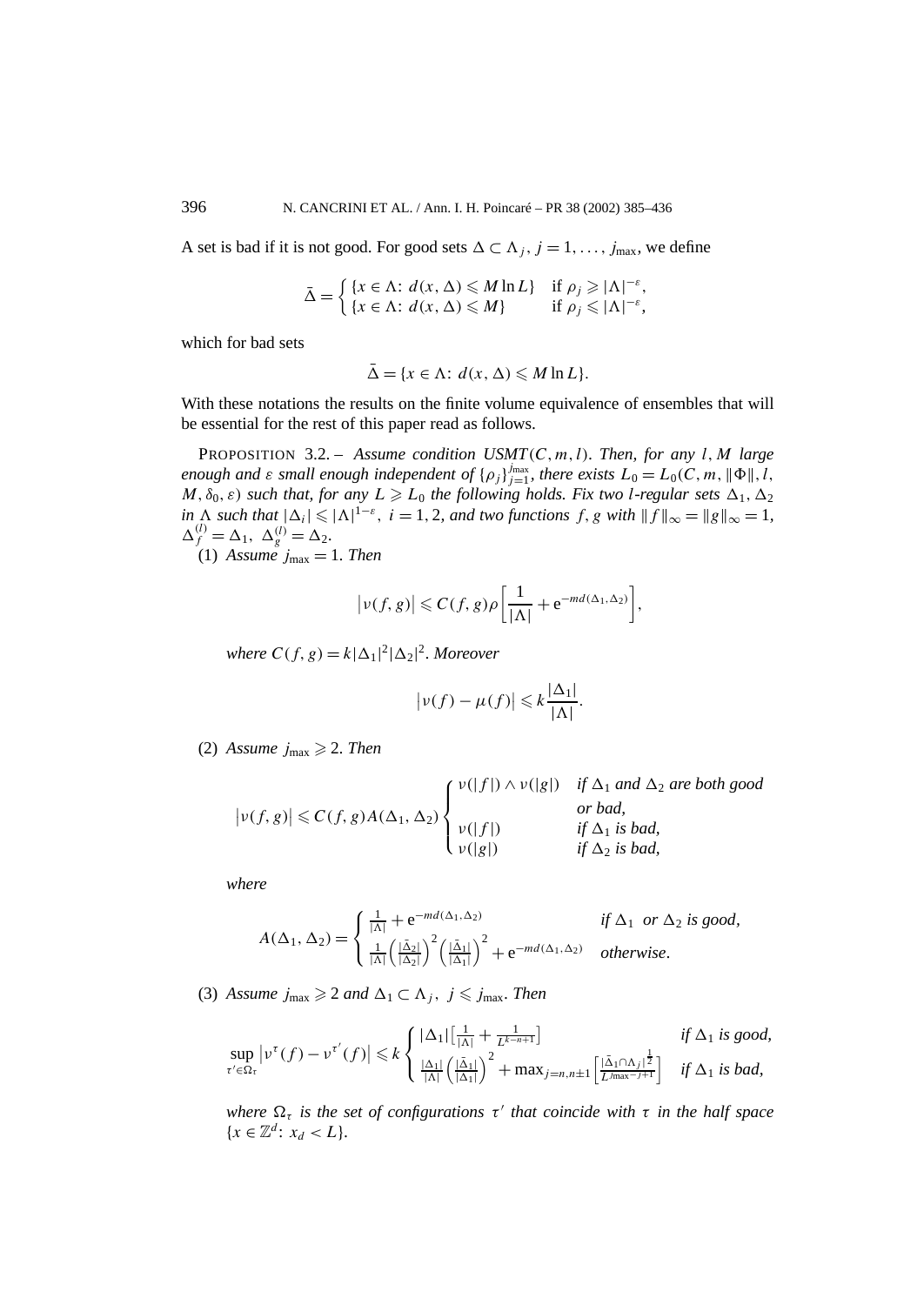*Remark*. – Actually the first part of the proposition holds in a much more general geometric context (see Section 7.3 of [9]).

For future purposes the next result is stated in a slightly more general form. The proof is given in [10].

PROPOSITION 3.3. – *Assume condition USMT(C, m, l) and let f be such that*  $|\Lambda_j \setminus \Delta_f| \geq \delta_0 |\Lambda_j|$  *for any*  $j = 1, \ldots, j_{\text{max}}$ *. Then, for any l large enough, there exists a constant A depending only on C*, *m*,  $\|\Phi\|$ , *l*,  $j_{\text{max}}$ ,  $\delta_0$  *such that* 

$$
\nu(|f|) \leq A\mu(|f|).
$$

*In particular*

$$
\text{Var}_{\nu}(f, f) \leq A \text{Var}_{\mu}(f, f).
$$

We conclude this paragraph with a final result that plays a crucial role in our approach (see Section 3.3). For simplicity we consider only the two dimensional case and at the end we explain how to generalize it to higher dimensions.

Assume that the number of layers  $j_{\text{max}}$  is greater than 4, fix  $3 \leq j_0 \leq j_{\text{max}}$  and let  $A = \bigcup_{j=1}^{j_0} \Lambda_j$ ,  $B = \bigcup_{j_0-1}^{j_{\text{max}}} \Lambda_j$  and  $S = \Lambda_{j_0-1} \cup \Lambda_{j_0}$ . Let also  $v_X(\cdot) := v(\cdot | \mathcal{F}_{X^c})$  for  $X = A, B, S$ . Notice that *v*-almost surely  $N_A$ ,  $N_B$  and  $N_S$  are constant.

LEMMA 3.4. – *Assume condition USMT(C, m, l) and let g be a positive function measurable w.r.t.*  $\mathcal{F}_{A^c}$ . Then for any  $\varepsilon > 0$  there exists  $L_0 = L_0(\varepsilon, C, m, \|\Phi\|_{\infty}, l, \delta)$ such that, if  $L \geqslant L_0$ ,

$$
\|\nu_B(g)-\nu(g)\|_\infty\leqslant \varepsilon\nu(g).
$$

*In other words the Radon–Nykodim derivative of the marginal on*  $\mathcal{F}_{A^c}$  *of*  $v_B$  *w.r.t. the same marginal of ν is close to one in the L*<sup>∞</sup>*-norm.*

*Proof.* – Fix  $\varepsilon \in (0, 1)$  and  $\eta$  and let  $h_x(n) := e^{-\nabla_x H(\eta)} / v_B^n(e^{-\nabla_x H})$ . Using the definition of  $h_x$  and the DLR equations (valid because the numbers of particles in  $A, B, S$ are constant) we have

$$
\begin{aligned} \left| \nu_B^{\eta^x}(g) - \nu_B^{\eta}(g) \right| &= \left| \nu_B^{\eta}(g, h_x) \right| \\ &= \left| \nu_B^{\eta}(g, \nu_S(h_x)) \right| \\ &\leqslant \nu_B^{\eta}(g) \sup_{\tau' \in \Omega_{\tau}} \left| \nu_S^{\tau}(h_x) - \nu_S^{\tau'}(h_x) \right|, \end{aligned} \tag{3.1}
$$

where  $\Omega_{\tau}$  is the set of configurations  $\tau'$  which differs from  $\tau$  only on  $\partial^{+}S \cap B$ . By point (3) of Proposition 3.2 there exists a positive constant *k* such that

$$
\sup_{\tau' \in \Omega_{\tau}} \left| \nu_S^{\tau}(h_x) - \nu_S^{\tau'}(h_x) \right| \leqslant k \frac{(\ln L)^{\frac{1}{2}}}{L^2}.
$$
\n(3.2)

Thus

$$
\nu_B^{\eta^x}(g) \leqslant \left[1 + k \frac{(\ln L)^{\frac{1}{2}}}{L^2}\right] \nu_B^{\eta}(g). \tag{3.3}
$$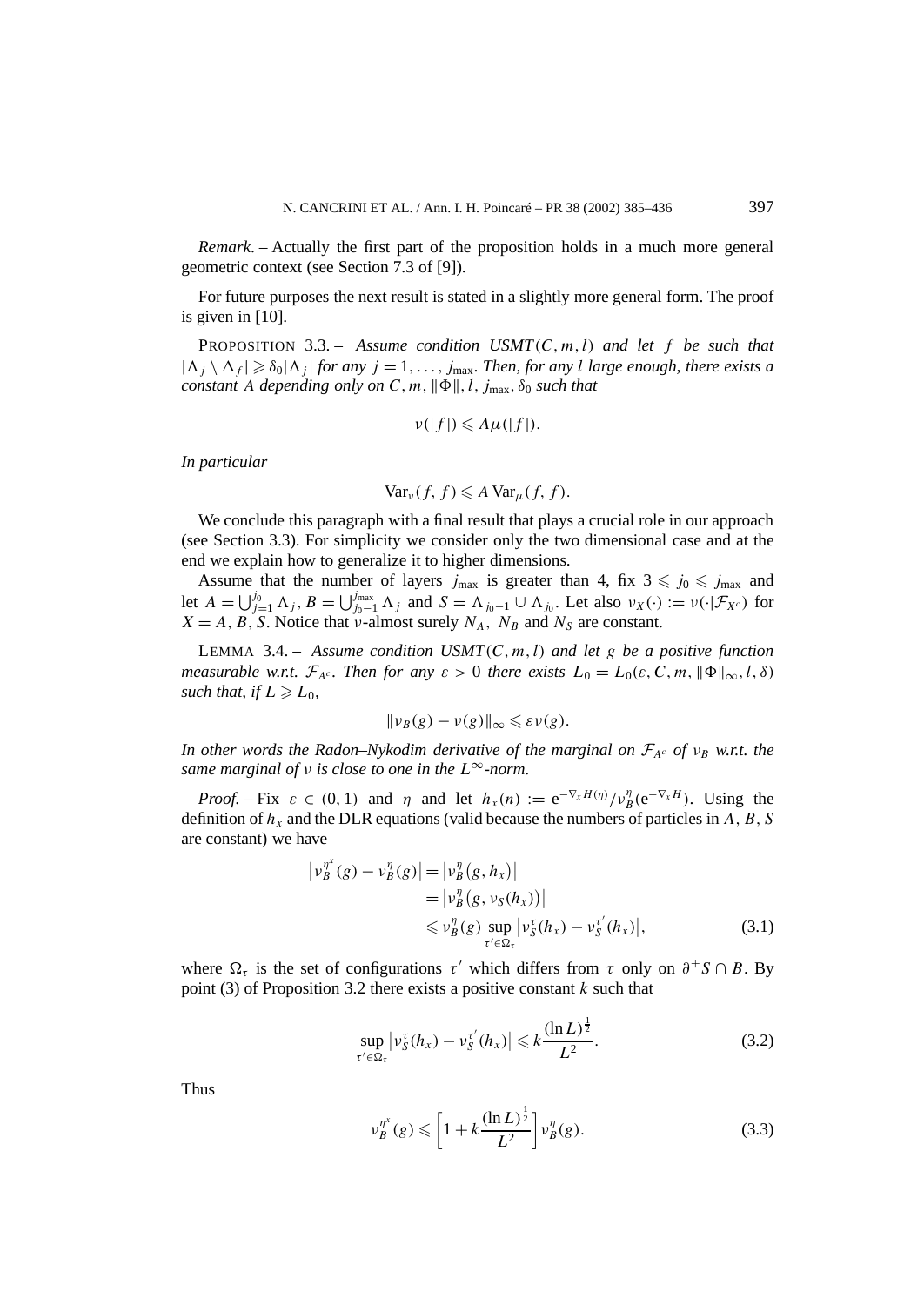As any two boundary configurations  $\eta$  and  $\eta'$  differ at most in  $kL$  sites, by iterating (3.3), we have

$$
\nu_B^{\nu}(g) \leqslant \left[1 + C' \frac{(\ln L)^{\frac{1}{2}}}{L^2}\right]^{kL} \nu_B^{\eta'} g \leqslant (1 + \varepsilon) \nu_B^{\eta'}(g) \tag{3.4}
$$

for *L* large enough. It suffices now to integrate (3.4) w.r.t.  $d\nu(\eta')$  and use the arbitrariness of  $n. \square$ 

*Remark.* – The restriction of  $d = 2$  comes from point (3) of Proposition 3.2. In fact, in e.g. three dimensions, the bound (3.2) becomes useless. The way out is to have the "safety belt" *S* divided into more layers (just three in  $d = 3$ ). It is interesting at this point to observe that a similar problem occurs also in the recursive study of the spectral gap (see [10]). In that case however, the safety belt *S* in  $d = 2$  consisted of just one atom and not of two as in our case. The reason is that, in the spectral gap analysis, a weaker form of Lemma 3.4 was necessary in which the r.h.s. of the basic inequality is  $\varepsilon$  || $g$ || $\infty$  and not *εν(g)*.

### **3.3. A two-block inequality on the entropy**

Here we give a result that is a key step in our recursive bound of the spectral gap of Kawasaki dynamics. For simplicity we discuss the next estimates in two dimensions and at the end we explain how to generalize it to higher dimensions.

Assume that the number of layers  $j_{\text{max}}$  is greater than 4, fix  $3 \leq j_0 \leq j_{\text{max}}$  and let  $A = \bigcup_{j=1}^{j_0} \Lambda_j$ ,  $B = \bigcup_{j_0-1}^{j_{\text{max}}} \Lambda_j$  and  $S = \Lambda_{j_0-1} \cup \Lambda_{j_0}$ . Let also  $v_X(\cdot) := v(\cdot | \mathcal{F}_{X^c})$  for  $X = A, B, S$ . Notice that *ν*-almost surely  $N_A, N_B$  and  $N_S$  are constant.

**PROPOSITION** 3.5. – *Assume USMT*(*C*, *m*, *l*)*. Then, for any*  $\varepsilon > 0$  *there exists*  $L_0$ *depending only on*  $\varepsilon$ ,  $C$ ,  $m$ ,  $\|\Phi\|_{\infty}$ ,  $l$ ,  $\delta$  *such that, if*  $L \geq L_0$ ,

$$
Ent_{\nu}(f^2) \leqslant \nu\left( Ent_{\nu_A}(f^2) + Ent_{\nu_B}(f^2) \right) + \varepsilon Var_{\nu}(f) \tag{3.5}
$$

*for any f with*  $v(f) = 0$ *.* 

*Remark*. – The origin of this inequality is the following simple bound valid for an arbitrary product measure  $v = v_1 \otimes v_2$ :

$$
\mathrm{Ent}_{\nu}(f^2) \leqslant \nu(\mathrm{Ent}_{\nu_1}(f^2) + \mathrm{Ent}_{\nu_2}(f^2)) \quad \forall f \geqslant 0
$$

and, in some sense, the term  $\epsilon \text{Var}_v(f)$  in (3.5) takes into account the correction due to the presence of the overlapping strip *S*. As we will see the proof of the proposition is rather simple. Quite a non-trivial task is to remove the restriction  $v(f) = 0$ . If one tries to use the Rothaus inequality (see e.g. [2])

$$
Ent_{\nu}(f^{2}) \leq 2 \operatorname{Var}_{\nu}(f) + Ent_{\nu}([f - \nu(f)]^{2})
$$

together with (3.5), one gets immediately

$$
Ent_{\nu}(f^2) \leqslant \nu(Ent_{\nu_A}(f^2) + Ent_{\nu_B}(f^2)) + (2 + \varepsilon) Var_{\nu}(f)
$$
\n(3.6)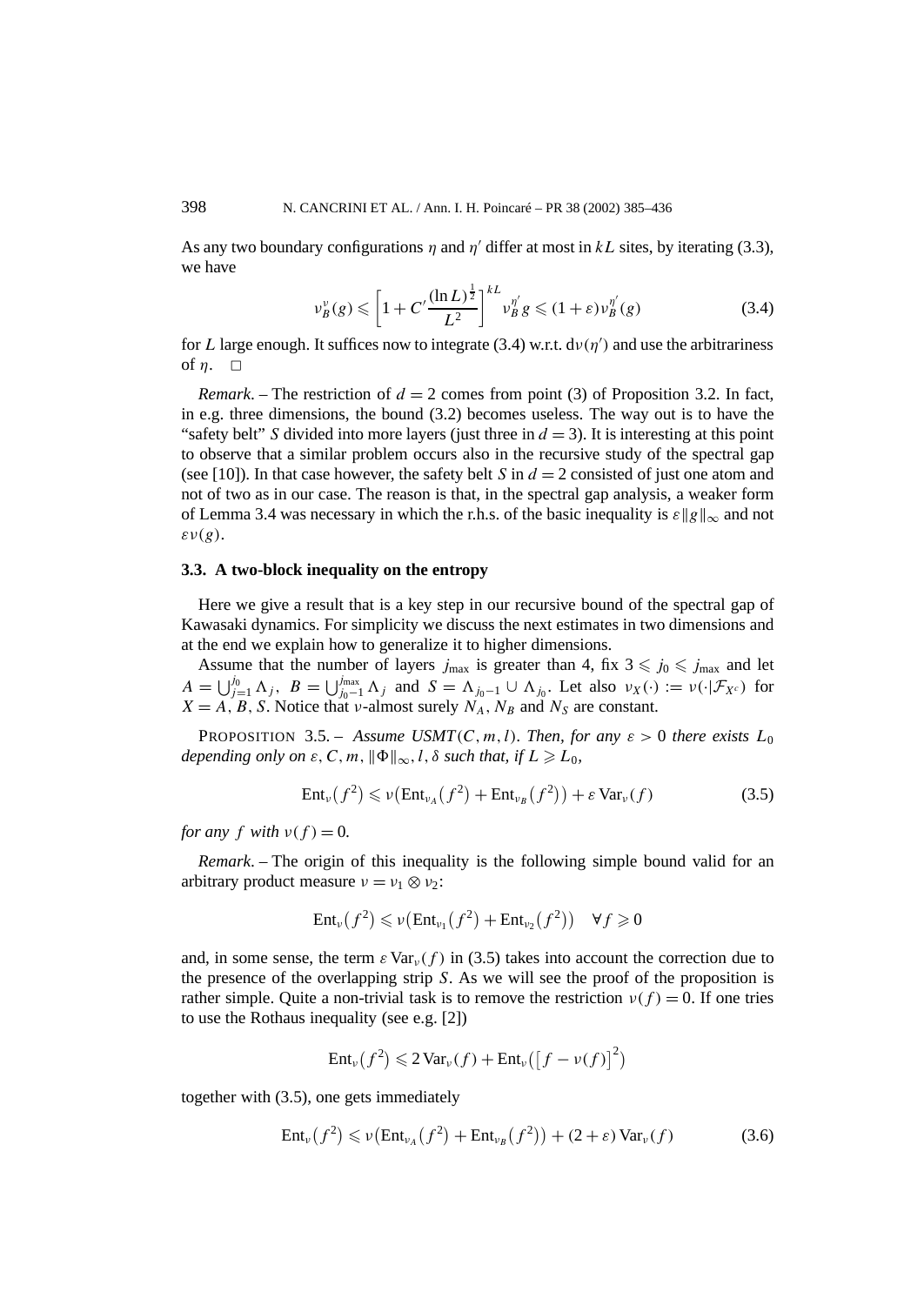which is much worse than (3.5) because of the factor  $2 + \varepsilon$ . Quite remarkably, in [8] the restriction  $v(f) = 0$  has been removed in great generality and moreover the error term  $\epsilon$  Var<sub>*v*</sub>(f) has been replaced by  $\epsilon$  Ent<sub>*v*</sub>( $f^2$ ). The resulting inequality has been then applied to provide a very simple and natural proof of the logarithmic Sobolev inequality for grand canonical Gibbs measures under a mixing condition. For a "variance" counterpart of (3.5) (that is  $Ent_v(f^2) \mapsto \text{Var}_v(f)$ ) we refer the reader to Proposition 3.4 in [10] (see also Section 3.7 in [16] and [3] for the Glauber case).

*Proof. –* The proof is based on Lemma 3.4 above. We write

$$
\text{Ent}_{\nu}(f^{2}) = \nu \left( f^{2} \log \frac{f^{2}}{\nu_{A}(f^{2})} \right) + \nu \left( f^{2} \log \frac{\nu_{A}(f^{2})}{\nu_{B}(\nu_{A}(f^{2}))} \right) + \nu \left( f^{2} \log \frac{\nu_{B}(\nu_{A}(f^{2}))}{\nu(f^{2})} \right). \tag{3.7}
$$

The first term in (3.7) is equal to  $\nu(\text{Ent}_{\nu_A}(f^2))$ . By using the variational definition of the entropy  $Ent_{v_p}(f^2)$ 

$$
Ent_{\nu_B}(f^2) = \sup_{g: \ \nu_B(e^g) = 1} \nu_B(f^2g)
$$

together with

$$
\nu_B\left(\frac{\nu_A(f^2)}{\nu_B(\nu_A(f^2))}\right) = 1
$$

the second term in (3.7) can be bounded from above by  $\nu(\text{Ent}_{\nu_B}(f^2))$ . Finally, the argument of the logarithm in the third term is smaller than

$$
\nu_B\left(\frac{\nu_A(f^2)}{\nu(f^2)}\right) = \frac{\nu_B(\nu_A(f^2))}{\nu(\nu_A(f^2))} \leq 1 + \varepsilon
$$

for any *L* large enough independent of *f* because of Lemma 3.4. Thus the third term can be bounded from above by  $\varepsilon v(f^2) = \varepsilon \text{Var}(f)$ .  $\Box$ 

*Remark*. – It is clear from the proof that the key input for the result is Lemma 3.4. Therefore one can easily formulate the proposition in dimension greater than two simply by assuming that the set *S* consists of a sufficiently large number of layers (just three in  $d = 3$ ) as it was explained already in the remark after the proof of Lemma 3.4.

#### **3.4. Computing the gradient with respect to the particle number**

Let *V* and *W* be such that  $V \cap W = \emptyset$ ,  $\Lambda_i = V \cup W$  for some  $j \in \{1, ..., j_{\text{max}}\}$  and  $0 < \delta_0 \leq \frac{|V|}{|W|} \leq \delta_0^{-1}$ . Here  $\delta_0$  is the same as the one entering in the general multicanonical setting described at the beginning of the section.

Our goal is to compute, for an arbitrary *f*, the gradient w.r.t. to *n* of  $(v(f^2|N_V =$ *n*))<sup>1/2</sup>. For simplicity we set  $v(\cdot|n) := v(\cdot|N_V = n)$  and  $\gamma(n) := v(N_V = n)$ .

For  $x, z \in \mathbb{Z}^d$ , we define the events

$$
E_{xz} = \{ \sigma \in \Omega : \sigma(x) = 1, \sigma(z) = 0 \}.
$$
\n(3.8)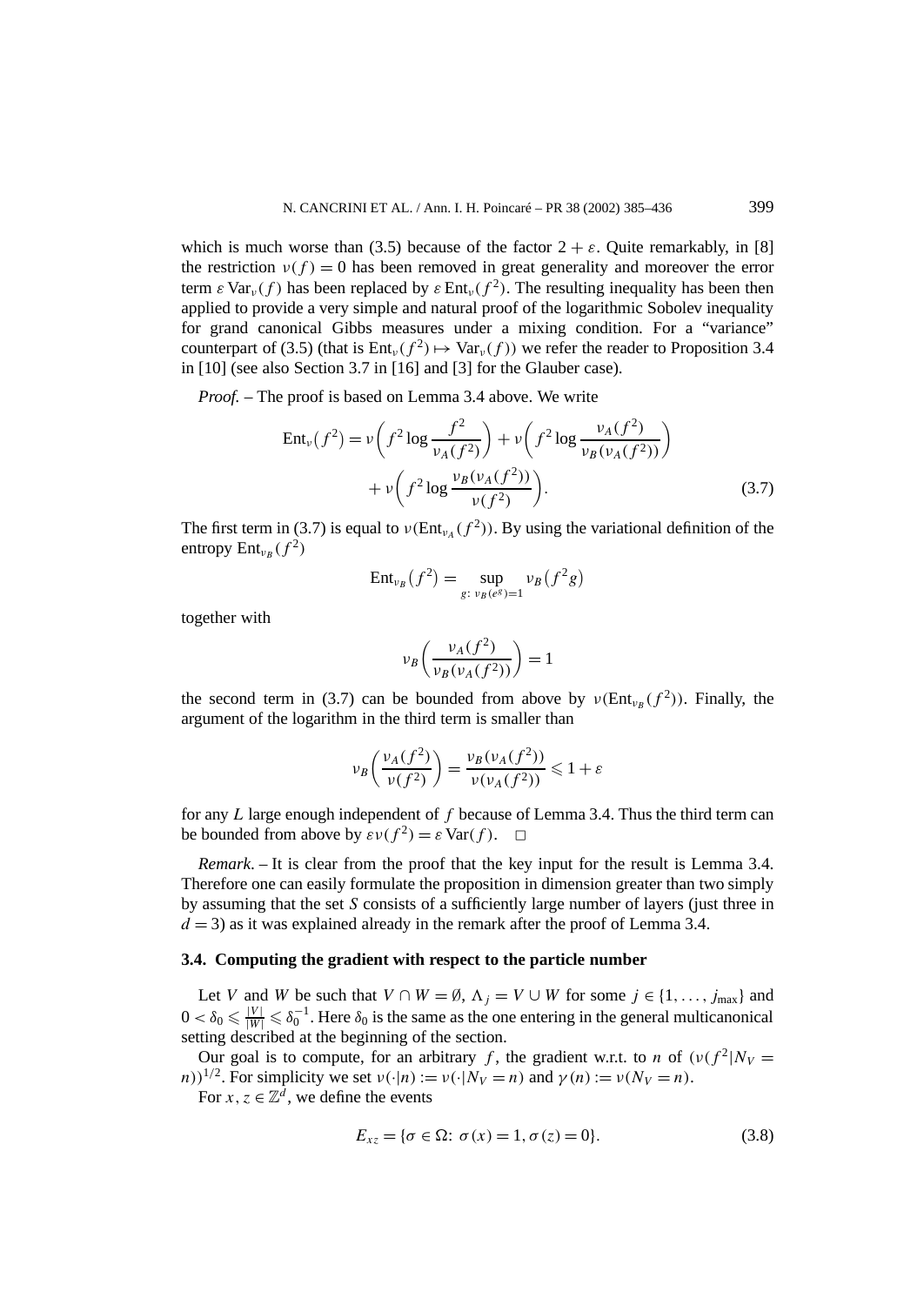In Proposition 3.10 of [10] the following result was proved.

PROPOSITION 3.6. – Let *V* and *W* be such that  $V \cap W = \emptyset$  and  $\Lambda_i = V \cup W$  for *some*  $j \in \{1, \ldots, j_{\text{max}}\}$ *. Let also*  $c_n = n(|W| - N_j + n)$ *, that is (number of particles in V)*  $\times$  (*number of holes in W*), and let  $c'_n = n(|V| - N_j + n)$ . Then, for all functions f on  $\Omega$ *we have*

(1)

$$
\nu(f^{2}|n) - \nu(f^{2}|n-1) = \frac{1}{c_{n}} \frac{\gamma(n-1)}{\gamma(n)} \sum_{\substack{x \in V \\ z \in W}} \nu((\nabla_{zx} f^{2})) \mathbb{1}_{E_{zx}} e^{-\nabla_{xz} H_{\Lambda}} |n-1) + \frac{1}{c_{n}} \frac{\gamma(n-1)}{\gamma(n)} \sum_{\substack{x \in V \\ z \in W}} \nu((e^{-\nabla_{xz} H_{\Lambda}} - 1) \mathbb{1}_{E_{zx}}, f^{2}|n-1),
$$

(2)

$$
\nu(f^{2}|n) - \nu(f^{2}|n-1) = -\frac{1}{c'_{N-n+1}} \frac{\gamma(n)}{\gamma(n-1)} \sum_{\substack{x \in V \\ z \in W}} \nu((\nabla_{xz} f^{2}) \mathbb{1}_{E_{xz}} e^{-\nabla_{xz} H_{\Lambda}} |n) + \frac{1}{c'_{N-n+1}} \frac{\gamma(n)}{\gamma(n-1)} \sum_{\substack{x \in V \\ z \in W}} \nu((e^{-\nabla_{xz} H_{\Lambda}} - 1) \mathbb{1}_{E_{xz}}, f^{2}|n).
$$

Let now  $n_{\text{max}}$ ,  $n_{\text{min}}$  be the maximum and minimum value of the particle number in *V* under the constraint that  $N_{\Lambda_j} = N_j$ . Let  $u = \lfloor \rho_j |V| \rfloor$ , where  $\rho_j = \frac{N_j}{|\Lambda_j|}$ , and let, for  $n \in (n_{\min}, n_{\max}),$ 

$$
A(n) = \begin{cases} \frac{1}{c_n} \frac{\gamma(n-1)}{\gamma(n)} \sum_{\substack{x \in V \\ z \in W}} \nu((\nabla_{zx} f^2) \mathbb{1}_{E_{zx}} e^{-\nabla_{xz} H_{\Lambda}} |n-1) & \text{if } n \leq u, \\ \frac{1}{c'_{N-n+1}} \frac{\gamma(n)}{\gamma(n-1)} \sum_{z \in W} \nu((\nabla_{xz} f^2) \mathbb{1}_{E_{xz}} e^{-\nabla_{xz} H_{\Lambda}} |n) & \text{otherwise,} \end{cases}
$$
(3.9)

$$
B(n) = \begin{cases} \frac{1}{c_n} \frac{\gamma(n-1)}{\gamma(n)} \sum_{z \in W} \nu\big( (\mathrm{e}^{-\nabla_{xz}H_{\Lambda}} - 1) \mathbb{1}_{E_{zx}}, f^2 | n - 1 \big) & \text{if } n \leq u, \\ \frac{1}{c'_{N-n+1}} \frac{\gamma(n)}{\gamma(n-1)} \sum_{z \in W} \nu\big( (\mathrm{e}^{-\nabla_{xz}H_{\Lambda}} - 1) \mathbb{1}_{E_{xz}}, f^2 | n \big) & \text{otherwise.} \end{cases}
$$

With this definition, and using

$$
\left(\sqrt{x} - \sqrt{y}\right)^2 = \left(\frac{x - y}{\sqrt{x} + \sqrt{y}}\right)^2 \leqslant \frac{(x - y)^2}{x \vee y},
$$

we have immediately the following corollary

COROLLARY 3.7. – *In the same setting of Proposition* 3.6

$$
\sum_{n} \gamma(n) \wedge \gamma(n-1) \left( \sqrt{\nu(f^2|n)} - \sqrt{\nu(f^2|n-1)} \right)^2 \leq 2 \sum_{n} \gamma_f(n) \left( A(n)^2 + B(n)^2 \right),
$$
  
where  $\gamma_f(n) := \frac{\gamma(n) \gamma(n-1)}{n}$ 

 $where \gamma_f(n) := \frac{\gamma(n) \wedge \gamma(n-1)}{\nu(f^2|n) \vee \nu(f^2|n-1)}$ .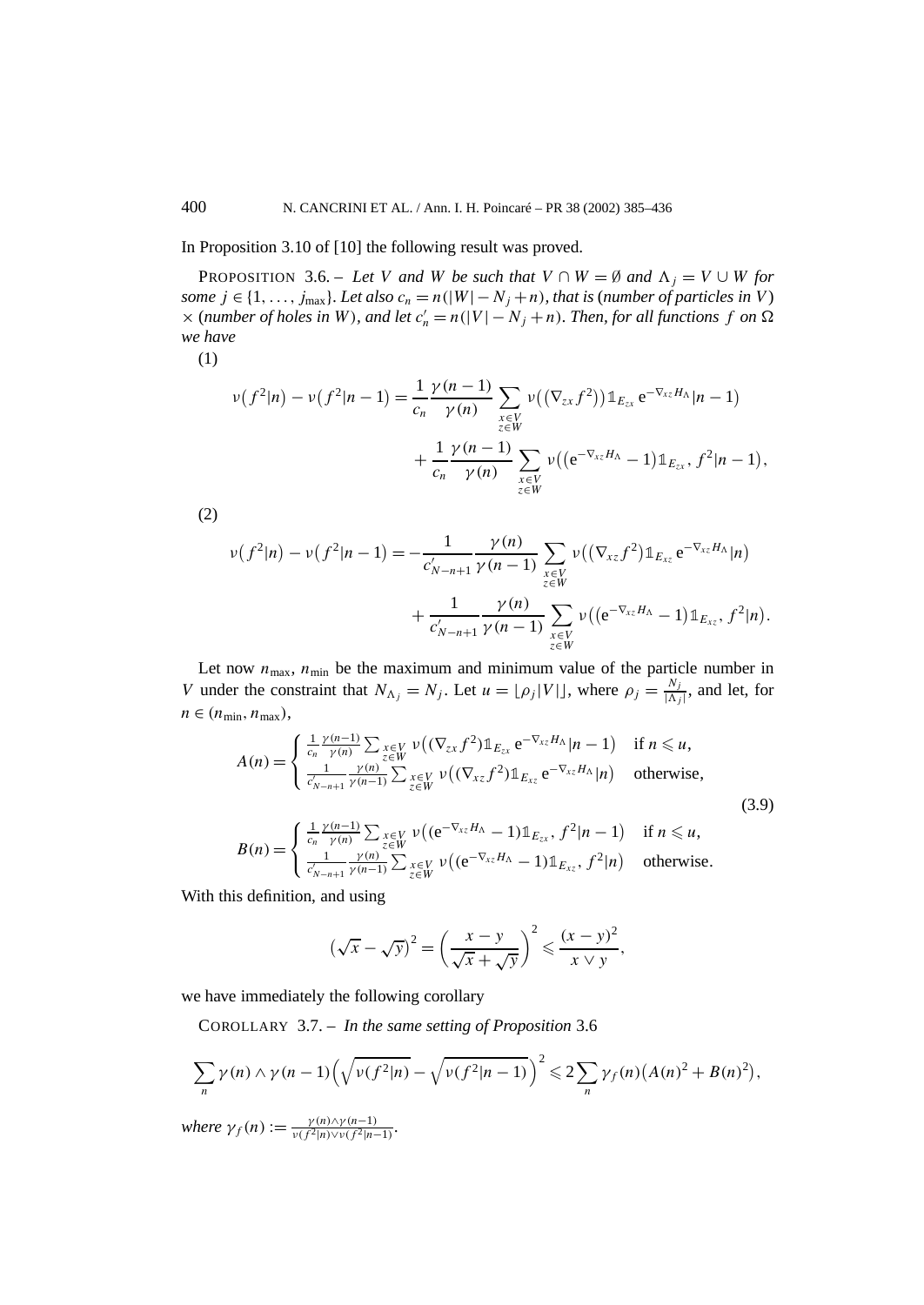# **3.5.** Bound on  $\sum_{n} \gamma_f(n) A(n)^2$

Here we show how to bound from above the term  $\sum_{n} \gamma_f(n) A(n)^2$  of Corollary 3.7. PROPOSITION 3.8. -

$$
\sum_{n} \gamma_f(n) A(n)^2 \leqslant k \frac{L^2}{\rho_j |\Lambda_j|} \mathcal{E}_{\nu}(f, f).
$$

*Proof.* – Let  $u = \lfloor \rho_j |V| \rfloor$  and assume, without loss of generality,  $\rho_j \leq \frac{1}{2}$  and  $n \leq u$ . Then we observe that, because of the conservation law,

$$
\frac{1}{c_n} \frac{\gamma(n-1)}{\gamma(n)} \sum_{\substack{x \in V \\ z \in W}} v(e^{-\nabla_{xz} H_{\Lambda}} 1 \mathbb{1}_{E_{zx}} | n-1) = 1,
$$

so that

$$
e^{-2\|\Phi\|}\frac{1}{c'_{N_j-n+1}} \leqslant \frac{1}{c_n}\frac{\gamma(n-1)}{\gamma(n)} \leqslant e^{2\|\Phi\|}\frac{1}{c'_{N_{j-n+1}}}
$$

*.*

Now, using twice the Cauchy–Schwarz inequality together with the identity  $a^2 - b^2 =$  $(a - b)(a + b)$  on  $\nabla_{xz} f^2$  gives

$$
A(n)^{2} = \left[\frac{1}{c_{n}} \frac{\gamma(n-1)}{\gamma(n)} \sum_{(x,z) \in V \times W} \nu(e^{-\nabla_{xz}H} \nabla_{xz} f^{2}|n-1, E_{zx}) \nu(E_{zx}|n-1)\right]^{2}
$$
  

$$
\leq k \frac{1}{c'_{N_{j}-n+1}} \sum_{(x,z) \in V \times W} \nu((\nabla_{xz}f)^{2}|n-1, E_{zx}) \nu(E_{zx}|n-1)
$$
  

$$
\times \frac{1}{c_{n}} \frac{\gamma(n-1)}{\gamma(n)} \sum_{(x,z) \in V \times W} \nu(f^{2} + (T_{xz}f)^{2}|n-1, E_{zx}) \nu(E_{zx}|n-1). \quad (3.10)
$$

We recall that  $v(\cdot|n-1)$ -almost surely,  $\sum_{z \in W} \mathbb{1}_{E_{zx}} = c'_{N-n+1}$ . So, one can see that

$$
\frac{1}{c_n} \frac{\gamma(n-1)}{\gamma(n)} \sum_{(x,z)\in V\times W} \nu(f^2|n-1, E_{zx})\nu(E_{zx}|n-1) \n\leq k \frac{1}{c'_{N_j-n+1}} \sum_{(x,z)\in V\times W} \nu(f^2 1\!\!1_{E_{zx}}|n-1) \n= k\nu(f^2|n-1).
$$
\n(3.11)

On the other hand, using the change of variable  $\sigma \mapsto \sigma^{xz}$  and the equality  $v(fg) =$  $\nu(f, g) + \nu(f)\nu(g)$ , we get

$$
\frac{1}{c_n} \frac{\gamma(n-1)}{\gamma(n)} \sum_{(x,z)\in V\times W} \nu((T_{xz}f)^2|n-1, E_{zx})\nu(E_{zx}|n-1) \n\leq \frac{1}{c_n} \frac{\gamma(n-1)}{\gamma(n)} \sum_{(x,z)\in V\times W} \nu((T_{xz}f)^2 \mathbb{1}_{E_{zx}}|n-1)
$$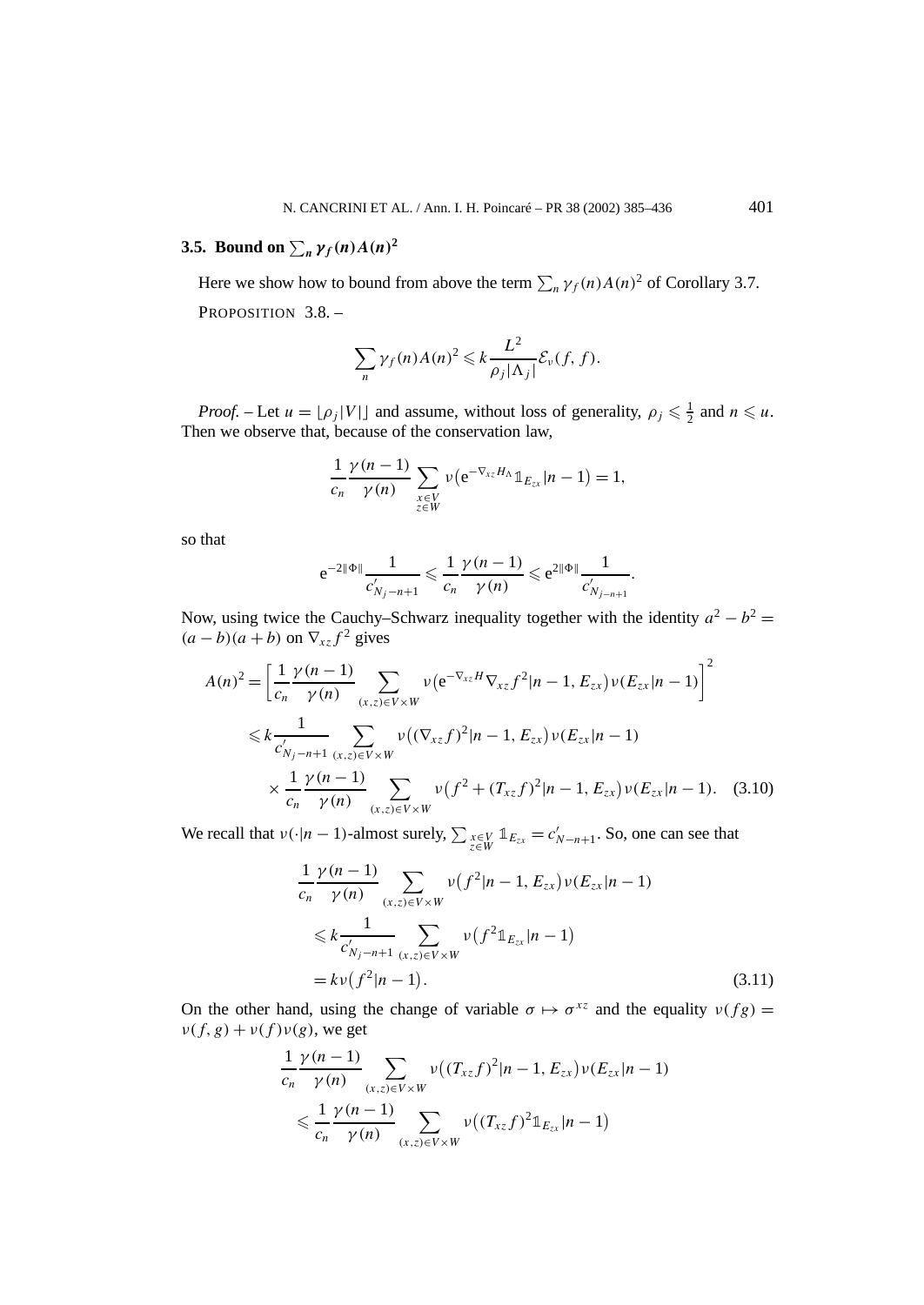402 N. CANCRINI ET AL. / Ann. I. H. Poincaré – PR 38 (2002) 385–436

$$
\leq \frac{1}{c_n} \sum_{(x,z)\in V\times W} \nu(f^2 \mathbb{1}_{E_{xz}} e^{-\nabla_{zx} H} |n)
$$
  

$$
\leq k \nu(f^2 |n),
$$
 (3.12)

where for the last inequality, we exploited the fact that  $v(\cdot|\eta)$ -almost surely  $\sum_{z \in W} x_{\infty}^2 V \mathbb{1}_{E_{xz}} = c_n.$ 

Now, since  $c'_n$  is increasing in *n*, we obtain from (3.10), (3.11) and (3.12) that

$$
A(n)^{2} \leq k \frac{1}{c'_{N_{j}-u+1}} \{ \nu(f^{2}|n) \vee \nu(f^{2}|n-1) \} \sum_{(x,z) \in V \times W} \nu((\nabla_{xz}f)^{2}|n-1), \quad (3.13)
$$

and similarily for *n* > *u*. Notice that  $c'_{N_j-u+1} \geq c_u = k\rho_j |\Lambda_j|^2$ . Thus, it follows from (3.13) that

$$
\sum_{n} \gamma_f(n) A(n)^2 \leq k \frac{1}{\rho_j |\Lambda_j|^2} \sum_{(x,z) \in V \times W} \nu\big( (\nabla_{xz} f)^2 \big) \leq k \frac{L^2}{\rho_j |\Lambda_j|} \mathcal{E}_{\nu}(f, f) \tag{3.14}
$$

because

$$
\sum_{(x,z)\in V\times W} \nu\big((\nabla_{xz}f)^2\big) \leqslant kL^{d+2}\mathcal{E}_{\nu}(f,f). \tag{3.15}
$$

In order to prove (3.15) we need the following definition.

DEFINITION 3.9. – *Given a finite connected subset*  $\Lambda$  *of*  $\mathbb{Z}^d$ *, a* path choice in  $\Lambda$  *is a collection*  $\lambda = {\lambda_{xz}}$ :  $(x, z) \in \Lambda \times \Lambda$  *such that*  $\lambda_{xz}$  *is a self-avoiding path from x to z inside*  $\Lambda$ .

Given a path choice  $\lambda$  in  $\Lambda_i$  and *V*, *W* as above, we let

$$
\mathcal{G}_V(\lambda) = \max_{e \in \mathcal{E}_\Lambda} \# \{ (x, z) \in V \times W : \lambda_{xz} \sqsupset e \},
$$
  

$$
\mathcal{D}_V(\lambda) = \max_{(x, z) \in V \times W} |\lambda_{xz}|.
$$

Let now  $\lambda$  be any path choice. Thanks to Lemma 4.3 in [19] we get that

$$
\nu((\nabla_{xz}f)^2) \leq k|\lambda_{xz}| \sum_{e \sqsubset \lambda_{xz}} \nu((\nabla_e f)^2)
$$

which, together with the definition of  $\mathcal{G}_V(\lambda)$  and  $\mathcal{D}_V(\lambda)$ , implies

$$
\sum_{(x,z)\in V\times W}\nu((\nabla_{xz}f)^2)\leq k\mathcal{G}_V(\lambda)\mathcal{D}_V(\lambda)\mathcal{E}_\nu(f,f).
$$

A sensible path choice is the following. Given  $x \in V$  and  $z \in W$ , start increasing (or decreasing) the first coordinate of *x* until it is equal to the first coordinate of *z*. Repeat for the remaining coordinates until you get to *z*. With this particular path choice it is easy to see that  $\mathcal{G}_V(\lambda)\mathcal{D}_V(\lambda) \leq kL^{d+2}$  (see Section 5.2 in [10]) and the proof of (3.15) follows at once.  $\Box$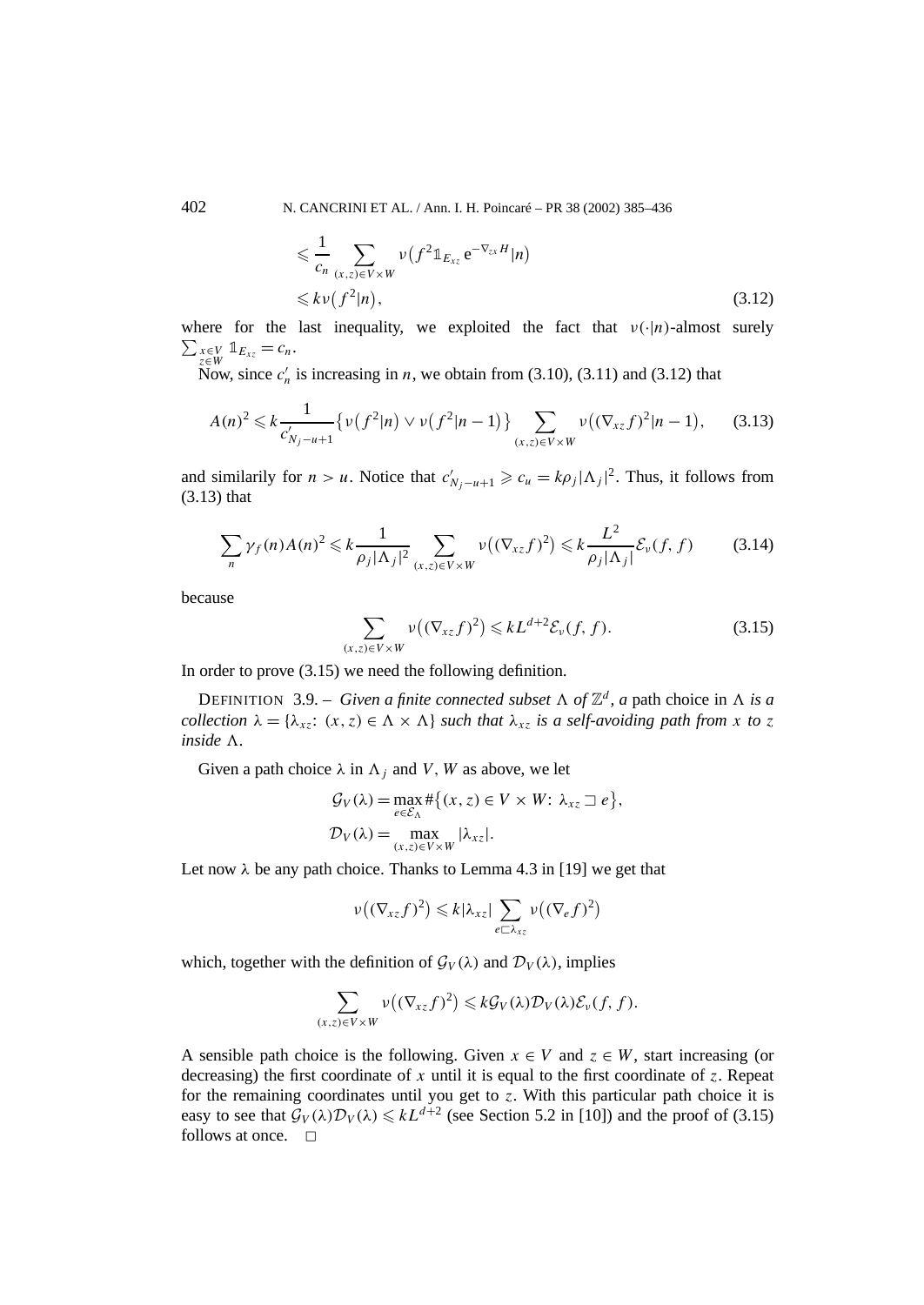# **3.6.** Bound on  $\sum_{n} \gamma_f(n) B(n)^2$

Here we show how to bound from above the term  $\sum_{n} \gamma_f(n) B(n)^2$  of Corollary 3.7.

PROPOSITION 3.10. – *Assume property USMT*(*C, m, l). Then for any*  $\varepsilon > 0$  *and*  $\rho_0 \leq \frac{1}{2}$  *there exists*  $C_{\varepsilon}$  *such that, for any*  $f$  *with*  $v(f^2) = 1$ *,* (i) *if*  $\rho_i \leqslant \rho_0$ 

$$
\sum_{n} \gamma_f(n) B(n)^2 \leq \frac{1}{\rho_j |\Lambda_j|} \big[ C_{\varepsilon} + \varepsilon \operatorname{Ent}_{\nu}(f^2) \big],
$$

(ii) *if*  $\rho_0 \leq \rho_j \leq \frac{1}{2}$ 

$$
\sum_{n} \gamma_f(n) B(n)^2 \leq \frac{1}{\rho_j^2 |\Lambda_j|} \big[ C_{\varepsilon} + C_{\varepsilon} L^2 \mathcal{E}_{\nu}(f, f) + \varepsilon \operatorname{Ent}_{\nu}(f^2) \big].
$$

*Proof. –*

(i) Let  $u = \lfloor \rho_i |V| \rfloor$  and assume, without loss of generality,  $n \leq u$ . Then, by proceeding as in the proof of Proposition 3.8,

$$
B(n)^2 \leq k \nu \left(f^2, \frac{1}{c_{N_j - u + 1}'} \sum_{\substack{x \in V \\ z \in W}} \left(e^{-\nabla_{xz} H_\Lambda} - 1\right) \mathbb{1}_{E_{zx}} |n - 1\right)^2, \tag{3.16}
$$

where  $c'_{N_j-u+1} = (N_j - u + 1)(|V| - u + 1) \ge k\rho_j |V||W|$ .

Let now  $h_x(\sigma) := (e^{-\nabla_x H_\Lambda(\sigma)} - 1)(1 - \sigma(x))$  and  $g_x(\sigma) := (e^{-\nabla_x H_\Lambda(\sigma)} - 1)\sigma(x)$ . Then

$$
B(n)^{2} \leq k \nu \left(f^{2}, \frac{1}{\rho_{j}|V||W|} \sum_{\substack{x \in V \\ z \in W}} \left(e^{-\nabla_{xz} H_{\Lambda}} - 1\right) \mathbb{1}_{E_{zx}} |n-1\right)^{2}
$$
  

$$
\leq k \nu \left(f^{2}, \frac{1}{\rho_{j}|V||W|} \sum_{\substack{x \in V \\ z \in W}} \left[\left(e^{-\nabla_{xz} H_{\Lambda}} - 1\right) \mathbb{1}_{E_{zx}} - h_{x} g_{z}\right] |n-1\right)^{2}
$$
  

$$
+ k \nu \left(f^{2}, \frac{1}{\rho_{j}|V||W|} \sum_{\substack{x \in V \\ z \in W}} h_{x} g_{z} |n-1\right)^{2}.
$$
 (3.17)

Notice that

$$
(e^{-\nabla_{xz}H_\Lambda}-1)\mathbb{1}_{E_{zx}}-g_zh_x=g_z(1-\sigma_x)+h_x\sigma_z \quad \text{if } d(x,z)>r.
$$

Thus the first term in the r.h.s. of (3.17) can be bounded from above by

$$
kv\left(f^{2}, \frac{1}{\rho_{j}|V||W|} \sum_{\substack{(x,z)\in V\times W\\d(x,z)\leq r}} \left[ (e^{-\nabla_{xz}H_{\Lambda}} - 1) \mathbb{1}_{E_{zx}} - h_{x}g_{z} \right] |n-1 \right)^{2}
$$
  
+ 
$$
kv\left(f^{2}, \frac{|V| - n + 1}{\rho_{j}|W||V|} \sum_{z\in W} g_{z} |n-1 \right)^{2}
$$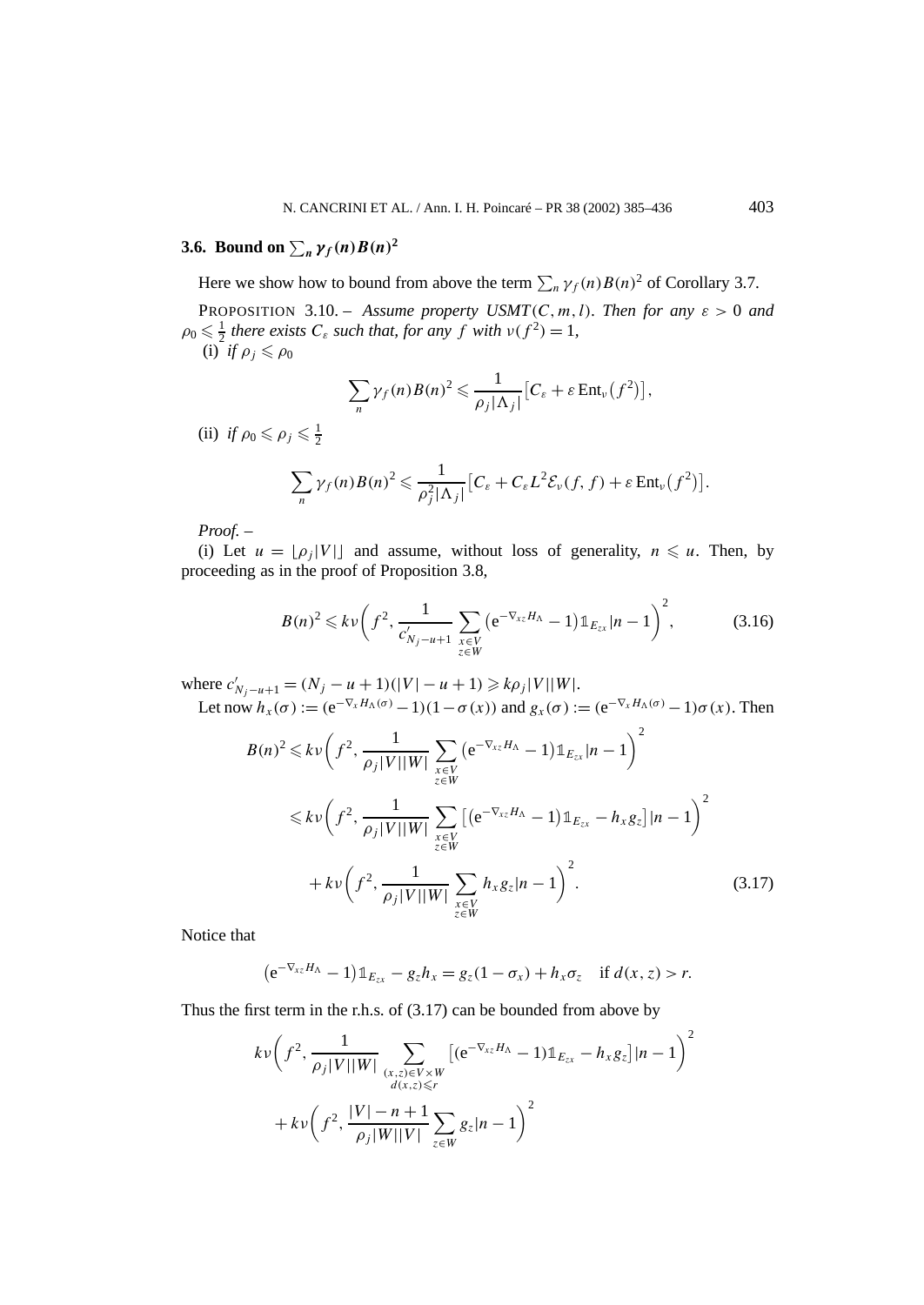404 N. CANCRINI ET AL. / Ann. I. H. Poincaré – PR 38 (2002) 385–436

$$
+ k v \left(f^2, \frac{N_j - n + 1}{\rho_j |W||V|} \sum_{x \in V} h_x |n - 1 \right)^2.
$$
 (3.18)

In order to bound the second and third term in (3.18) we can apply Proposition 6.2 to the functions  $\sum_{z \in W} g_z$  and  $\sum_{x \in V} \rho_j h_x$ . The result is that the sum of second and third term in the r.h.s. of (3.18) is smaller than

$$
k\frac{1}{\rho_j|\Lambda_j|}\nu(f^2|n-1)\big[C_\varepsilon\nu(f^2|n-1)+\varepsilon\operatorname{Ent}_{\nu(\cdot|n-1)}(f^2)\big].\tag{3.19}
$$

Notice that, if we average (3.19) over  $\gamma_f(n)$  we get, after a Jensen inequality, the sought bound. Finally we consider the first term in the r.h.s. of (3.18). A simple  $L^{\infty}$  bound gives that this term is smaller than

$$
k\frac{1}{L^2}\frac{1}{\rho_j^2|\Lambda_j|^2}\nu(f^2|n-1)^2
$$

and thus, by recalling the definition of  $\gamma_f(n)$ , the result is obtained. To bound the second term in (3.17) one has to use point (i) of Proposition 6.5.

(ii) We can proceed as in the previous case using Proposition 6.3 instead of Proposition 6.2 and point (ii) of Proposition 6.5 instead of point (i).  $\Box$ 

#### **3.7. On the distribution of the number of particles inside one block**

The aim of this paragraph is first to recall some general result on the distribution of the number of particles inside one block  $\Lambda_i$  and secondly to derive an (optimal) upper bound on its logarithmic Sobolev constant (see Proposition 3.17 below).

The setting is that of Section 3.4 above. We assume without loss of generality  $\rho_j \leq \frac{1}{2}$ and we denote by  $\bar{n} = \mu(N_V)$ .

We also set  $n_{\min} = \max\{0, N_j - |W|\}$  and  $n_{\max} = \min\{|V|, N_j\}$  to be the smallest and the largest value of  $N_V(\sigma)$  under the constraint that  $N_{\Lambda_i}(\sigma) = N_j$ . It is easy to check that  $\frac{1}{k}\bar{n} \leq n_{\text{max}} - \bar{n} \leq k\bar{n}$  and similarly for  $\bar{n} - n_{\text{min}}$ .

In what follows we will consider the distribution of the number of particles in *V* under the measure *ν*. More precisely we define  $\gamma = {\gamma(n)}$  to be the probability measure on  $I = \{n \in [n_{\min}, n_{\max}]: n \text{ is an integer}\},\$ given by

$$
\gamma(n) := \nu(N_V = n).
$$

In order to obtain sharp bounds on  $\gamma(n)$ , we modify the chemical potential  $\lambda$  appearing in  $\mu := \mu_{\Lambda}^{\tau, \lambda}$  in an *n*-dependent way in such a way that the value *n* becomes the new average value of  $N_V$  under  $\mu_{\Lambda}^{\tau, \lambda}$ . More precisely, given  $n \in [n_{\min}, n_{\max}]$ , let  $\lambda(n) =$  ${\lambda_1, \ldots, \lambda_{j-1}, \lambda_V, \lambda_W, \lambda_{j+1}, \ldots, \lambda_{j_{\text{max}}}}$  be a new chemical potential constant on the atoms of the new partition and such that

$$
\mu_{\Lambda}^{\tau, \underline{\lambda}(n)}(N_{\Lambda_i}) = N_i, \quad i = 1, \dots, j_{\text{max}},
$$
  

$$
\mu_{\Lambda}^{\tau, \underline{\lambda}(n)}(N_V) = n,
$$
  

$$
\mu_{\Lambda}^{\tau, \underline{\lambda}(n)}(N_W) = N_j - n.
$$
 (3.20)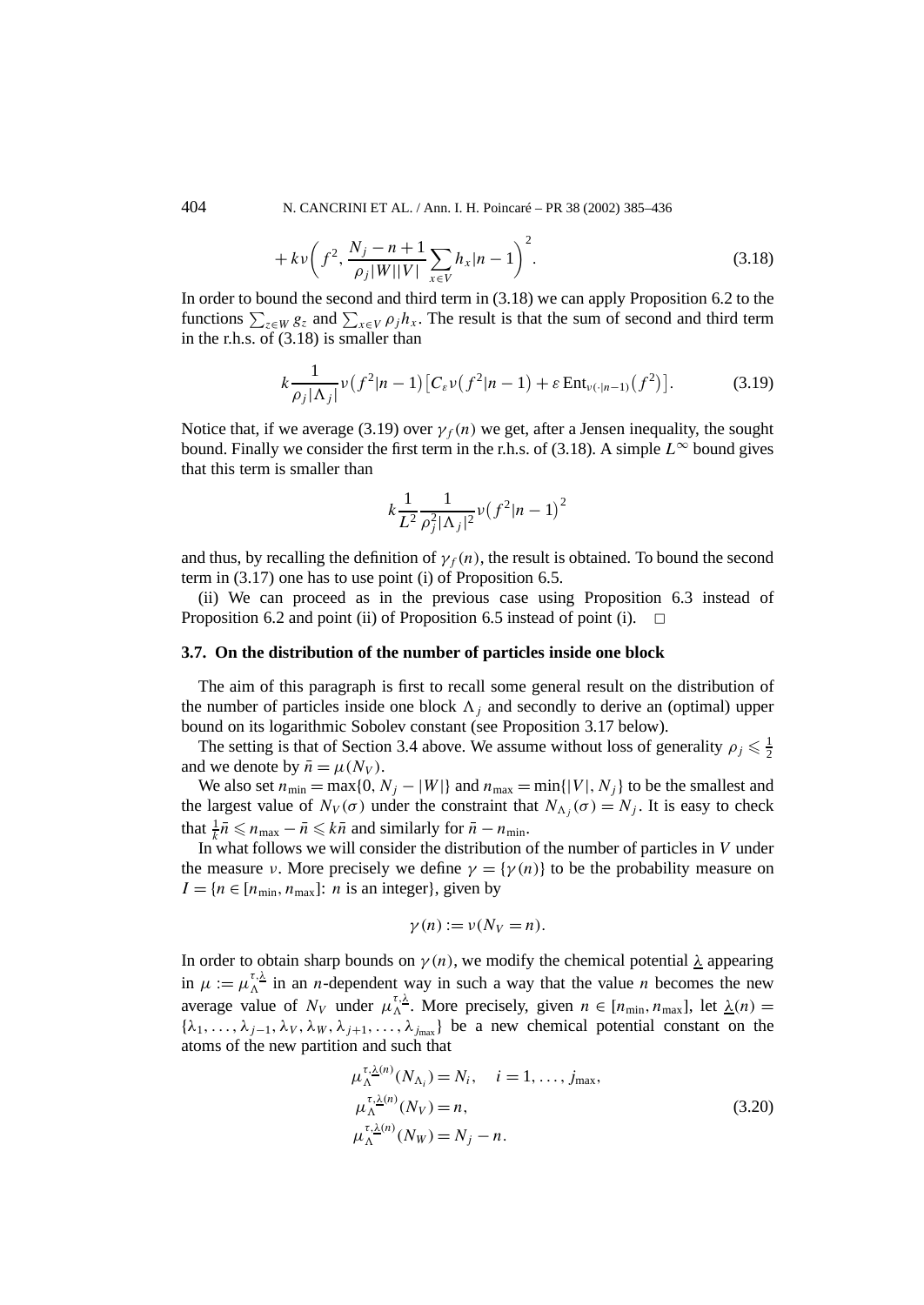It is then easy to check that *γ* can be written in the Gibbsian form,  $\gamma(n) = e^{-H(n)}\varphi(n)$ , where

$$
H(n) := \sum_{i \neq j} (\lambda_i(n) - \lambda_i) N_i + \lambda_V n + \lambda_W (N_j - n) - \lambda_j N_j - \log \left( \frac{Z_{\Lambda}^{\tau, \underline{\lambda}(n)}}{Z_{\Lambda}^{\tau, \underline{\lambda}}} \right),
$$
  

$$
\varphi(n) := \frac{\mu_{\Lambda}^{\tau, \underline{\lambda}(n)} (\mathbf{N}_{\Lambda} = \mathbf{N}; N_V = n)}{\mu_{\Lambda}^{\tau, \underline{\lambda}} (\mathbf{N}_{\Lambda} = \mathbf{N})}.
$$
 (3.21)

Finally, given  $\varepsilon \in (0, 1)$ , we consider for technical reasons the " $\varepsilon$ -regularization" ( $\varepsilon$  here must be thougth to be close to one) of  $\gamma$  defined by

$$
\gamma_{\varepsilon}(n) := \begin{cases} \frac{1}{Z} e^{-H(n)} & \text{if } n \in I_{\varepsilon}, \\ \gamma(n) & \text{otherwise,} \end{cases}
$$
 (3.22)

where

$$
Z := \frac{\sum_{n \in I_{\varepsilon}} e^{-H(n)}}{\sum_{n \in I_{\varepsilon}} \gamma(n)},
$$
  

$$
n_{\max}^{\varepsilon} = \bar{n} + \varepsilon (n_{\max} - \bar{n}),
$$
  

$$
n_{\min}^{\varepsilon} = \bar{n} + \varepsilon (n_{\min} - \bar{n}),
$$
  

$$
I_{\varepsilon} := [n_{\min}^{\varepsilon}, n_{\max}^{\varepsilon}] \cap I.
$$

We now recall, without any proof, some results on  $\gamma_{\varepsilon}$  established in Section 3.4 and 4 of [10] under the mixing hypothesis  $USMT(C, m, l)$  that will turn out to be useful. Then, we complete these properties by some others in order to prove that  $\gamma_{\varepsilon}$  satisfies a *convex condition*. Once convexity is established, we can appeal to Proposition A.5 in the appendix to give a sharp bound on its logarithmic Sobolev constant.

The first result concerns the behaviour of the "potential"  $H(n)$ . As usual  $k$  will denote an arbitrary constant depending only on *C*, *m*, *l*,  $\delta$ ,  $\varepsilon$ ,  $\|\Phi\|_{\infty}$  and whose value varies from time to time.

LEMMA 3.11. – *For all n* ∈ *I<sub>ε</sub>*,  
\n
$$
\frac{1}{k} \frac{n - \bar{n}}{\bar{n}} \leq H(n + 1) - H(n) \leq k \frac{n - \bar{n}}{\bar{n}} \text{ for all } n \geq \bar{n},
$$
\n
$$
\frac{1}{k} \frac{\bar{n} - n}{\bar{n}} \leq H(n - 1) - H(n) \leq k \frac{\bar{n} - n}{\bar{n}} \text{ for all } n \leq \bar{n}.
$$

The next two results show that the relative density between  $\gamma$  and its regularization is bounded uniformly in the size of *I* and that the tails of  $\gamma(n)$  are at least exponential. More precisely

LEMMA 3.12. –

$$
\frac{1}{k} \leqslant \inf_{n \in I} \frac{\gamma(n)}{\gamma_{\varepsilon}(n)} \leqslant \sup_{n \in I} \frac{\gamma(n)}{\gamma_{\varepsilon}(n)} \leqslant k.
$$

**LEMMA** 3.13. – *There exists a positive constant*  $\varepsilon_0 = \varepsilon(\delta, ||\Phi||_{\infty})$  *such that*  $\forall \varepsilon \in$  $(\varepsilon_0, 1)$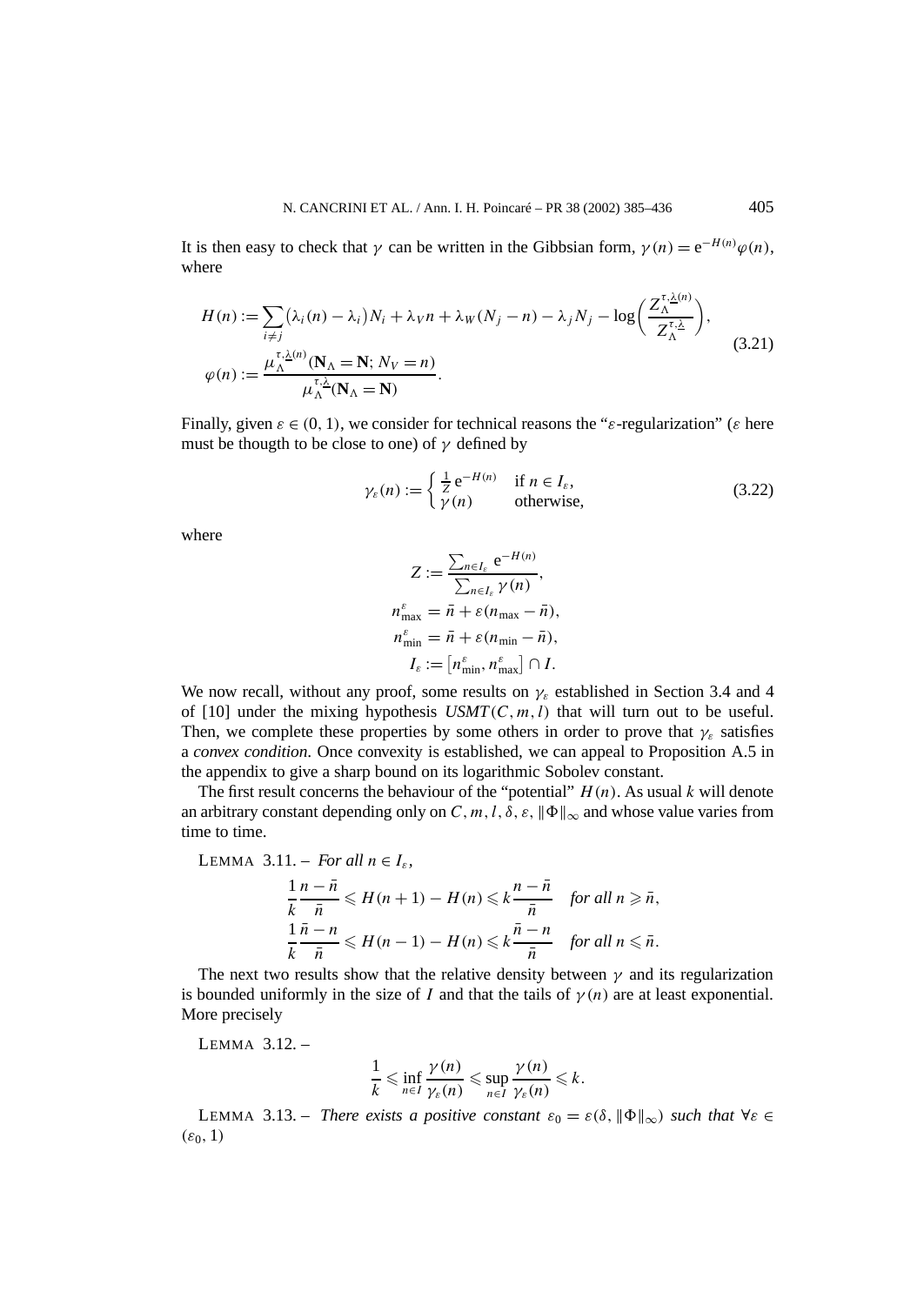406 N. CANCRINI ET AL. / Ann. I. H. Poincaré – PR 38 (2002) 385–436

$$
\frac{\gamma(n+1)}{\gamma(n)} \leq \frac{1}{2} \quad \text{if } n \in [n_{\max}^{\varepsilon}, n_{\max}],
$$
  

$$
\frac{\gamma(n-1)}{\gamma(n)} \leq \frac{1}{2} \quad \text{if } n \in [n_{\min}, n_{\min}^{\varepsilon}].
$$

COROLLARY 3.14. –

$$
\frac{\gamma_{\varepsilon}(n+1)}{\gamma_{\varepsilon}(n)} \leqslant k e^{-k\frac{n-\bar{n}}{\bar{n}}} \quad \forall n \geqslant \bar{n} \tag{3.23}
$$

*and similarity for*  $\frac{\gamma_{\varepsilon}(n-1)}{\gamma_{\varepsilon}(n)}$ ,  $n \leq \bar{n}$ .

The next result shows that the normalization factor *Z* appearing in the definition of *γε* is close to  $\bar{n}^{1/2}$ .

LEMMA 3.15. –

$$
\frac{1}{k}\sqrt{\bar{n}} \leqslant Z \leqslant k\sqrt{\bar{n}}.
$$

*Proof.* – We must consider two terms,  $\sum_{n \in I_{\varepsilon}} e^{-H(n)}$  and  $\sum_{n \in I_{\varepsilon}} \gamma(n)$ . By using Lemma 3.11 one can easily get for all  $n \in I_{\varepsilon}$ 

$$
\frac{1}{k} e^{-\frac{k}{n}(\bar{n}-n)^2} \leqslant e^{-H(n)} \leqslant k e^{-\frac{1}{k\bar{n}}(\bar{n}-n)^2}.
$$
\n(3.24)

Thus, using a comparison with integrals and a change of variable, it easily follows that

$$
\frac{1}{k}\sqrt{\bar{n}} \leqslant \sum_{n \in I_{\varepsilon}} e^{-H(n)} \leqslant k\sqrt{\bar{n}}.\tag{3.25}
$$

On the other hand, it follows from Lemma 3.12 that

$$
\sum_{n=n_{\min}}^{n_{\min}^{\epsilon}} \gamma(n) = \gamma(n_{\min}^{\epsilon}) \sum_{n=n_{\min}}^{n_{\min}^{\epsilon}} \frac{\gamma(n)}{\gamma(n_{\min}^{\epsilon})}
$$
  
=  $\gamma(n_{\min}^{\epsilon}) \sum_{n=n_{\min}}^{n_{\min}^{\epsilon}} \prod_{j=n+1}^{n_{\min}^{\epsilon}} \frac{\gamma(j-1)}{\gamma(j)}$   
 $\leq \gamma(n_{\min}^{\epsilon}) \sum_{n=n_{\min}}^{n_{\min}^{\epsilon}} \left(\frac{1}{2}\right)^{n_{\min}^{\epsilon}-n}$   
 $\leq 2\gamma(n_{\min}^{\epsilon}).$ 

A similar statement for  $\sum_{n=n_{\text{max}}^{\text{max}}}^{n_{\text{max}}} \gamma(n)$  yields

$$
\sum_{n\in I_{\varepsilon}}\gamma(n)\geqslant 1-2(\gamma\left(n_{\min}^{\varepsilon}\right)+\gamma\left(n_{\max}^{\varepsilon}\right)).
$$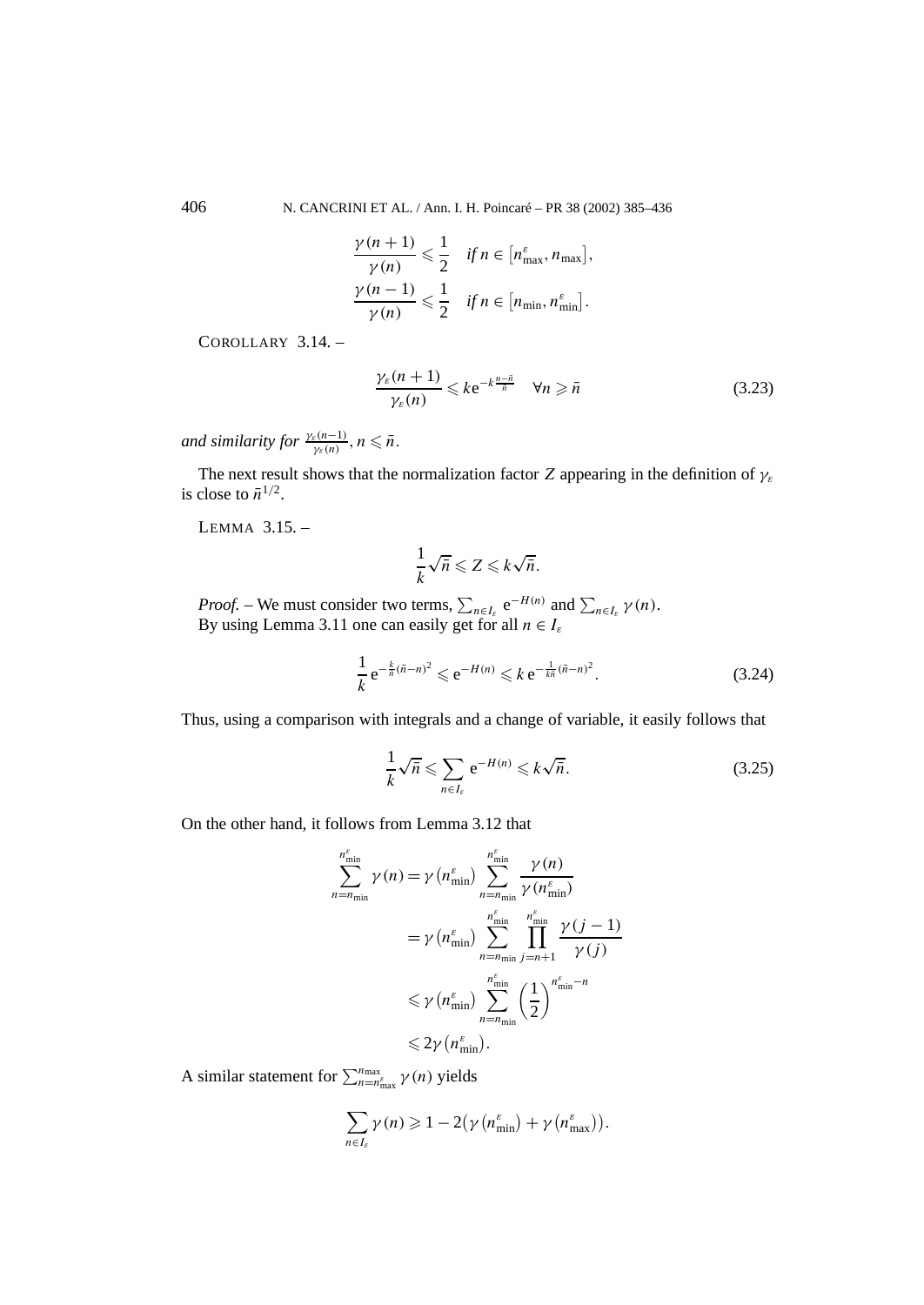We are left with the problem of bounding from above  $\gamma(n_{\min}^{\varepsilon})$  and  $\gamma(n_{\max}^{\varepsilon})$ . Because of Lemma 3.13 it's enough to control  $\gamma_{\varepsilon}(n_{\min}^{\varepsilon})$  and  $\gamma_{\varepsilon}(n_{\max}^{\varepsilon})$ . By using Lemma 3.11 together with Corollary 3.14, we get

$$
\gamma_{\varepsilon}(n_{\min}^{\varepsilon}) = \gamma_{\varepsilon}(\bar{n}) \prod_{j=n_{\min}^{\varepsilon}+1}^{\bar{n}} \frac{\gamma_{\varepsilon}(j-1)}{\gamma_{\varepsilon}(j)}
$$
  
\$\leq k e^{-\frac{k}{2n}(\bar{n}-n\_{\min}^{\varepsilon})^2}\$  
\$\leq k e^{-\frac{k}{n}(n\_{\min}-\bar{n})^2}\$  
\$\leq k e^{-k(\bar{n}-n\_{\min})}\$.

In conclusion, we get that  $\gamma(n_{\min}^{\varepsilon}) \leq \frac{1}{8}$  provided that  $\bar{n}$  is large enough. A similar statement for  $\gamma(n_{\max}^{\varepsilon})$  gives finally that

$$
1 \geqslant \sum_{n \in I_{\varepsilon}} \gamma(n) \geqslant \frac{1}{2}.
$$

This result together with (3.25) completes the proof.  $\Box$ 

From Lemmas 3.11 and 3.15, one can easily see that  $\gamma_{\varepsilon}$  is bell shaped around  $\bar{n}$  at least if we restrict it to the interval  $I_{\varepsilon}$ . Our last result shows that, in some sense, this property holds also outside *Iε*.

LEMMA 3.16. –

$$
\frac{1}{k\sqrt{n}}e^{-\frac{k}{n}(\bar{n}-n)^2}\leqslant\gamma_{\varepsilon}(n)\leqslant\frac{k}{\sqrt{n}}e^{-\frac{1}{k\bar{n}}(\bar{n}-n)^2}.\tag{3.26}
$$

*Proof.* – Thanks to Lemmas 3.11, 3.15 and the fact that  $n_{\text{max}} - \bar{n}$  is proportional to  $\bar{n}$ one can see that (3.26) holds for all  $n \in I_{\varepsilon}$ . Moreover, by using Corollary 3.14 the upper bound of (3.26) holds for all  $n \in I$ . It is therefore enough to prove the lower bound of (3.26) for  $n \in I \setminus I_{\varepsilon}$ .

For this purpose, we let  $n \in [n_{\max}^{\varepsilon}, n_{\max}]$  (the case  $n \in [n_{\min}, n_{\min}^{\varepsilon}]$  being similary) and we recall that, thanks to Proposition 3.6 of [10],

$$
k \frac{(|V| - n)(N_j - n)}{(n + 1)(|W| - N_j + n + 1)} \le \frac{\gamma(n + 1)}{\gamma(n)}.
$$

Therefore

$$
\gamma(n) \geqslant (n_{\max}^{\varepsilon}) e^{-k(n - n_{\max}^{\varepsilon})} \prod_{\substack{n_{\max}^{\varepsilon} \\ n_{\max}^{\varepsilon}}} \frac{(|V| - i)(N_j - i)}{(i + 1)(|W| - N_j + i + 1)}
$$
  

$$
\geqslant \frac{k}{\sqrt{n}} e^{-\frac{1}{k\pi}(\bar{n} - n)^2},
$$

where we have used (3.26) to get the exponential bound for  $\gamma(\eta_{\text{max}}^{\varepsilon})$ , Stierling formula and a straightforward calculation to bound from below the product. The proof is complete.  $\square$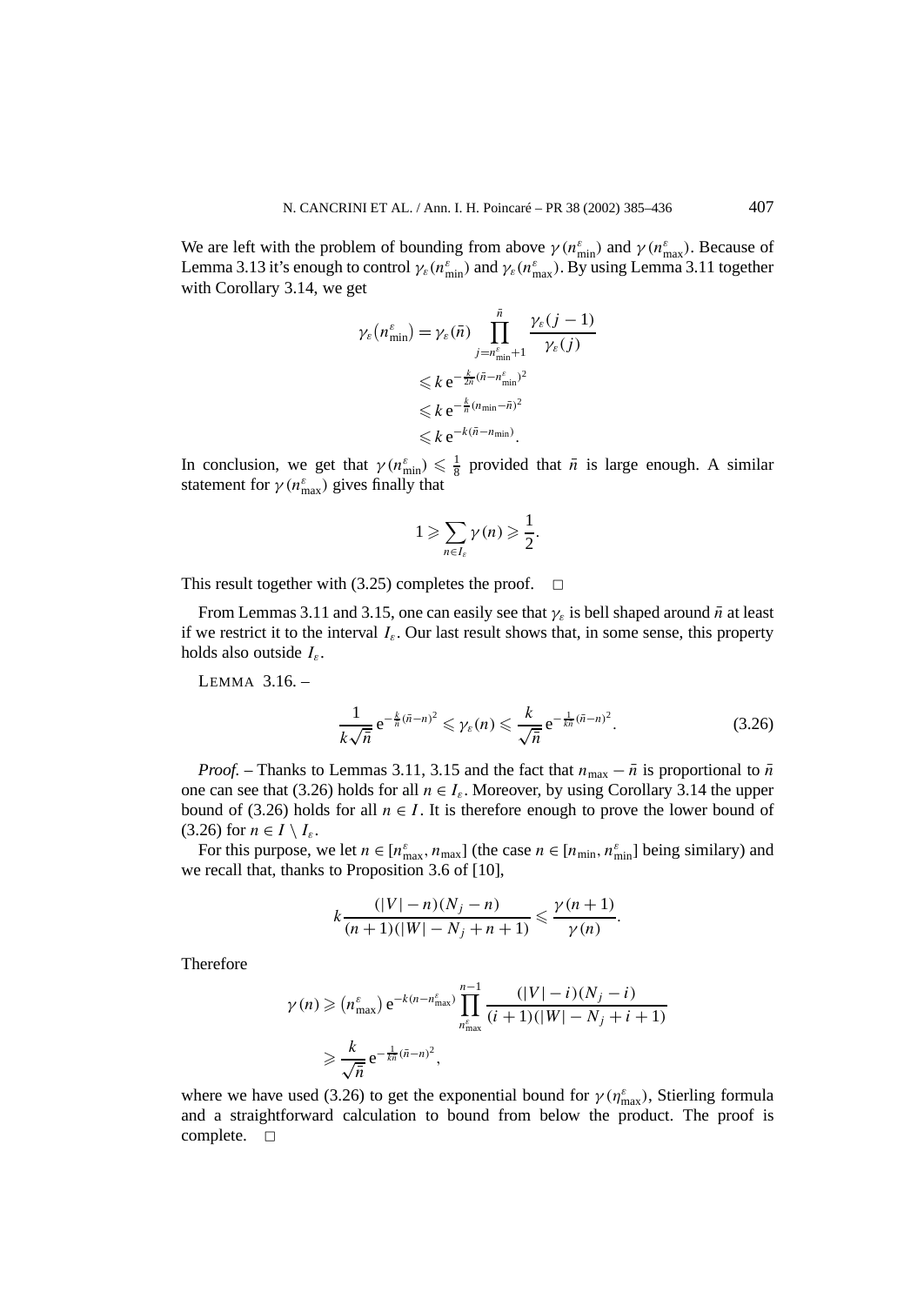We are finally in a position to state the main result of this paragraph.

**PROPOSITION** 3.17. – *Assume property USMT(C, m, l). Then, for all*  $f : \Omega_{\Lambda} \mapsto \mathbb{R}$ *that depend only on*  $N_V(\sigma)$ *, the following logarithmic Sobolev inequality holds* 

$$
Ent_{\gamma}(f) \leqslant k\bar{n} \sum_{n\in I} (\gamma(n) \wedge \gamma(n-1)) [f(n) - f(n-1)]^{2}.
$$

*Proof.* – Because of Lemma 3.12 it is sufficient to prove the logarithmic Sobolev inequality for the regularized measure *γε*.

Pick  $\varepsilon$  sufficiently close to one in such a way that Lemma 3.13 holds. Then, thanks to Corollary 3.14 and Lemma 3.16, the regularized measure *γε* satisfies the *convex hypothesis CONV* $(c, \bar{n})$  described in the appendix, for some *c* independent of  $\bar{n}$  and *I*. Therefore we can apply Proposition A.5 in the appendix and get the result.  $\Box$ 

#### **4. Recursive estimate of the logarithmic Sobolev constant**

In this section we prove the main result of the paper, Theorem 2.3, via a recursive analysis on the behaviour of the logarithmic Sobolev constant when the linear size of the volume under consideration is doubled. For simplicity we carry out our analysis in two dimensions but the extension to higher dimension is straightforward (see remark at the end of Section 3.3). We confine ourselves with the proof of the upper bound since the lower bound is easily proved by plugging a suitable test function (a slowly varying function of the local density) inside the logarithmic Sobolev inequality (2.11).

DEFINITION. –  $\mathcal{R}_L$  will denote the class of rectangles in  $\mathbb{Z}^2$ , which, modulo transla*tions and permutations of the coordinates, can be written as*  $R(l_1, l_2) = [0, l_1 - 1] \times$  $[0, l<sub>2</sub> − 1]$  *with*  $0.1l<sub>2</sub> \le l<sub>1</sub> \le l<sub>2</sub> \le L$ *. We also set* 

$$
c_s(L) = \max_{\mathcal{R} \in \mathcal{R}_L} \max_{N,\tau} c_{R,N}^{\tau},
$$

*where*  $c_{R,N}^{\tau}$ *, the logarithmic Sobolev constant in R with boundary condition τ and N particles, has been defined in* (2.11)*.*

With the above notation we will prove the following recursive bound.

THEOREM 4.1. – *Assume USMT(C, m, l). Then there exists a positive constant*  $k = k(d, r, ||\Phi||)$  *such that* 

$$
c_s(2L) \leq \frac{3}{2}c_s(L) + kL^2
$$

*for all L large enough. In particular*  $\sup_{L>l} L^{-2}c_s(L) < +\infty$ *.* 

*Proof.* – Let us consider a rectangle  $\Lambda := R(l_1, l_2) \in R_{2L} \setminus R_L$  with  $l_1 \leq l_2$  and let us fix a small number  $\delta_0 \in (0, 10^{-2})$  and we set  $d = \lfloor \delta_0 L \rfloor$ . Given an integer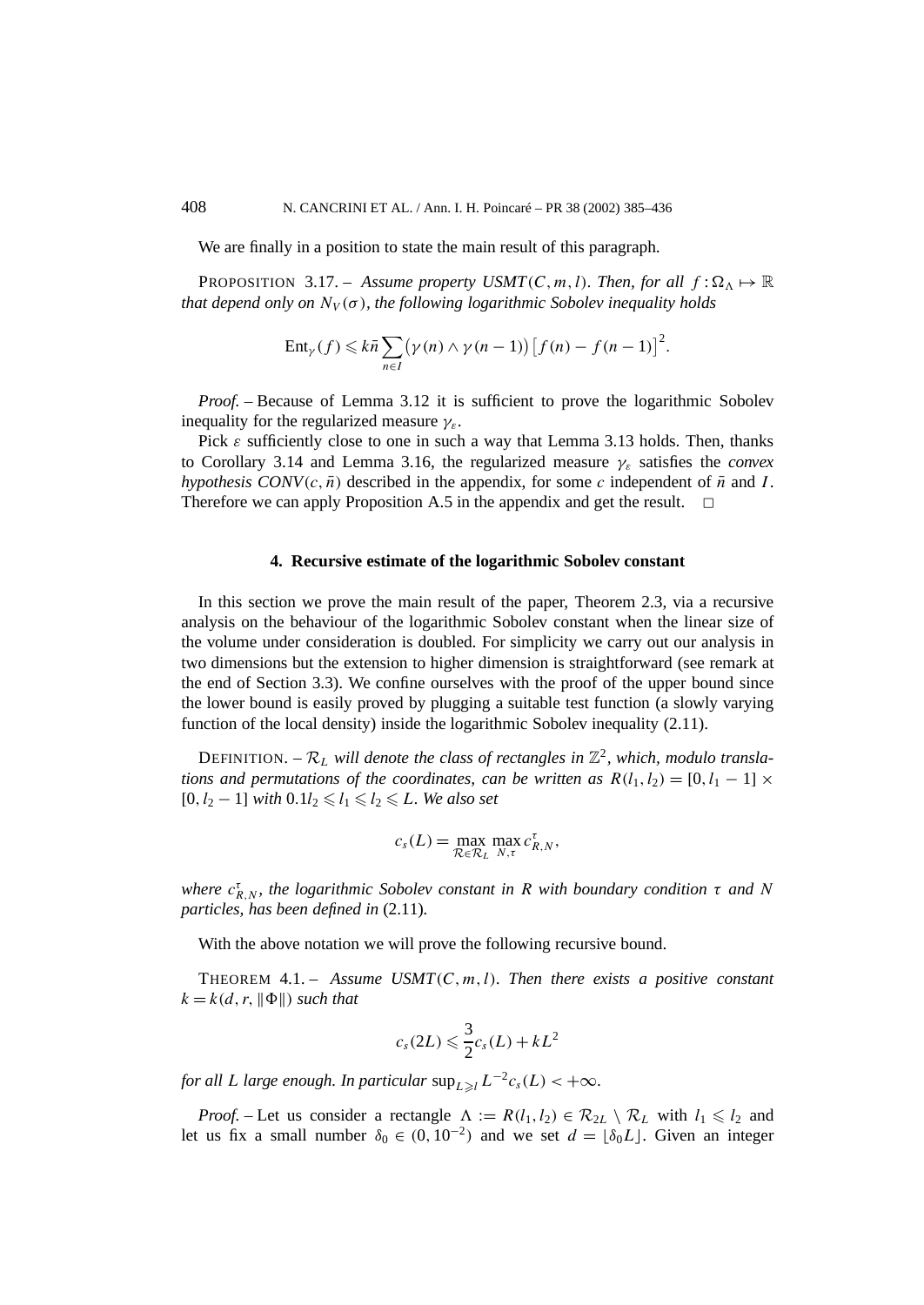$i \in [1, \lfloor \frac{1}{10\delta_0} \rfloor - 1]$ , we partition  $\Lambda$  into four disjoint sub-rectangles  $\{\Lambda_j\}_{j=1}^4$  as follows

$$
\Lambda_1 = \{x \in \Lambda; \ 0 \le x_2 \le l_2/2 + (i - 1)d\},\
$$
  
\n
$$
\Lambda_2 = \{x \in \Lambda; \ (i - 1)d < x_2 \le id\},\
$$
  
\n
$$
\Lambda_3 = \{x \in \Lambda; \ id < x_2 \le (i + 1)d\},\
$$
  
\n
$$
\Lambda_4 = \{x \in \Lambda; \ (i + 1)d < x_2\},\
$$
\n
$$
(4.1)
$$

and we set  $A = \Lambda_1 \cup \Lambda_2 \cup \Lambda_3$ ,  $B = \Lambda_2 \cup \Lambda_3 \cup \Lambda_4$ ,  $S = \Lambda_2 \cup \Lambda_3$ .

Fix now a boundary condition  $\tau$  outside  $\Lambda$ , a number of particles  $N \in [0, \ldots, |\Lambda|]$  and let  $v := v_{\Lambda,N}^{\tau}$ . We will then use three times the formula relating the entropy of  $f^2$  w.r.t. the measure *ν*, Ent<sub>*v*</sub>( $f^2$ ), to the entropy of  $f^2$  w.r.t. the measure  $v(\cdot|\mathcal{F}_0)$  conditioned to a sub  $\sigma$ -algebra  $\mathcal{F}_0$ , Ent<sub>*v*</sub>( $f^2|\mathcal{F}_0$ ):

$$
Ent_{\nu}(f^2) = \nu(Ent_{\nu}(f^2|\mathcal{F}_0)) + Ent_{\nu}(\nu[f^2|\mathcal{F}_0])
$$
\n(4.2)

to write

$$
\begin{split} \text{Ent}_{\nu}(f^{2}) &= \nu(\text{Ent}_{\nu}(f^{2}|N_{A})) + \text{Ent}_{\nu}(\nu[f^{2}|N_{A}]) \\ &= \nu(\text{Ent}_{\nu}(f^{2}|N_{A},N_{S})) + \nu(\text{Ent}_{\nu}(\nu[f^{2}|N_{A},N_{S}]|N_{A})) + \text{Ent}_{\nu}(\nu[f^{2}|N_{A}]) \\ &= \nu(\text{Ent}_{\nu}(f^{2}|N_{\Lambda_{1}},N_{\Lambda_{2}},N_{\Lambda_{3}})) + \nu(\text{Ent}_{\nu}(\nu[f^{2}|N_{\Lambda_{1}},N_{\Lambda_{2}},N_{\Lambda_{3}}]|N_{A},N_{S})) \\ &+ \nu(\text{Ent}_{\nu}(\nu[f^{2}|N_{A},N_{S}]|N_{A})) + \text{Ent}_{\nu}(\nu[f^{2}|N_{A}]), \end{split} \tag{4.3}
$$

where, we recall,  $N_V$  denotes the number of particles in the region *V*. Formula (4.3) will represent our basic starting point. We will now examine separately each term in the r.h.s. of (4.3).

As usual, in what follows, *k* will denote a generic constant depending on the interaction, on the dimensions of the lattice and on  $\delta_0$ , whose value may vary from line to line.

#### **4.1. Analysis of the first term in the r.h.s. of (4.3)**

For any small *ε* and large enough *L*, we can use Proposition 3.5 to bound from above the first term in the r.h.s. of  $(4.3)$  by

$$
\nu\left(\text{Ent}_{\nu}\left(f^{2}|N_{\Lambda_{1}},N_{\Lambda_{2}},N_{\Lambda_{3}}\right)\right) \leqslant \nu\left(\text{Ent}_{\nu_{A}}\left(f^{2}\right)+\text{Ent}_{\nu_{B}}\left(f^{2}\right)\right)+(2+\varepsilon)\text{Var}_{\nu}(f) \leqslant \nu\left(\text{Ent}_{\nu_{A}}\left(f^{2}\right)+\text{Ent}_{\nu_{B}}\left(f^{2}\right)\right)+kL^{2}\mathcal{E}_{\nu}(f,f), \quad (4.4)
$$

where the average is over the number of particles in  $A(B)$  and over the boundary conditions outside *A*, (*B*). Above we have used the trivial bound  $\nu(\text{Var}_{\nu}(f|N_A, N_{\Lambda_2}, N_{\Lambda_3})) \le$ Var<sub>*v*</sub>(f) together with (3.6) and the spectral gap estimate (see [14] and [10])

$$
\text{Var}_{\nu}(f) \leqslant kL^2 \mathcal{E}_{\nu}(f, f).
$$

Let us now examine the geometry of the bottom rectangle *A*, the reasoning being similar for the top one. There are two cases to analyze:

(a)  $l_1 \leq \frac{3}{2}L$ . In this case one easily verifies that  $A \in \mathcal{R}_{\frac{3}{2}L}$ .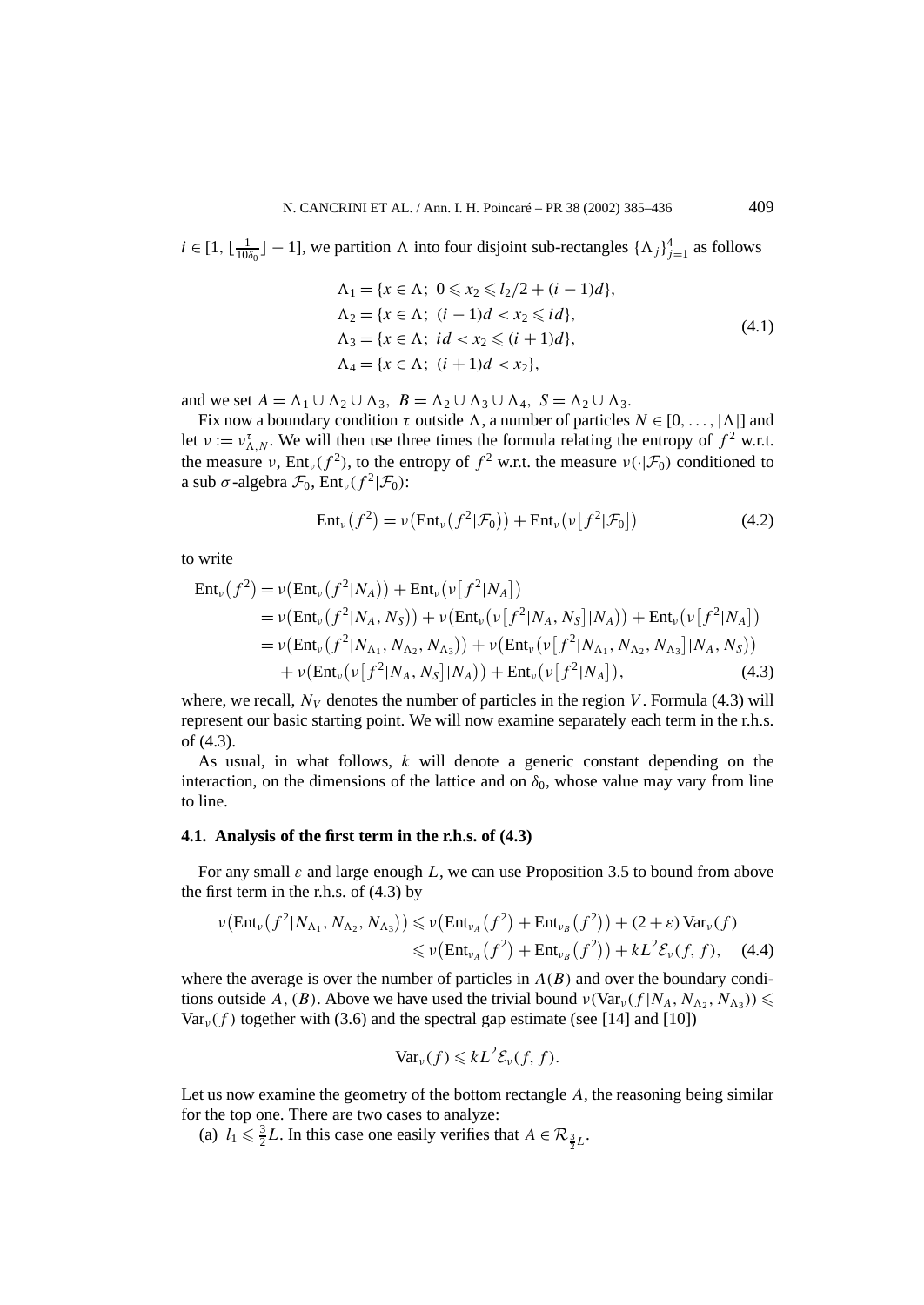(b)  $l_1 > \frac{3}{2}L$ . In this case  $A \in \mathcal{R}_{2L}$  but now the *longest* side is  $l_1$  and the *shortest* one is smaller than  $l_2/2 + (i + 1)d$  which in turn is smaller than 1.2*L* by construction. Therefore  $\max_{\tau, N} c_{A,N}^{\tau} \le \max\{c_s(\frac{3}{2}L), \hat{c}_s(2L)\}\$  where

$$
\hat{c}_s(2L) = \max_{\substack{R \in \mathcal{R}_{2L} \\ l_1 \leq 1.2L, \\ l_2 \geq \frac{3}{2}L}} \max_{\tau, N} c_{R,N}^{\tau}.
$$

In other words

$$
\nu\big(\text{Ent}_{\nu_A}\big(f^2\big)\big) \leqslant \max\bigg\{c_s\bigg(\frac{3}{2}L\bigg), \hat{c}_s(2L)\bigg\}\mathcal{E}_{\nu}(f, f)
$$

and similarily for *B*.

In conclusion, we obtain that the r.h.s. of  $(4.4)$  is smaller than

$$
\max\bigg\{c_s\bigg(\frac{3}{2}L\bigg),\hat{c}_s(2L)\bigg\}\bigg[\mathcal{E}_\nu(f,f)+\frac{1}{2}\sum_{[x,y]\in\mathcal{E}_S}\nu[c_{xy}(\nabla_{xy}f)^2]\bigg]+kL^2\mathcal{E}_\nu(f,f)\quad(4.5)
$$

uniformly in  $i \in [1, \lfloor \frac{1}{10\delta_0} - 1 \rfloor]$ . Notice that the "spurious" term  $\frac{1}{2} \sum_{\{x, y\} \in \mathcal{E}_S} v[c_{xy}(\nabla_{xy} f)^2]$ comes from the fact that  $A \cap B = S$ .

#### **4.2. Analysis of the remaining terms in the r.h.s. of (4.3)**

Here we bound from above the other three terms in (4.3). The necessary steps are almost identical for all of them and therefore, for shortness, we treat only the second one (the last one enjoys some minor simplifications not shared by the other two). Later on we will state without further comments the analogous result for the first and third one.

For a given value  $N_A$  of the number of particles in *A*, let  $\rho_A := \frac{N_A}{|A|}$  and assume, without loss of generality, that  $\rho_A \le \frac{1}{2}$ . Let  $\hat{v}(\cdot) := v(\cdot|N_A)$  be the associated multicanonical measure and let  $\hat{\mu}$  be the corresponding (multi)-grand canonical measure. Let also  $N_S^* = \hat{\mu}(N_S)$ , and let  $\gamma(n) := \hat{\nu}(N_S = n)$ . Notice that  $N_S^* \le k\rho_A L^d$  (see Proposition 3.1) of [9]). Then, using Corollary 3.7, we can write

$$
\operatorname{Ent}_{\nu}\left(\nu\left[f^{2}|N_{A},N_{S}\right]|N_{A}\right) = \operatorname{Ent}_{\hat{\nu}}\left(\hat{\nu}\left[f^{2}|N_{S}\right]\right) = \operatorname{Ent}_{\gamma}\left(\hat{\nu}\left[f^{2}|N_{S}\right]\right)
$$
\n
$$
\leq k\rho_{A}L^{d}\sum_{n}\gamma(n)\wedge\gamma(n-1)\left(\sqrt{\hat{\nu}\left(f^{2}|N_{S}=n\right)} - \sqrt{\hat{\nu}\left(f^{2}|N_{S}=n-1\right)}\right)^{2}
$$
\n
$$
\leq k\rho_{A}L^{d}\sum_{n}\gamma_{f}(n)\left(A(n)^{2} + B(n)^{2}\right),\tag{4.6}
$$

where  $A(n)$  and  $B(n)$  have been defined in (3.9).

Thanks to Proposition 3.8 and 3.10, for any  $\varepsilon > 0$  there exists a constant  $C_{\varepsilon}$ independent of  $\rho_A$  such that the r.h.s. of (4.6) is smaller than

$$
C_{\varepsilon}\hat{\nu}(f^2) + C_{\varepsilon}L^2 \mathcal{E}_{\hat{\nu}}(f, f) + \varepsilon \operatorname{Ent}_{\hat{\nu}}(f^2). \tag{4.7}
$$

Thus, if we average w.r.t. the canonical measure *ν* the l.h.s. of (4.6) and use the simple inequality  $\nu(\text{Ent}_{\nu}(f^2|\mathcal{F}_0)) \leq \text{Ent}_{\nu}(f^2)$  for any  $\mathcal{F}_0$ , we get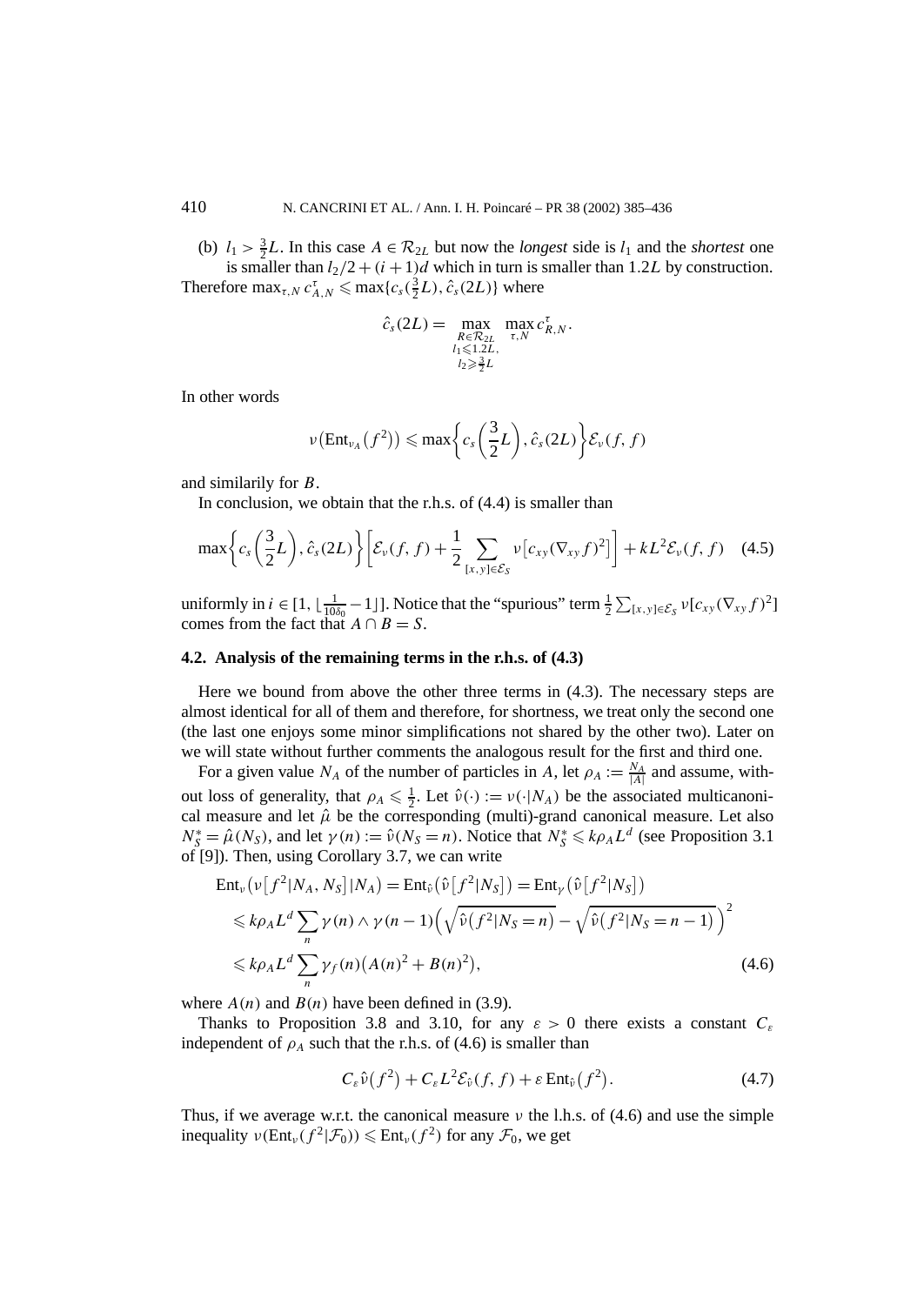N. CANCRINI ET AL. / Ann. I. H. Poincaré – PR 38 (2002) 385–436 411

$$
\nu\big(\text{Ent}_{\nu}\big(\nu\big[f^2|N_A,N_S\big]|N_A\big)\big) = \nu\big(\text{Ent}_{\hat{\nu}}\big(\nu\big[f^2|N_A,N_S\big]\big)\big) \leq C_{\varepsilon}\nu\big(f^2\big) + C_{\varepsilon}L^2\mathcal{E}_{\nu}(f,f) + \varepsilon\,\text{Ent}_{\nu}\big(f^2\big). \tag{4.8}
$$

Similar bounds hold also for the first and third term in the r.h.s. of (4.3).

## **4.3. The recursion completed**

We are finally in a position to complete the proof of Theorem 4.1. If we put together (4.8) and (4.5) we get that, for any  $\varepsilon$  small enough

r.h.s. of (4.3) 
$$
\leq \max \left\{ c_s \left( \frac{3}{2} L \right), \hat{c}_s (2L) \right\} \left[ \mathcal{E}_v(f, f) + \frac{1}{2} \sum_{[x, y] \in \mathcal{E}_s} v \left[ c_{xy} (\nabla_{xy} f)^2 \right] \right] + C_{\varepsilon} v(f^2) + C_{\varepsilon} L^2 \mathcal{E}_v(f, f) + \varepsilon \operatorname{Ent}_v(f^2),
$$
 (4.9)

that is

$$
\operatorname{Ent}_{\nu}(f^{2}) \leqslant \left(\frac{1}{1-\varepsilon}\right) \max\left\{c_{s}\left(\frac{3}{2}L\right)^{-1}, \hat{c}_{s}(2L)^{-1}\right\}
$$

$$
\times \left[\mathcal{E}_{\nu}(f, f) + \frac{1}{2} \sum_{\{x,y\} \in \mathcal{E}_{S}} \nu[c_{xy}(\nabla_{xy}f)^{2}]\right]
$$

$$
+ C_{\varepsilon} \nu(f^{2}) + C_{\varepsilon} L^{2} \mathcal{E}_{\nu}(f, f) \tag{4.10}
$$

for a suitable constant *Cε*.

Finally, following [16], we average the above inequality w.r.t. to the integer *i* (see (4.1)) and use the observation that, as *i* varies in  $[1, \frac{1}{10\delta_0}]$ , the strips  $S \equiv S_i$  are disjoint. In particular

$$
\frac{1}{2} \sum_{i \in [1, \frac{1}{10\delta_0}]} \sum_{[x,y] \in \mathcal{E}_{S_i}} \nu \big[c_{xy} (\nabla_{xy} f)^2 \big] \leq \mathcal{E}_{\nu}(f, f)
$$

so that

$$
\operatorname{Ent}_{\nu}(f^{2}) \leqslant \left(\frac{1}{1-2\varepsilon}\right)(1+\lfloor 10\delta_{0}\rfloor)\max\left\{c_{s}\left(\frac{3}{2}L\right),\hat{c}_{s}(2L)\right\}\mathcal{E}_{\nu}(f,f) + C_{\varepsilon}\nu(f^{2}) + C_{\varepsilon}L^{2}\mathcal{E}_{\nu}(f,f).
$$
\n(4.11)

Notice that if we write  $f = [f - v(f)] + v(f)$  and we use the Poincaré bound  $Var_v(f) \leq kL^2 \mathcal{E}_v(f, f)$  we get

$$
\operatorname{Ent}_{\nu}(f^{2}) \leq \operatorname{Ent}_{\nu}([f - \nu(f)]^{2}) + 2 \operatorname{Var}_{\nu}(f)
$$
  
\n
$$
\leq \left(\frac{1}{1 - 2\varepsilon}\right) (1 + \lfloor 10\delta_{0} \rfloor) \max\left\{c_{s}\left(\frac{3}{2}L\right), \hat{c}_{s}(2L)\right\} \mathcal{E}_{\nu}(f, f)
$$
  
\n
$$
+ kC_{\varepsilon}L^{2}\mathcal{E}_{\nu}(f, f), \tag{4.12}
$$

where in the first line we have used once more the Rothaus inequality (see [2]).

In other words

$$
c_{\Lambda,N}^{\tau} \leqslant \left(\frac{1}{1-2\varepsilon}\right) (1 + \lfloor 10\delta_0 \rfloor) \max\left\{c_s\left(\frac{3}{2}L\right), \hat{c}_s(2L)\right\} + kC_{\varepsilon}L^2. \tag{4.13}
$$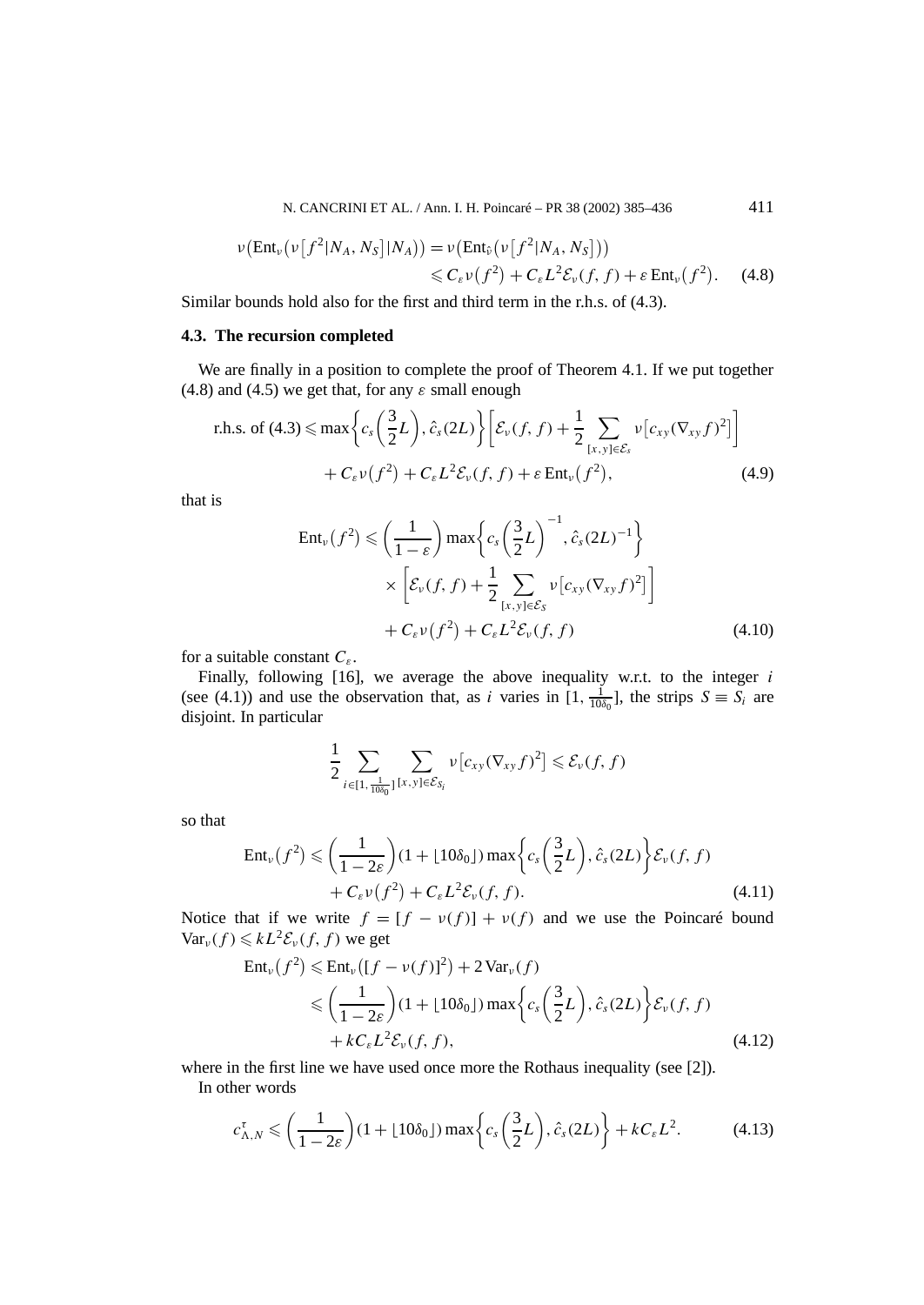Notice that if the original rectangle  $\Lambda$  was such that  $l_1 \leq 1.2L$  while  $l_2 \geq \frac{3}{2}L$ , i.e.  $\Lambda$  was chosen in the sub-class of  $\mathcal{R}_{2L}$  entering in the definition of  $\hat{c}_s(2L)$ , then we would have obtained the inequality (4.13) with the factor  $\max\{c_s(\frac{3}{2}L), \hat{c}_s(2L)\}\)$  replaced by  $c_s(\frac{3}{2}L)$ simply because case  $b$ ) right after  $(4.4)$  would have been impossible. Thus

$$
\hat{c}_s(2L) \leqslant \left(\frac{1}{1-2\varepsilon}\right)(1+\lfloor 10\delta_0\rfloor)c_s\left(\frac{3}{2}L\right)+kC_{\varepsilon}L^2. \tag{4.14}
$$

If we combine  $(4.13)$  with  $(4.14)$  we finally get

$$
c_{\Lambda,N}^{\tau} \leqslant \left(\frac{1}{1-2\varepsilon}\right)^2 (1+\lfloor 10\delta_0\rfloor)^2 c_s \left(\frac{3}{2}L\right) + C_{\varepsilon}'L^2 \tag{4.15}
$$

for another constant *C <sup>ε</sup>*. Thus

$$
c_s(2L) \leqslant \left(\frac{1}{1-2\varepsilon}\right)^2 (1+\lfloor 10\delta_0\rfloor)^2 c_s\left(\frac{3}{2}L\right) + C'_\varepsilon L^2
$$

and two more iterations prove the recursive inequality of the theorem provided that the two parameters  $\varepsilon$ ,  $\delta_0$  were chosen small enough.

Finally the fact that  $\max_{L}(c_s(L)L^{-2}) > 0$  is a trivial consequence of the recursive bound.  $\Box$ 

# **5. On the grand canonical Laplace transform**

In this section we seek Gaussian bounds on quantities of the form  $\mu(e^{tf})$  where  $\mu$  is the grand canonical Gibbs measure on some finite set and *f* is a mean zero function, namely bounds of the type

$$
\mu(e^{tf}) \leqslant e^{t^2K_f}.
$$

Once bounds like the one above are proved, then we can transfer them to the *canonical* Laplace transform by means of Proposition 3.3.

We first explain in some general terms our approach based on a combination of the so-called Herbst's approach and the DLR equation and then we consider some concrete cases that will play a key role in the recursive analysis of the logarithmic Sobolev constant for the canonical measure.

Our setting is as follows. Let  $\Lambda \in \mathcal{F}_l$  be a finite set and, for a given boundary configuration  $\tau$  and (possible vector) chemical potential  $\lambda$ , let  $\mu := \mu_{\Lambda}^{\tau,\lambda}$ . Let  $\{V_{\alpha}\}_{{\alpha \in I}}$ be a collection of subsets of  $\Lambda$  such that dist $(V_\alpha, V_\beta) \ge r + 1$  for  $\alpha \ne \beta$ , *r* being the range of the interaction, and let  $V = \bigcup_{\alpha} V_{\alpha}$ . Let also  $f : \Omega_{\Lambda} \mapsto \mathbb{R}$  be such that  $\mu(f) = 0$ and define  $\text{Osc}_{\alpha}(f) := ||f - \mu_{V_{\alpha}}(f)||_{\infty}$  and  $\text{Var}_{\alpha}(f) := ||\mu_{V_{\alpha}}^{\tau}(f, f)||_{\infty}$ .

**PROPOSITION** 5.1. – *Fix*  $t_0 > 0$ *. Then, for all*  $t \in [0, t_0]$ (i)

$$
\mu(e^{tf})\leqslant e^{t^2K_f},
$$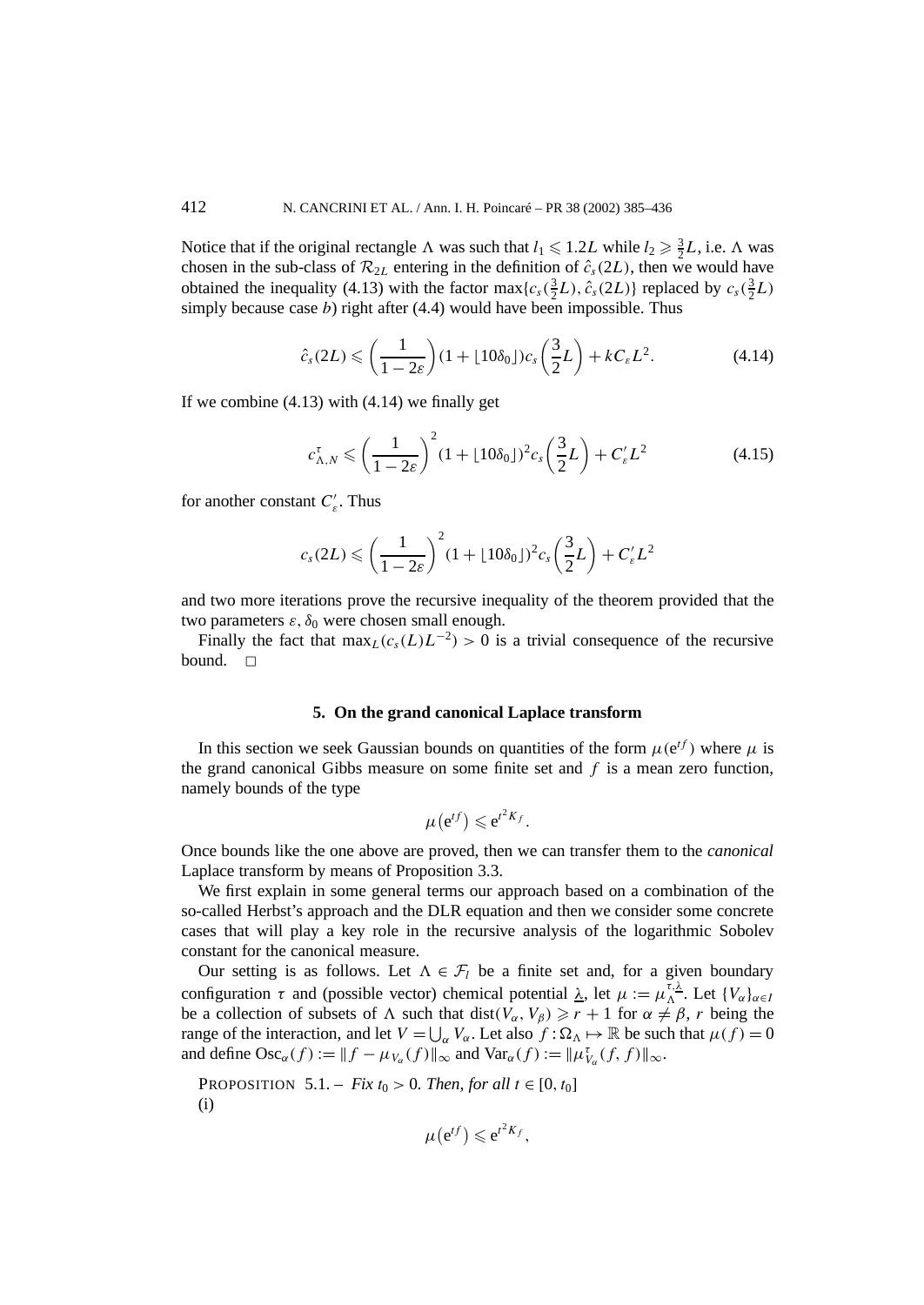*where*  $K_f = e^{2\|\Phi\|} \sum_{x \in \Lambda} \|\nabla_x f\|_{\infty}^2 c_{\mu}$  and  $c_{\mu}$  is the logarithmic Sobolev constant of  $\mu$ *w.r.t. to the Heat Bath rates.*

 $(iii)$  *Let*  $f_V(\tau) := \mu_V^{\tau}(f)$ *. Then* 

$$
\mu(e^{tf})\leqslant e^{t^2K'_f},
$$

*where*

$$
K_f'(t_0) = e^{2\|\Phi\|} \sum_{x \in \Lambda \setminus V} \|\nabla_x f_V\|_{\infty}^2 c_{\mu} + \sum_{\alpha} \text{Var}_{\alpha}(f) e^{t_0 \text{Osc}_{\alpha}(f)}.
$$

*Remark*. – Notice that if we make the trivial choice  $V_\alpha = \Lambda$ , then (ii) becomes  $\mu(e^{tf}) \leq e^{t^2 K_f'}$  with  $K_f' = \mu(f, f) e^{t_0 \text{Osc}(f)}$ . Such a choice makes sense when  $\text{Osc}(f)$  is independent of  $|\Lambda|$ . However, in most of the subsequent application, Osc $(f) = O(|\Lambda|)$ and a more refined choice of the sets  $V_\alpha$  will be necessary.

*Proof.* – In order to prove part (i) we appeal to the following lemma known as the Herbst's argument (see for instance Section 6 in [2]).

LEMMA 5.2. – Let  $(\Omega, \mathcal{F}, \mu)$  be a finite probability space and f a function on  $\Omega$ . *Assume that there exists*  $K > 0$  *such that for all*  $t \in [0, t_0]$ *,* 

$$
\mathrm{Ent}_{\mu}(e^{tf}) \leqslant K t^2 \mu(e^{tf}).
$$

*Then, for all*  $t \in [0, t_0]$ *,* 

$$
\mu(e^{tf}) \leqslant e^{t\mu(f) + Kt^2}.
$$

*Proof.* – Let  $H(t) = \mu(e^{tf})$  be the Laplace transform of f. A simple computation gives

$$
tH'(t) - H(t)\ln H(t) = \text{Ent}(e^{tf}) \leqslant Kt^2H(t).
$$

Dividing by  $t^2 H(t)$  and writing  $K(t) = \frac{\ln H(t)}{t}$ , we get

$$
K'(t)\leqslant K(t).
$$

Notice now that  $K(t) \to \mu(f)$  as  $t \to 0$ . Consequently, a simple integration achieves the proof.  $\square$ 

Back to the proof of the proposition, if we apply the definition of the logarithmic Sobolev constant *cµ* we get

$$
\operatorname{Ent}_{\mu}(e^{tf}) \leqslant c_{\mu} \sum_{x \in \Lambda} \mu\big(c_{x} \big(\nabla_{x} e^{\frac{t}{2}f}\big)^{2}\big) \leqslant \bigg(e^{2\|\Phi\|} c_{\mu} \sum_{x \in \Lambda} \|\nabla_{x} f\|_{\infty}^{2}\bigg) t^{2} \mu\big(e^{tf}\big),\tag{5.1}
$$

where  $c_x(\sigma) = \mu_{\{x\}}^{\sigma}(\sigma^x)$  are the flip rates for the Heat Bath dynamics. Thus, thanks to Lemma 5.2, part  $(i)$  follows at once.

In order to prove part (ii) we proceed as follows. Denote by  $\mu_V^{\tau}$  the Gibbs measure on *V* with particle configuration  $\tau$  in  $\Lambda \setminus V$ . By construction  $\mu_V^{\tau}$  is a product measure over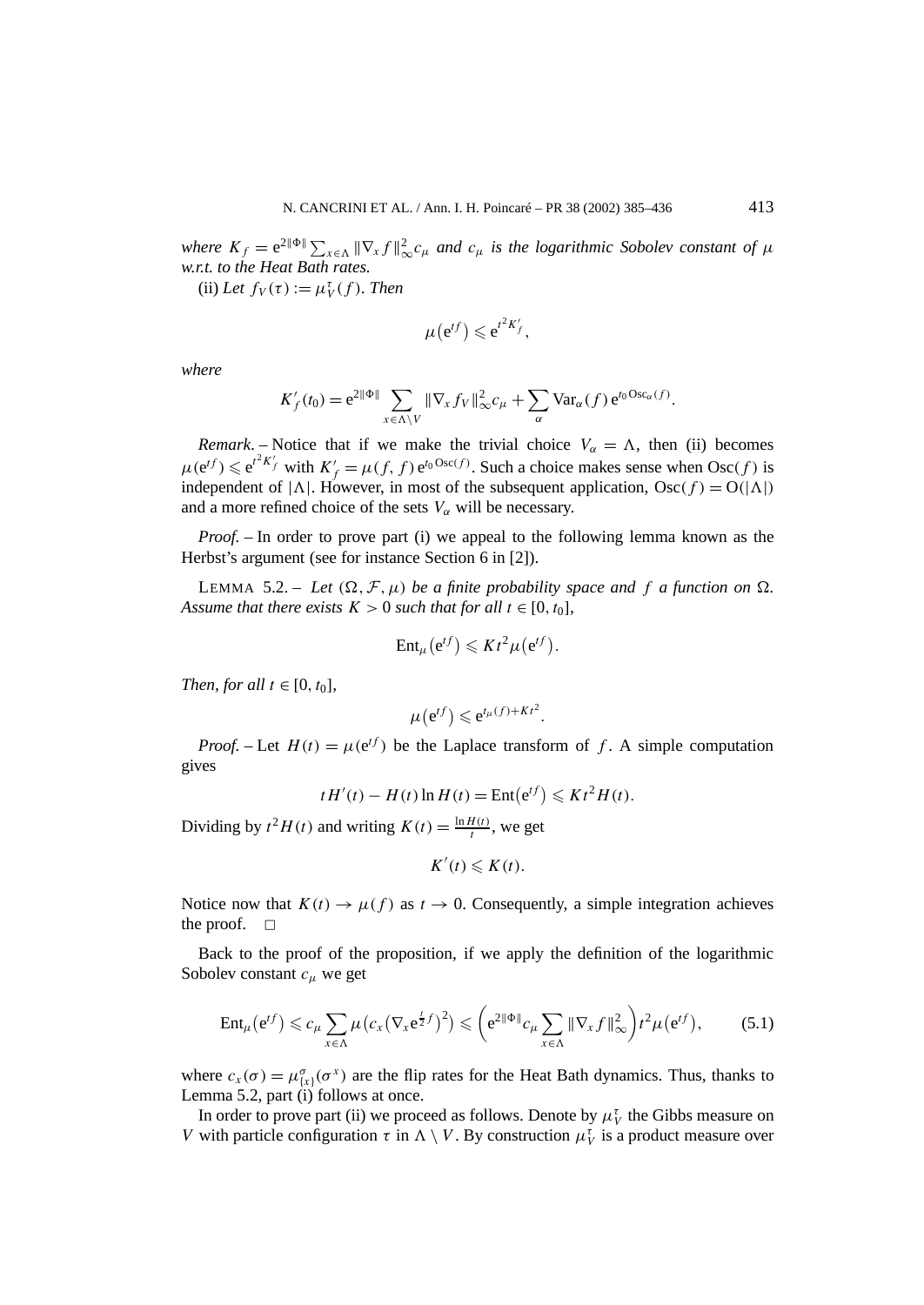the sets  $\{V_{\alpha}\}_{{\alpha \in I}}$  that, for simplicity and omitting the superscript  $\tau$ , we write as  $\prod_{\alpha} \mu_{\alpha}$ . Then we have

$$
\mu(e^{tf}) = \mu\bigg(\bigg(\prod_{\alpha}\mu_{\alpha}\bigg)(e^{tf})\bigg).
$$

Let us examine a generic term  $\mu_{\alpha}$ (e<sup>*tf*</sup>). A simple Taylor expansion up to the second order gives

$$
\mu_{\alpha}(\mathbf{e}^{tf}) \leqslant \exp\bigl(t\mu_{\alpha}(f) + t^2 \operatorname{Var}_{\alpha}(f) \mathbf{e}^{t_0 \operatorname{Osc}_{\alpha}(f)}\bigr). \tag{5.2}
$$

In order to iterate (over the index  $\alpha$ ) the above bound, we simply observe that  $Var_{\beta}(\mu_{\alpha}(f)) \leq \text{Var}_{\beta}(f)$  and  $\text{Osc}_{\beta}(\mu_{\alpha}(f)) \leq \text{Osc}_{\beta}(f)$ . Thus

$$
\mu\bigg(\bigg(\prod_{\alpha}\mu_{\alpha}\bigg)(e^{tf})\bigg) \leqslant e^{t^2\sum_{\alpha}\text{Var}_{\alpha}(f)e^{t_0\text{Osc}_{\alpha}(f)}}\mu\big(e^{t\mu_V^{\tau}(f)}\big).
$$
\n(5.3)

It suffices now to apply part (i) to the new term  $\mu(e^{t\mu_V^{\tau}(f)})$ .  $\Box$ 

*Remark*. – It is important to understand the difference between the two results given in Proposition 5.1. Assume that condition  $UMST(C, m, l)$  holds so that the logarithmic Sobolev constant  $c_{\mu}$  is bounded from above uniformly in  $\Lambda$  (see e.g. [16] and references therein) and let  $f = \sum_{x \in \Lambda} f_x$ , where  $f_x$  is a mean zero local function with small support around *x*. For small values of the parameter *t* one expects, on the basis of a second order Taylor expansion, a bound of the form

$$
\mu\big(\mathrm{e}^{tf}\big)\leqslant\mathrm{e}^{t^2K_f}
$$

with  $K_f \approx \mu(f, f) \approx \sum_x \mu(f_x, f_x)$  because of the mixing assumption. Part (i) of the proposition proves the above Gaussian bound for *all t*, but with a new constant  $K_f \approx c_\mu \sum_x ||\nabla_x f_x||_\infty^2$ . In "normal" situations that is quite satisfactory because  $K_f$ becomes of the same order of the heuristic guess. The problem arises when, anomalous, very large values (maybe depending on the size of  $\Lambda$ ) of the chemical potential  $\lambda$  are considered. In that case the Gibbs measure  $\mu$  becomes very close to the product of highly unfair Bernoulli measures and its logarithmic Sobolev constant *cµ* gets very large (see e.g. [12]) so that the Herbst's bound deteriorates. Part (ii) of the proposition partially takes care of these extreme situation, at least for not too large values of *t*, as we now explain (see also Proposition 5.3 below for more technical details). Assume that each set *V<sub>α</sub>* is a cube of side  $l_0$  multiple of the basic length scale *l* and suppose that  $f = \sum_{\alpha} f_{\alpha}$ where

$$
f_{\alpha} = \sum_{\substack{x \in V_{\alpha} \\ d(x, V_{\alpha}^c) \geq \frac{1}{2}l_0}} f_x.
$$

Then the constant  $K_f'$  appearing in part (ii) of the proposition becomes

$$
K'_f = e^{2\|\Phi\|} c_\mu \sum_\alpha \sum_{x \notin V_\alpha} \|\nabla_x \mu_{V_\alpha}(f_\alpha)\|_\infty^2 + \sum_\alpha \text{Var}_\alpha(f_\alpha) e^{t_0 \text{Osc}_\alpha(f)}.
$$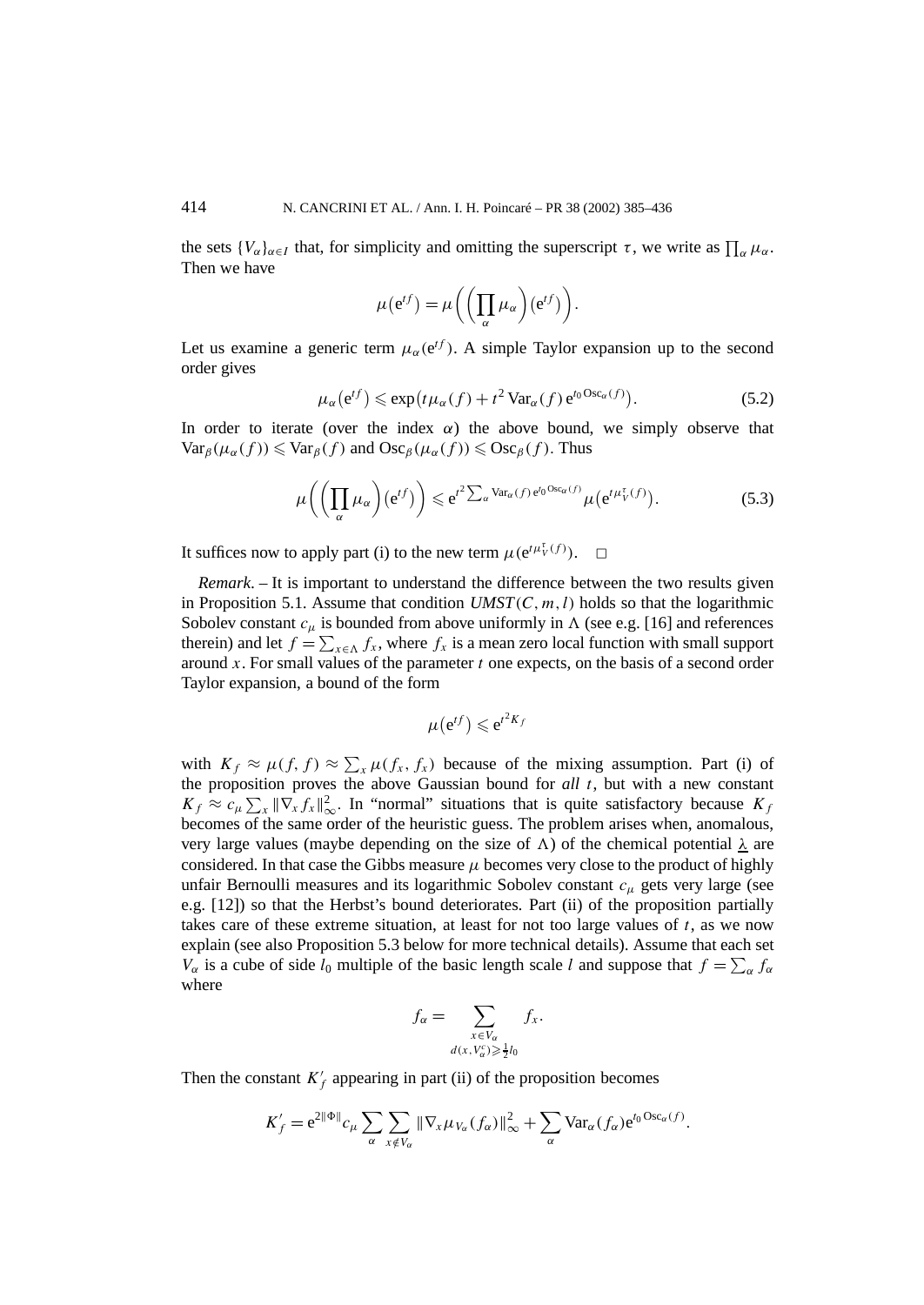The second term in the above expression is, apart from the constant  $e^{t_0 Osc_\alpha(f)}$ , exactly the contribution given by a naive Taylor expansion. The first term is instead similar to the constant  $K_f$  discussed above but with the following important difference. The logarithmic Sobolev constant  $c_{\mu}$  is now multiplied a term,  $\sum_{x} ||\nabla_x \mu_{V_{\alpha}}(f_{\alpha})||_{\infty}^2$ , which, apart from trivial constants, is different from zero only if  $x \notin V_\alpha$  and in that case is proportional to  $|V|e^{-ml_0}$  because of the mixing assumptions. Moreover, for extreme values of the chemical potential, the "mass" *m* can be taken proportional to the chemical potential itself so that the "effective" logarithmic Sobolev constant e<sup>−</sup>*ml*<sup>0</sup> *cµ* becomes very small and the Gaussian bound becomes more precise.

#### **5.1. An application at low density**

Here we discuss an application of our bound to a concrete case that will be important in the next section.

The setting is the standard multicanonical setting described at the beginning of Section 3.

Given now a local function *g* with support  $\Lambda_g$  containing the origin and of diameter smaller than 2*r*, *r* being the range of interaction, and an integer  $j \le j_{\text{max}}$ , we define  $G = \sum_{x \in \Lambda_j} [g_x - \mu(g_x)]$ , where  $g_x$  is the translate of *g* by *x*. Let also  $\rho_j := \frac{N_j}{|\Lambda_j|}$  and assume without loss of generality that  $\rho_i \leq 1/2$ .

**PROPOSITION** 5.3. – *Assume USMT*(*C*, *m*, *l*) *and that there exists a constant*  $k =$  $k(\|\Phi\|_{\infty}, C, m, l) > 0$  *such that* 

$$
\mu(|g_x|) \leq k\rho_j^2 \|g\|_{\infty} \quad \forall x \in \Lambda_j \text{ such that } \text{dist}(x, \Lambda_j^c) \geq 2r,
$$
  

$$
\mu(|g_x|) \leq k\rho_j \|g\|_{\infty} \quad \forall x \in \Lambda_j \text{ such that } \text{dist}(x, \Lambda_j^c) \leq 2r.
$$

*Then, for any*  $t_0 > 0$  *there exist positive constants*  $A = A(||\Phi||_{\infty}, C, m, l, t_0, r, ||g||_{\infty}, \delta_0)$ *and*  $B = B(||\Phi||_{\infty}, C, m, l, r, \delta_0)$  *such that* 

$$
\mu(e^{tG}) \leq e^{t^2 A L^d \rho_j[\rho_j + \frac{\ln L}{L}]} \quad \forall t \in [0, t_0],
$$
  

$$
\nu(e^{tG}) \leq B e^{t^2 A L^d \rho_j[\rho_j + \frac{\ln L}{L}]} \quad \forall t \in [0, t_0].
$$

*Remark*. – Although the proposition is stated for any value of the density  $\rho_j \leq \frac{1}{2}$ , the most interesting application is when  $\rho_i$  is very small (possibly depending on *L*).

*Proof. –* In what follows *k* will always denote a generic numerical constant depending only on  $\|\Phi\|$ , C, m, l, t<sub>0</sub>, r, d,  $\delta_0$ ,  $\|g\|_{\infty}$  and whose value may vary in different estimates.

Let  ${C_\alpha}_{\alpha\in I}$  be a chessboard-like partition of  $\Lambda_i$  into cubes of side  $l_0 = 6l$ , *l* being the basic length scale. A moment of thought suffices to convince oneself that we can partition the index set *I* into 2*d* subsets  $\{I_i\}_{i=1}^{2d}$  in such a way that  $\min_{\{\alpha \neq \alpha' \in I_i\}} \text{dist}(C_\alpha, C_{\alpha'}) \geq 1$ and  $\min_{\alpha \in I_i} \text{dist}(C_\alpha, \Lambda_j^c) \geq l_0$ . Accordingly we write  $G = \sum_{i=1}^{2d} G^{(i)} + G^{\text{ext}}$ , where

$$
G^{\text{ext}} = \sum_{\substack{x \in \Lambda_j \\ \text{dist}(x, \Lambda_j^c) \leq l_0}} [g_x - \mu(g_x)] \quad \text{and} \quad G^{(i)} = \sum_{\alpha \in I_i} g_\alpha \quad \text{with } g_\alpha = \sum_{x \in C_\alpha} [g_x - \mu(g_x)].
$$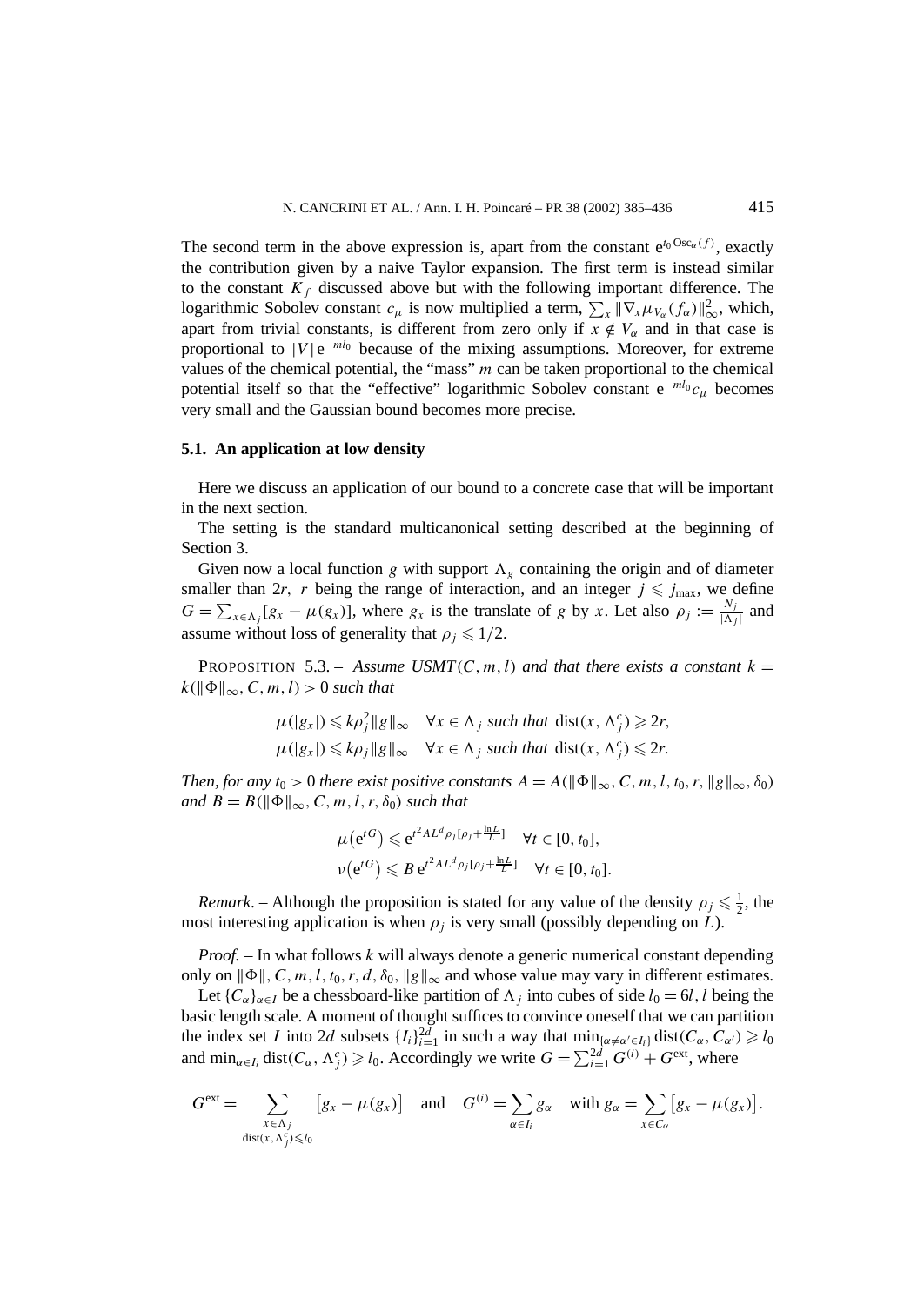Thus, using Hölder inequality, we arrive at

$$
\mu(e^{tG}) \leq \mu(e^{(2d+1)tG^{\text{ext}}})^{\frac{1}{2d+1}}\prod_{i=1}^{2d}\mu(e^{(2d+1)tG^{(i)}})^{\frac{1}{2d+1}}.
$$

It is thus enough to bound from above a generic term  $\mu(e^{(2d+1)tG^{(i)}})$  and the boundary term  $\mu(e^{tG^{ext}})$ . Let us thus set  $f := G^{(i)}$  and, for any  $\alpha \in I_i$ , let  $V_{\alpha}$  be a cube of side  $2l_0$ and having the same center of  $C_\alpha$ . Thanks to our assumptions on the function *g* and the strong mixing, the constants appearing in the second part of Proposition 5.1 satisfy the bounds

$$
\operatorname{Var}_{\alpha}(f) \leq k l_0^d \rho_j^2,
$$
  
\n
$$
\operatorname{Osc}_{\alpha}(f) \leq k l_0^d,
$$
  
\n
$$
\sup_{x \notin V_{\alpha}} \|\nabla_x \mu_{\alpha}(f)\|_{\infty}^2 \leq k \rho_j^{3l},
$$
\n(5.4)

where the latter inequality follows from any standard low activity expansion if  $\rho_i$  is small and from the mixing assumption if  $\rho_i$  is "moderate".

Let now  $\mu_j := \mu_{\Lambda_j}^{\tau}$  and write  $\mu(e^{tf}) = \mu(\mu_j(e^{tf}))$ . It is not difficult to check that the logarithmic Sobolev constant of the measure  $\mu_j$ ,  $c_{\mu_j}$ , is not larger than  $k \ln(\frac{1}{\rho_j})$ uniformly in the boundary condition  $\tau$ , because of the mixing assumption and the fact that  $-\ln(p)$  is the order of magnitude of the logarithmic Sobolev constant of a Bernoulli measure of parameter *p* as  $p \rightarrow 0$  (see e.g. [12]). If we now apply the bound (ii) of Proposition 5.1 to  $\mu_i(e^{tf})$  we get

$$
\mu(\mu_j(e^{tf})) \leq \mu(e^{t\mu_j(f)})e^{t^2k\rho_j^2|\Lambda_j|} \quad \forall t \in [0, t_0].
$$

It remains to bound the correction term  $\mu(e^{t\mu_j(f)})$ . It suffices to apply part (i) of Proposition 5.1 together with the observation that  $c<sub>u</sub> < k \ln L$  because of the previous remarks and that

$$
\sum_{x \in \Lambda_j^c} \left\| \nabla_x \mu_j(f) \right\|_{\infty}^2 \leqslant kL^{d-1} \rho_j^{6l}
$$

because of the mixing assumption and the hypothesis  $\min_{\alpha \in I_i} \text{dist}(C_\alpha, \Lambda_j^c) \geq l_0$  (see also (5.4)). In conclusion

 $\mu(e^{t\mu_j(f)}) \leqslant e^{t^2k\rho_j^{Gl}L^{d-1}\ln L} \leqslant e^{t^2k\rho_j^2|\Lambda_j|},$ 

so that

$$
\mu(e^{(2d+1)tG^{(i)}}) \leq e^{t^2k\rho_j^2|\Lambda_j|}.
$$
\n(5.5)

Let us finally analyze the boundary term  $\mu(e^{tG^{ext}})$ . We could repeat word by word the argument that was used to bound the term  $\mu(e^{t\mu_j(f)})$  to get

$$
\mu(e^{tG^{ext}}) \leq e^{t^2kL^{d-1}\ln L}
$$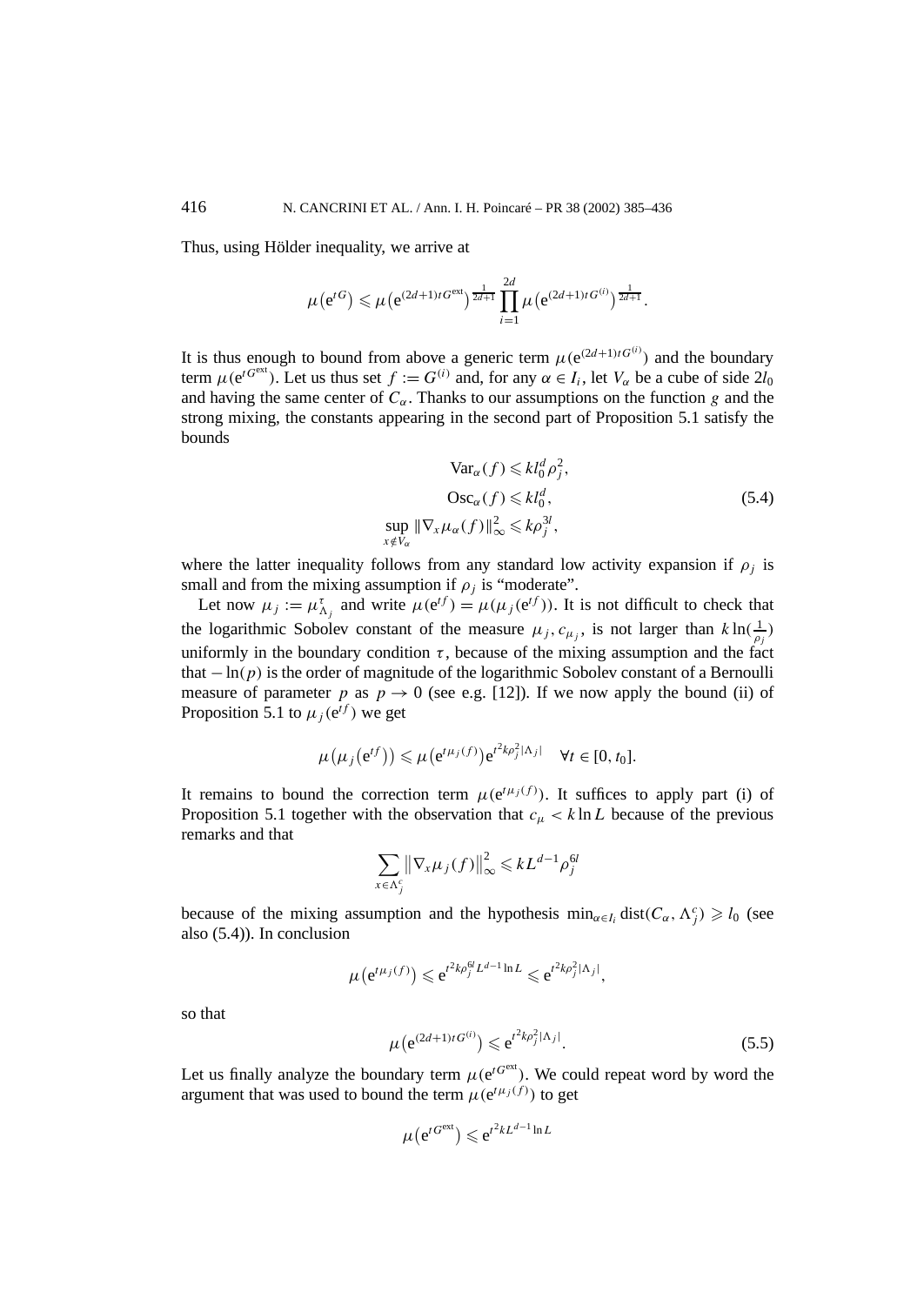which is certainly smaller than the r.h.s. of (5.5) for  $\rho_j^2 \ge \frac{\ln(L)}{L}$ . If instead  $\rho_j^2 \le \frac{\ln(L)}{L}$  then we proceed as follows. We decompose *G*ext into the sum of a finite (only depending on *r*) number of terms  $G^{\text{ext},i}$ , each of the form  $G^{\text{ext},i} = \sum_{x \in E_i} [g_x - \mu(g_x)]$  where  $E_i$  is a subset of the "layer"  $\{x \in \Lambda_j \text{ such that } dist(x, \Lambda_j^c) \leq l_0\}$  and it has the property that  $\min_{x,y\in E_i}$  dist $(x, y) \ge 2r$ . The choice of the sets  $E_i$  is somewhat arbitrary but it causes no problem (just write  $\mathbb{Z}^d = \bigcup_{x \in 2r\mathbb{Z}^d} Q_{2r}(x)$ ).

Given  $x \in E_i$ , we let  $V_x = \Lambda_g + x$  and we bound from above the quantity  $\mu(e^{tG^{ext,i}})$ using part (ii) of Proposition 5.1 with the sets  ${V_x}_{x \in E_i}$  playing the role of the sets  ${V_{\alpha}}_{\alpha \in I}$ . With the obvious notation and thanks to our hypotheses on the function *g* we get

$$
\operatorname{Var}_x(g_x) \leq k \|g\|_{\infty}^2 \rho_j,
$$
  
\n
$$
\operatorname{Osc}_x(g_x) \leq 2 \|g\|_{\infty},
$$
  
\n
$$
\sup_{y \notin V_x} \|\nabla_y \mu_{V_x}(g_x)\|_{\infty}^2 \leq k \|g\|_{\infty}^2 \rho_j.
$$

Thus

$$
\mu(e^{tG^{\text{ext},i}}) \leq e^{t^2 c_\mu \rho_j L^{d-1}} \leq e^{t^2 k \rho_j L^{d-1} \ln L} \quad \forall t \in [0, t_0]. \tag{5.6}
$$

In the last inequality we have used the bound  $c_{\mu} \leq k \ln L$ . In conclusion, by putting together  $(5.5)$  and  $(5.6)$  we get

$$
\mu(e^{tG}) \leq e^{t^2 A L^d \rho_j[\rho_j + \frac{\ln L}{L}]} \quad \forall t \in [0, t_0]
$$

for a suitable positive constant  $A = A(||\Phi||_{\infty}, C, m, l, t_0, r, d, ||g||_{\infty}, \delta_0)$ .

In order to prove the analogous bound for the multicanonical measure *ν*, we observe that the function *G* can be written as  $G = G_1 + G_2$ , where  $G_1$  and  $G_2$  have the same expression of *G* but with the sum over *x* restricted to two halves of the set  $\Lambda_i$ . Then

$$
\nu(e^{tG}) \leqslant \nu(e^{2tG_1})^{\frac{1}{2}}\nu(e^{2tG_2})^{\frac{1}{2}}
$$

and we can apply to each of the factors the bound (see Proposition 3.3)

$$
\nu(e^{2tG_i}) \leqslant B\mu(e^{2tG_i}), \quad i=1,2.
$$

The final result follows at once from the bound on the grand canonical expectation.  $\Box$ 

#### **5.2. An application to "normal" densities**

Here we discuss another situation, similar to the one just analyzed, that will play an important role in the forthcoming sections. Contrary to Proposition 5.3, the interest of the results stated below is when the density  $\rho_i$  is not too small. That should explains why, in most of the estimates given below, we allow certain numerical constant to depend in some unspecified way on  $\rho_j$ , without worrying about the case when  $\rho_j \to 0$  as  $L \to \infty$ .

The setting is that already described in the previous paragraph but the function *G* is different. In order to define it, let  ${C_\alpha}_{\alpha \in I}$  be a collection of cubes in  $\Lambda_i$  of sides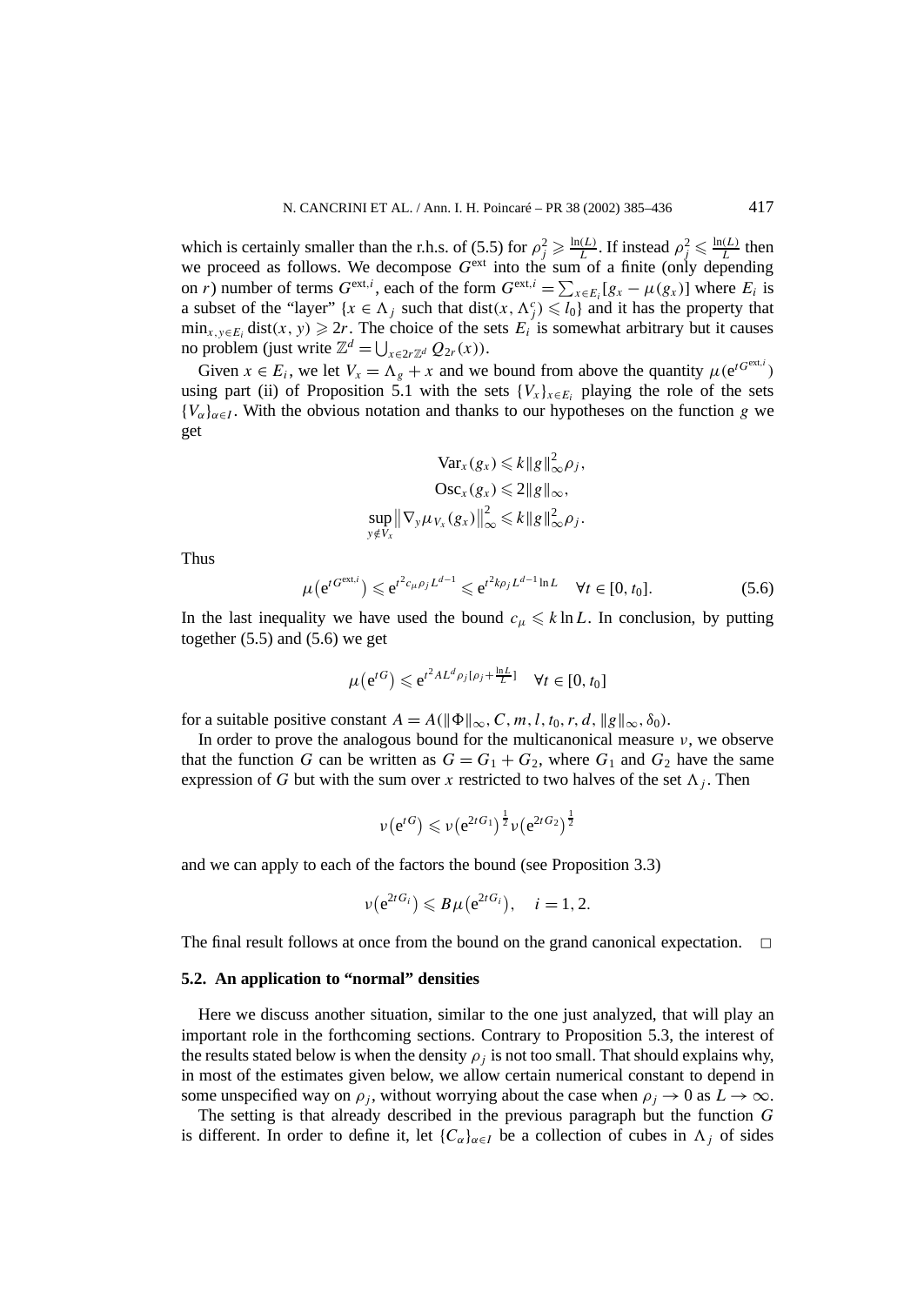$l_0 \gg r$  multiple of *l*, such that for any  $\alpha \neq \beta$ ,  $d(C_\alpha, C_\beta) \geq l_0^{1/2}$  and  $d(C_\alpha, \partial \Lambda) \geq l_0^{1/2}$ . Let  $C_{\alpha}^{int} := \{x \in C_{\alpha}: d(x, C_{\alpha}^{c}) \geq l_0^{1/4}\}$ , let  $C^{int} = \bigcup_{\alpha} C_{\alpha}^{int}$  and denote by  $n_c = |I|$  the number of such cubes.

Given  $\eta \in \Omega_\Lambda$  and  $s \in [0, l_0^d]$ , write  $\mu_\alpha^{\eta,s}(\cdot) = \mu_{C_\alpha}^{\eta,\lambda(\eta,s)}(\cdot)$  to denote the grand canonical Gibbs measure on  $C_\alpha$  with boundary condition  $\eta$  and constant chemical potential  $\lambda(\eta, s)$ such that  $\mu_{C_\alpha}^{\eta, \lambda(\eta, s)}(N_{C_\alpha}) = s$ . Whenever *s* is also an integer, say  $s = n \in [0, 1, \ldots, \lfloor l_0^d \rfloor]$ , we will use the standard notation  $v_{C_{\alpha},n}^{\eta}$  for the corresponding canonical Gibbs measure.

Consider now a local function *g* with support  $\Lambda_{g}$  containing the origin and of diameter smaller than 2*r* such that  $g(0) = 0$  where 0 is the configuration identically equal to zero. Then we define  $g^{\delta}(\sigma) = g_x(\sigma) - \delta \sigma(x)$  and

$$
\xi_{\alpha}^{\delta}(\eta, s) = \sum_{x \in C_{\alpha}^{\text{int}}} \mu_{\alpha}^{\eta, s}(g_x^{\delta}), \quad \xi_{\alpha}^{\delta}(\eta) := \xi_{\alpha}^{\delta}(\eta, N_{C_{\alpha}}(\eta)), \quad \xi_{\alpha}^{\delta, 0}(\eta) := \xi_{\alpha}^{\delta}(\underline{0}, N_{C_{\alpha}}(\eta)),
$$
  

$$
g_{\alpha}^{\delta}(\eta, n) = \sum_{x \in C_{\alpha}^{\text{int}}} \nu_{C_{\alpha}, n}^{\eta}(g_x^{\delta}); \quad g_{\alpha}^{\delta}(\eta) := g_{\alpha}^{\delta}(\eta, N_{C_{\alpha}}(\eta)), \tag{5.7}
$$

where  $\delta$  is such that for one (and therefore all) cube  $C_{\alpha}$ :  $\frac{d}{ds} \xi_{\alpha}^{\delta,0}(s)|_{s=\bar{n}} = 0$ ,  $\bar{n} = \rho_j l_0^d$ . By definition

$$
\delta = \frac{\mu_{C_{\alpha}}^{0,\lambda(0,\bar{n})}(\sum_{x \in C_{\alpha}^{\text{int}}} g_x, N_{C_{\alpha}})}{\mu_{C_{\alpha}}^{0,\lambda(0,\bar{n})}(N_{C_{\alpha}^{\text{int}}}, N_{C_{\alpha}})}
$$

so that, if condition *USMT*(*C*, *m*, *l*) holds,  $\delta \leq \delta$ (*C*, *m*, *l*,  $||g||_{\infty}$ ) uniformly in *L*. Finally we define

$$
G_{\nu}(\eta) := \sum_{\alpha} [g_{\alpha}^{\delta}(\eta) - \mu(g_{\alpha}^{\delta})],
$$
  
\n
$$
G_{\mu}(\eta) := \sum_{\alpha} [\xi_{\alpha}^{\delta}(\eta) - \mu(\xi_{\alpha}^{\delta})],
$$
  
\n
$$
G_{\mu}^0(\eta) := \sum_{\alpha} [\xi_{\alpha}^{\delta,0}(\eta) - \mu(\xi_{\alpha}^{\delta,0})],
$$
  
\n
$$
G^{\text{ext}}(\eta) := \sum_{x \in \Lambda_j \setminus C^{\text{int}}} [g_x^{\delta} - \mu(g_x^{\delta})].
$$
\n(5.8)

PROPOSITION 5.4. – *Assume USMT*(*C*, *m*, *l*) *and fix*  $t_0 > 0$ *. Then there exists a constant*  $A = A(C, m, l, t_0, ||g||_{\infty}, \rho_i)$  *such that* 

(i)  $\mu(e^{t G^{ext}}) \leq e^{t^2 L^d A l_0^{-1/2}} \quad \forall t,$ 

(ii) 
$$
\mu(e^{t(G_v - G_{\mu})}) \le e^{t^2 L^d A l_0^{-d}} \quad \forall t \in [0, t_0],
$$

- $(\text{iii}) \qquad \mu(e^{t (G_{\mu}^0 G_{\mu})}) \leq e^{t^2 L^d A l_0^{-1}} \quad \forall t,$
- (iv)  $\mu(e^{t G_{\mu}^0}) \leq e^{t^2 L^d A l_0^{-d}} \quad \forall t \in [0, t_0 l_0^{-d}].$

*The same bounds hold, but with an extra factor*  $B = B(||\Phi||_{\infty}, C, m, l, r, \delta)$  *in front of the exponential, if µ is replaced by the multicanonical measure ν.*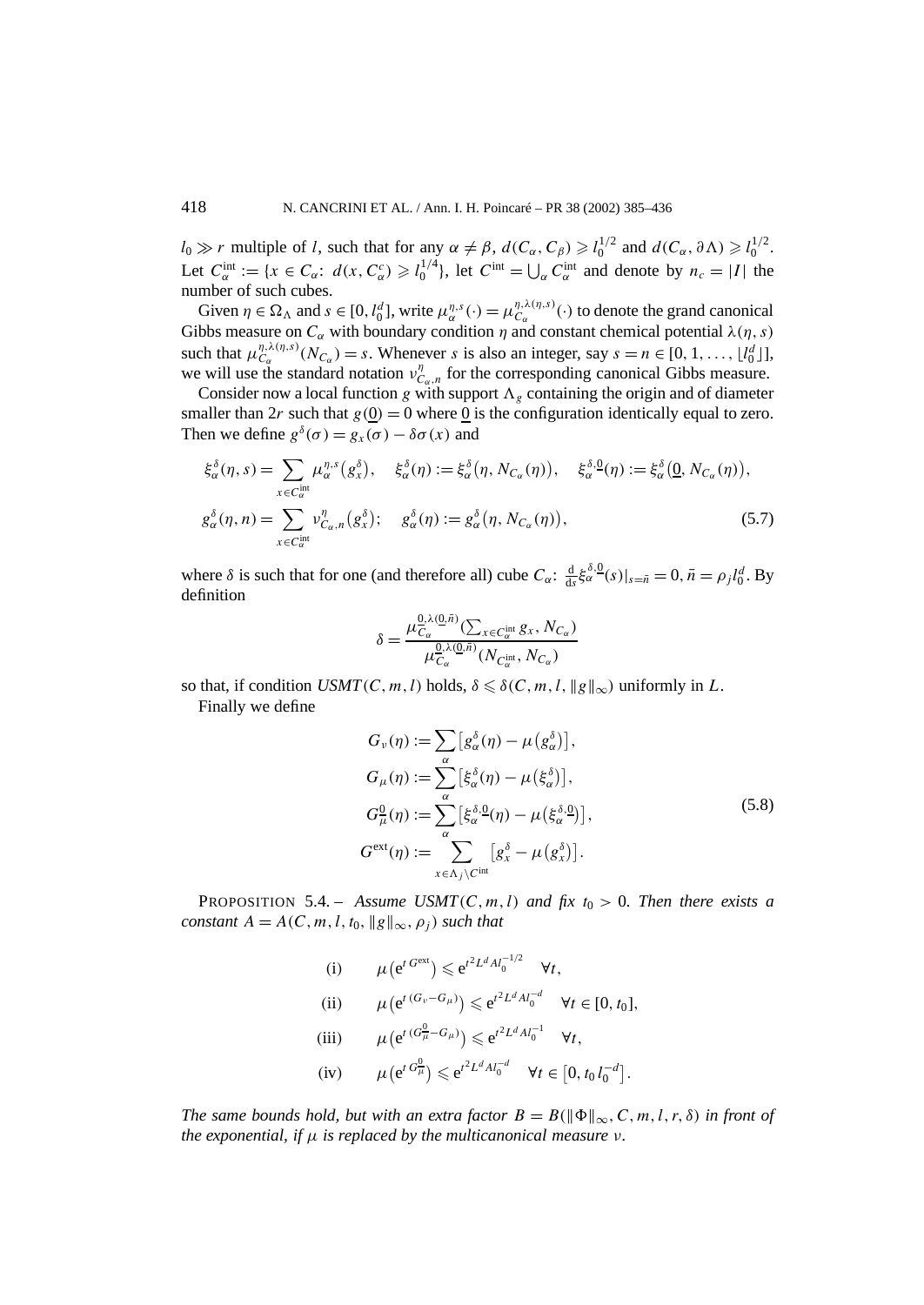*Proof. –* In what follows *k* will always denote a generic numerical constant depending only on  $\|\Phi\|$ , C, m, l, t<sub>0</sub>, r, d,  $\|g\|_{\infty}$  and whose value may vary in different estimates.

(i). Let  $\mu_j := \mu_{\Lambda_j}^{\tau}$  and write  $\mu(e^{t G^{\text{ext}}}) = \mu(\mu_j(e^{t G^{\text{ext}}}))$ . We simply apply part (i) of Proposition 5.1 to the function  $\mu_i(e^{t G<sup>ext</sup>})$  together with the observation that, thanks to the mixing condition,  $\sup_{\tau} c_{\mu_{j}^{\tau}} \leq k(C, m, l, \rho_{j}, \delta)$ . The reason why we refrain to apply directly such an argument to  $\mu(e^{t G^{ext}})$  is that it is possible that the global logarithmic Sobolev constant  $c_{\mu}$  is very large, up to order  $k \ln L$ , because in some atom  $\Lambda_i$ ,  $i \neq j$ , the density is either very small or very close to one. As we will see, conditioning on the exterior of  $\Lambda_i$  is a simple way to take care of such a nasty possibility. Since

$$
\sum_{x \in \Lambda_j} \left\| \nabla_x G^{\text{ext}} \right\|_{\infty}^2 \leqslant k L^d l_0^{-\frac{1}{2}}
$$

we get

$$
\mu(\mu_j(e^{t G^{\text{ext}}})) \leq \mu(e^{t \mu_j(G^{\text{ext}})}) e^{t^2 k L^d l_0^{-\frac{1}{2}}}.
$$
\n(5.9)

− 1

The term  $\mu(e^{t\mu_j(G^{ext})})$  can also be estimated by the Herbst argument if we recall the observation that, under the mixing assumption,  $c_{\mu} \leq k \ln L$  (see the proof of Proposition 5.3). We get

$$
c_{\mu} \sum_{x \in \Lambda} \left\| \nabla_x \mu_j^{\tau} (G^{\text{ext}}) \right\|_{\infty}^2 \leqslant k L^{d-1} \ln L
$$

so that

$$
\mu\left(e^{t\mu_j(G^{\text{ext}})}\right) \leqslant e^{t^2kL^{d-1}\ln L}.\tag{5.10}
$$

Clearly (5.9) and (5.10) complete the proof.

(ii). First we observe that, because of the equivalence of ensembles (see Proposition 3.2 point (1)),  $\sup_{\alpha} ||(g_{\alpha}^{\delta} - \xi_{\alpha}^{\delta})||_{\infty} \le k$ . Next, given  $\alpha$ , let  $V_{\alpha}$  be an  $(\frac{1}{2}l_0^{1/2} - 2r)$ neighborhood of the cube  $C_\alpha$ . For  $l_0$  large enough the sets  $\{V_\alpha\}$  satisfy the condition of Proposition 5.1. Moreover

$$
\|\nabla_x \mu_{V_\alpha} (g_\alpha^\delta - \xi_\alpha^\delta)\|_\infty \leq \begin{cases} k \,\mathrm{e}^{-\frac{1}{2}ml_0^{\frac{1}{2}}} & \text{if } x \in \partial_r^+ V_\alpha, \\ 0 & \text{otherwise,} \end{cases}
$$

for *l*<sup>0</sup> large enough.

Thus, part (ii) of Proposition 5.1 together the usual conditioning  $\mu(\cdot) = \mu(\mu_j(\cdot))$  give (see also the argument leading to formula (5.10))

$$
\mu(e^{t(G_v - G_{\mu})}) \leq e^{t^2 L^d k l_0^{-d}} \mu(e^{t \mu_j(G_v - G_{\mu})}),
$$
  
\n
$$
\leq e^{t^2 L^d k (l_0^{-d} + L^{-1} \ln L)}
$$
  
\n
$$
\leq e^{t^2 L^d A l_0^{-d}} \quad \forall t \in [0, t_0]
$$
\n(5.11)

for *L* large enough.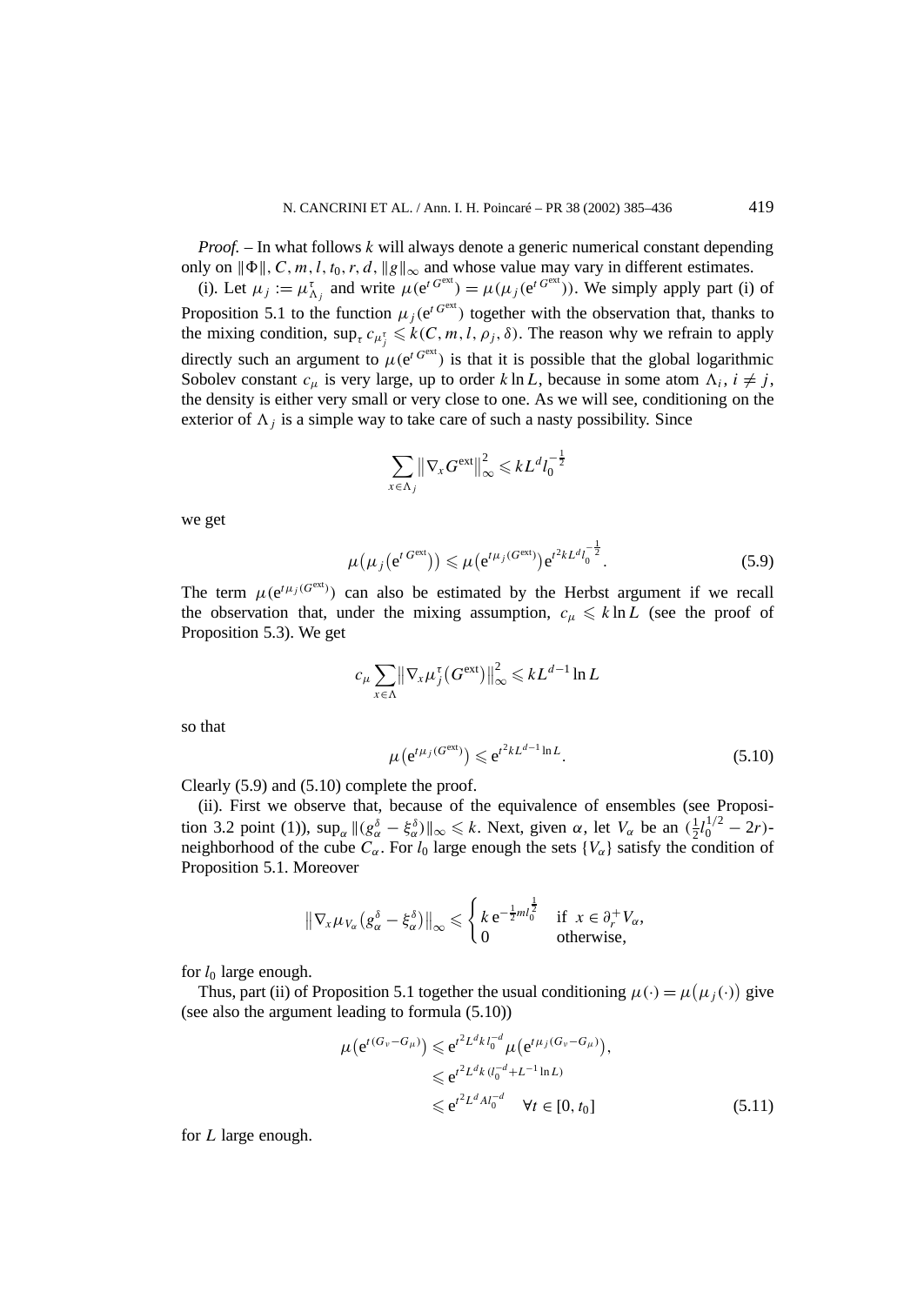(iii). Notice that

$$
\|\nabla_x(\xi_\alpha^\delta(\eta)-\xi_\alpha^\delta\cdot\Omega(\eta))\|_\infty\leq \begin{cases}k & \text{if } x\in\partial_r^+C_\alpha, \\ k\,l_0^{-1} & \text{if } x\in C_\alpha,\end{cases}
$$

because of Lemma 3.1 point (i) of *(*1*)* and *(*2*)*. Therefore we can apply the same reasoning leading to (5.11) to get

$$
\mu(e^{t(G_{\mu}^0 - G_{\mu})}) \leq e^{t^2 L^d A (l_0^{-1} + L^{-1} \ln L)} \quad \forall t
$$
\n(5.12)

and the sought bound follows for *L* large enough.

(iv). We want to use part (ii) of Proposition 5.1.

As in the proof of point (ii), let  $V_\alpha$  be an  $(\frac{1}{2}l_0^{\frac{1}{2}} - 2r)$ -neighborhood of the cube  $C_\alpha$ . For  $l_0$  large enough the sets  ${V_\alpha}$  satisfy the condition of Proposition 5.1 and because of the mixing assumption

$$
\|\nabla_x \mu_{V_\alpha}(\xi_\alpha^{\delta, \underline{0}})\|_{\infty} \leqslant \begin{cases} k e^{-\frac{1}{2}ml_0^{\frac{1}{2}}} & \text{if } x \in \partial_r^+ V_\alpha, \\ 0 & \text{otherwise,} \end{cases}
$$

for *l*<sup>0</sup> large enough.

Let us now compute  $\text{Var}_{\alpha}(\xi_{\alpha}^{\delta,0})$  and  $\text{Osc}_{\alpha}(\xi_{\alpha}^{\delta,0})$ . For this purpose we first observe, that, by the very definition of  $\delta$  and the constance of the chemical potential inside  $\Lambda_i$ , we have (see point (ii) of part *(*2*)* of Lemma 3.1)

$$
\xi_{\alpha}^{\delta}(\underline{0},n) - \xi_{\alpha}^{\delta}(\underline{0},\bar{n}) = \int\limits_{\bar{n}}^{n} ds \int\limits_{\bar{n}}^{s} dt \frac{d^{2}}{dt^{2}} \xi_{\alpha}^{\delta}(\underline{0},t) \leq k \frac{(n-\bar{n})^{2}}{\bar{n}}.
$$
 (5.13)

Therefore  $\mathrm{Osc}_{\alpha}(\xi_{\alpha}^{\delta,0}) \leq k l_0^d$  and  $(n_{\alpha} := N_{C_{\alpha}}(\eta))$ 

$$
\operatorname{Var}_{\alpha}(\xi_{\alpha}^{\delta,\,0}) \leq \frac{k}{l_0^{2d}} \left\| \mu_{V_{\alpha}} \left( (n_{\alpha} - \bar{n})^4 \right) \right\|_{\infty}
$$
\n
$$
\leq \frac{k}{l_0^{2d}} \left\| \mu_{V_{\alpha}} \left( (n_{\alpha} - \mu_{V_{\alpha}}(n_{\alpha}))^4 \right) \right\|_{\infty} + \frac{k}{l_0^{2d}} \left\| \mu_{V_{\alpha}}(n_{\alpha}) - \bar{n} \right\|_{\infty}^4
$$
\n
$$
\leq k \tag{5.14}
$$

again because of the mixing condition. The statement now follows at once from point (ii) of Proposition 5.1 applied to  $f = G^0_\mu$ .

Finally the statements for the multicanonical measure follow exactly as in the proof of Proposition 5.3.  $\Box$ 

# **6.** On the covariance of  $f^2$  with sums of local functions

In this section we discuss some important bounds on covariances of the form  $\nu(f^2, G)$ , where *ν* is a multicanonical measure on  $\Lambda = \bigcup_{j=1}^{j_{\text{max}}}\Lambda_j$  as in the standard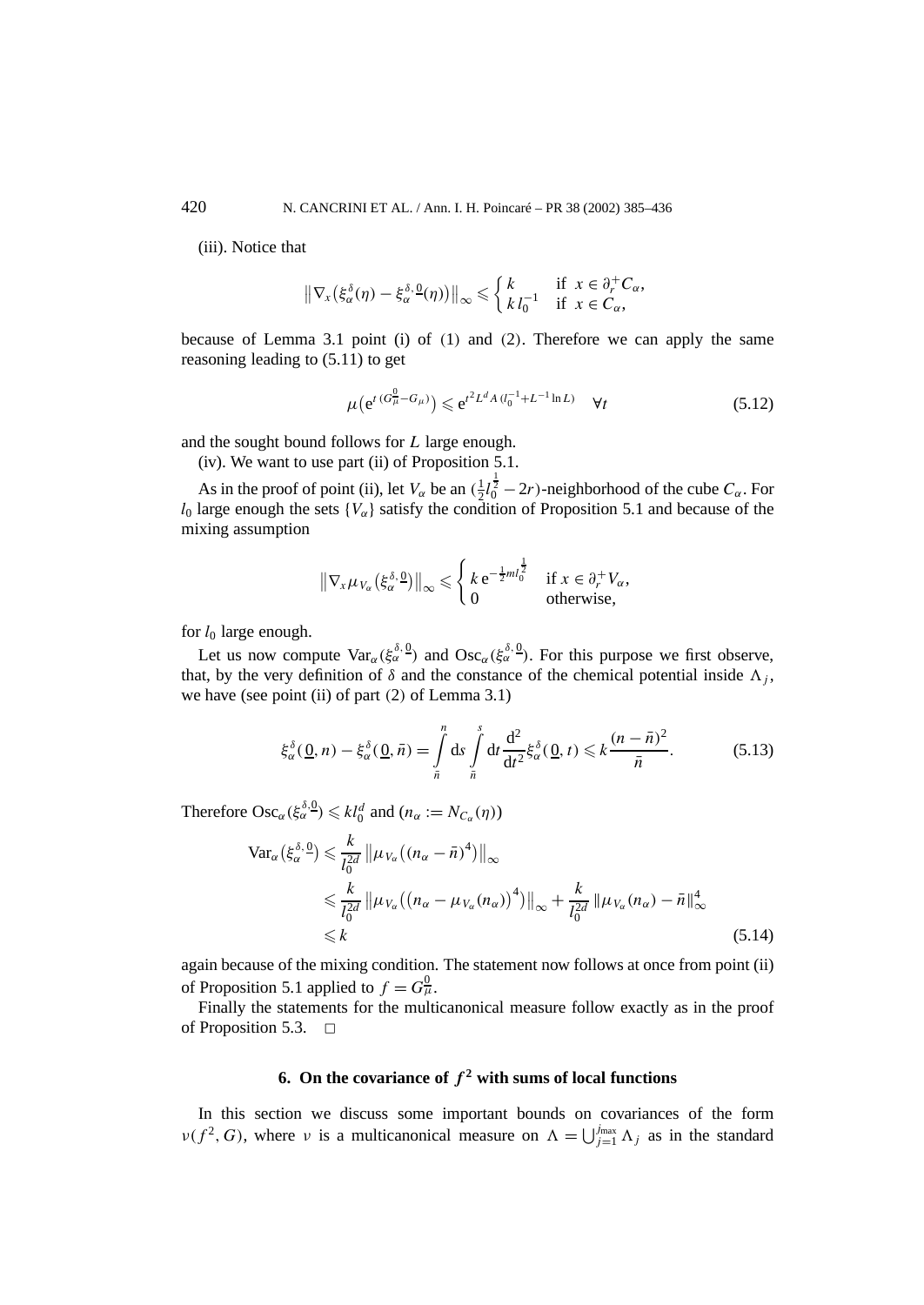multicanonical setting of Section 3, *f* an arbitrary function with  $v(f^2) = 1$  and  $G =$  $\sum_{x \in \Lambda_j} g_x$  for some  $1 \leq j \leq j_{\text{max}}$ , where  $g_x$  is the translate by *x* of a local function *g* with small support around the origin.

Roughly speaking our main goal is to bound  $v(f^2, G)^2$  in terms of the only quantities that enter in the logarithmic Sobolev inequality, namely the entropy  $Ent_v(f^2)$  and the Dirichelt form  $\mathcal{E}_v(f, f)$ , but we want to keep track of the right dependence on the volume or, more precisely, on the number of particles  $N_i$  in  $\Lambda_i$ . Moreover, for reasons that will become more clear later in the paper, we have another constraint in that  $Ent_v(f^2)$  must appear multiplied by a very small constant times the volume.

In order to appreciate the difficulty of the problem, we notice that, since *f* enters as  $f^2$ , one of the natural tool to bound covariances, namely Schwarz inequality, becomes useless since no  $L^p$ -norm of  $f, p > 2$ , enters into the logarithmic Sobolev inequality. This is precisely one of the main technical difference and new challenge between the Poincaré inequality (where *f* appears linearly) and the logarithmic Sobolev inequality for conservative stochastic dynamics.

A natural counterpart to Schwarz inequality in this context is the so called *entropy inequality* that can be stated as follows.

LEMMA 6.1. – Let  $(\Omega, \mathcal{F}, \mu)$  be a finite probability space. Then, for any  $t > 0$  and *any real valued functions*  $f$ ,  $G$  *on*  $\Omega$  *with*  $\mu(f^2) = 1$ ,

$$
\mu(f^2 G) \leq \frac{1}{t} \ln(\mu(e^{tG})) + \frac{1}{t} \text{Ent}_{\mu}(f^2).
$$
\n(6.1)

*Proof. –* It is an immediate consequence of the following Young's inequality, valid for all  $u > 0$  and all  $v: uv \leq u \ln u + e^v - u$ .  $\Box$ 

In our case we can assume *G* of zero mean w.r.t.  $\mu$  (because we are taking the covariance of *G* with  $f^2$ ) so that it is natural to expect (see Section 5) a Gaussian bound of the form  $v(e^{tG}) \le e^{t^2 K |\Lambda_j|}$  for all  $t > 0$  and some constant *K* that may depend on the particle density. If that is the case, Lemma 6.1 gives

$$
\nu(f^2 G) \leqslant t K |\Lambda_j| + \frac{1}{t} \operatorname{Ent}_{\nu}(f^2) \quad \forall t > 0. \tag{6.2}
$$

If we finally optimize over the free parameter *t*, namely we take  $t^2 = \frac{1}{K|\Lambda_j|} \text{Ent}_{\nu}(f^2)$ , and we assume, without loss of generality, that  $\nu(f^2G) \geq 0$ , we get

$$
\nu(f^2G)^2 \leqslant 4K|\Lambda_j|\operatorname{Ent}_{\nu}(f^2). \tag{6.3}
$$

Let us pause for a moment to clarify (for the alert reader only) more explicitely how we plan to use the results of Section 5. In that section in fact, Gaussian bounds on the canonical Laplace transform of *G* were established under the hypothesis of vanishing grand canonical (not of the canonical) average of *G*. Moreover the resulting estimates are distorted Gaussian bounds because of the presence of an extra constant *B* in front of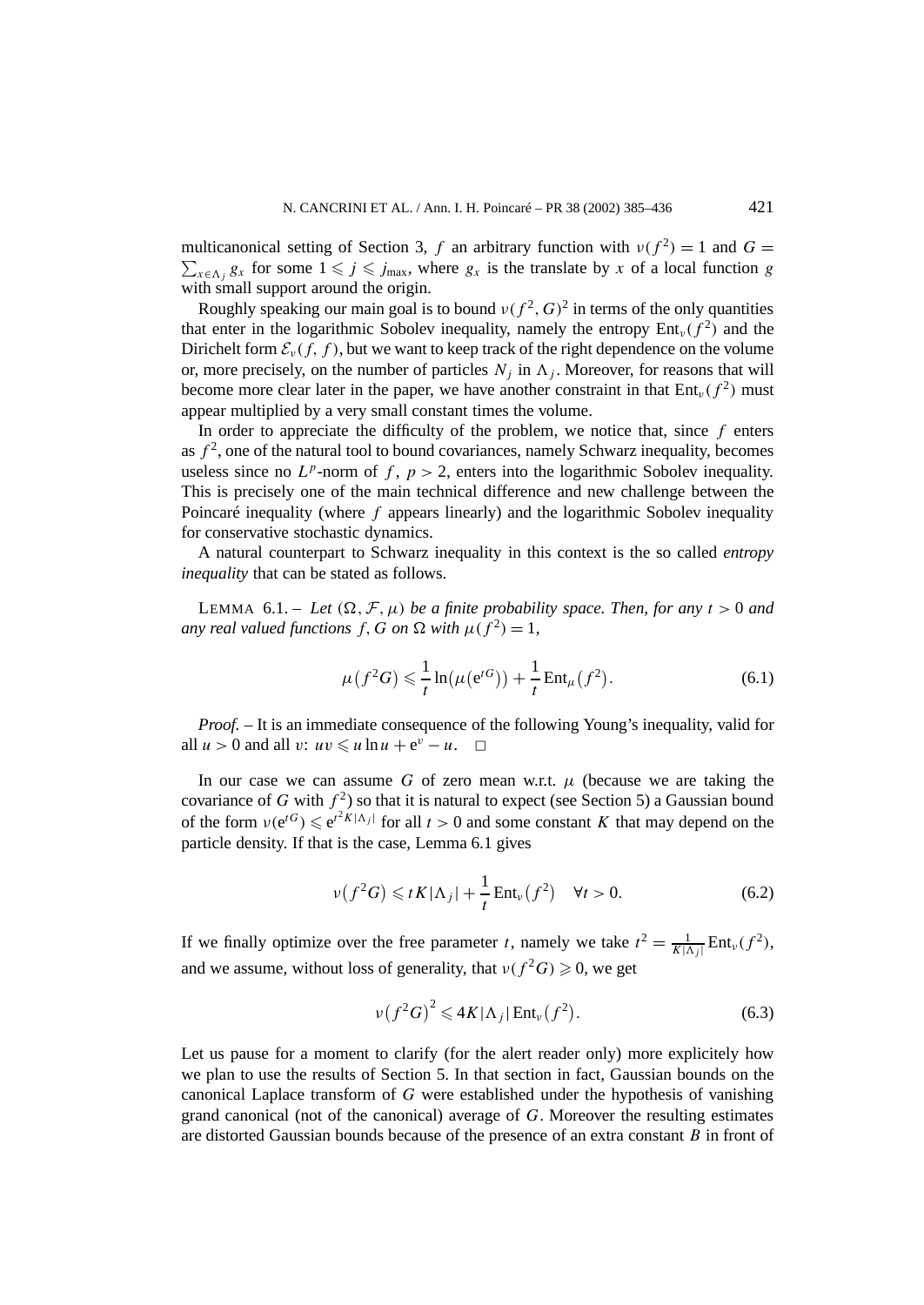the exponential. Thus, in reality, (6.2) is slightly more complicated and looks like

$$
\nu(f^2, G) \leq \mu(G) + \frac{1}{t} \ln B + t K |\Lambda_j| + \frac{1}{t} \text{Ent}_{\mu}(f^2) \quad \forall t > 0.
$$

The two extra terms,  $\mu(G)$  and  $\frac{1}{t}$  ln *B* are just a little nuisance; the first one can in fact be handled quite easily using the equivalence of ensembles while the second one becomes harmless by choosing the "optimal" *t* always greater than  $|\Lambda_j|^{-\frac{1}{2}}$ .

Let us continue our informal discussion. Let  $t_*^2 = \frac{1}{|\Lambda_j|} \text{Ent}_{\nu}(f^2)$  and let  $t_0$  be some large number independent of the volume and particle density. If  $t_* \geq t_0$ , i.e.  $|\Lambda_j| \leq$  $\frac{1}{t_0^2}$  Ent<sub>*v*</sub>( $f^2$ ), then trivially 0

$$
\nu(f^2G)^2 \leq \|G\|_{\infty}^2 \leq \|g\|_{\infty}^2 |\Lambda_j| \leq \|g\|_{\infty}^2 \frac{1}{t_0^2} |\Lambda_j| \operatorname{Ent}_{\nu}(f^2) \tag{6.4}
$$

which is like (6.3) but with a smaller constant in front of  $|\Lambda_i| \text{Ent}_v(f^2)$  if  $t_0$  is large enough. In other words, if  $t_* \geq t_0$  a simple  $L_{\infty}$  estimate gives a better result than the entropy bound.

In order to understand this point we remark that, on the basis of the central limit theorem and for "normal" values of the particle density in  $\Lambda_i$ , one expects the distribution *dP*(*G*) of the random variable  $\sum_{x \in \Lambda_j} g_x$  to be close to a centered gaussian with variance proportional to  $|\Lambda_j|$ . If this is the case, then, for *t* large enough, the distorted distribution  $dP_t(G) \propto e^{iG} dP(G)$  becomes concentrated on the largest value of *G* and the gaussian bound  $v(e^{tG}) \le e^{t^2 K |\Lambda_j|}$  becomes unnatural and certainly worst than the trivial one  $v(e^{tG}) \le e^{t\|G\|_{\infty}}$ . On the contrary, for "moderate" values of *t*, the distortion only moves the center of the gaussian and in this case the entropy inequality will perform better.

Thus, in what follows, our strategy will always be, roughly speaking, the following. Depending on the ratio between the entropy and the volume, we will either apply the entropy bound with the optimal *t* and appeal several times to the results of Section 5 or we will apply the trivial  $L_{\infty}$  bound. It remains to explain how we get in both cases a small constant in front of the entropy. For small values of the density or large values of the entropy it will follow quite easily from the results of Section 5 (see Proposition 5.3). In all the other cases we will have to appeal to a partial average argument, almost identical to the one used in [14] and [10] under the name of "two-blocks estimates", in order to reduce the fluctuations of the function *G*.

We now explain more precisely our results.

### **6.1. Low density case**

Here we discuss our first result in the low density regime.

**PROPOSITION** 6.2. – *Assume USMT*(*C*, *m*, *l*) *and that there exists a constant*  $k =$  $k(\phi\|\Phi\|_{\infty}, C, m, l) > 0$  *such that* 

$$
\mu(|g_x|) \leq k\rho_j^2 \|g\|_{\infty} \quad \forall x \in \Lambda_j \text{ such that } \text{dist}\big(x, \Lambda_j^c\big) \geq 2r,
$$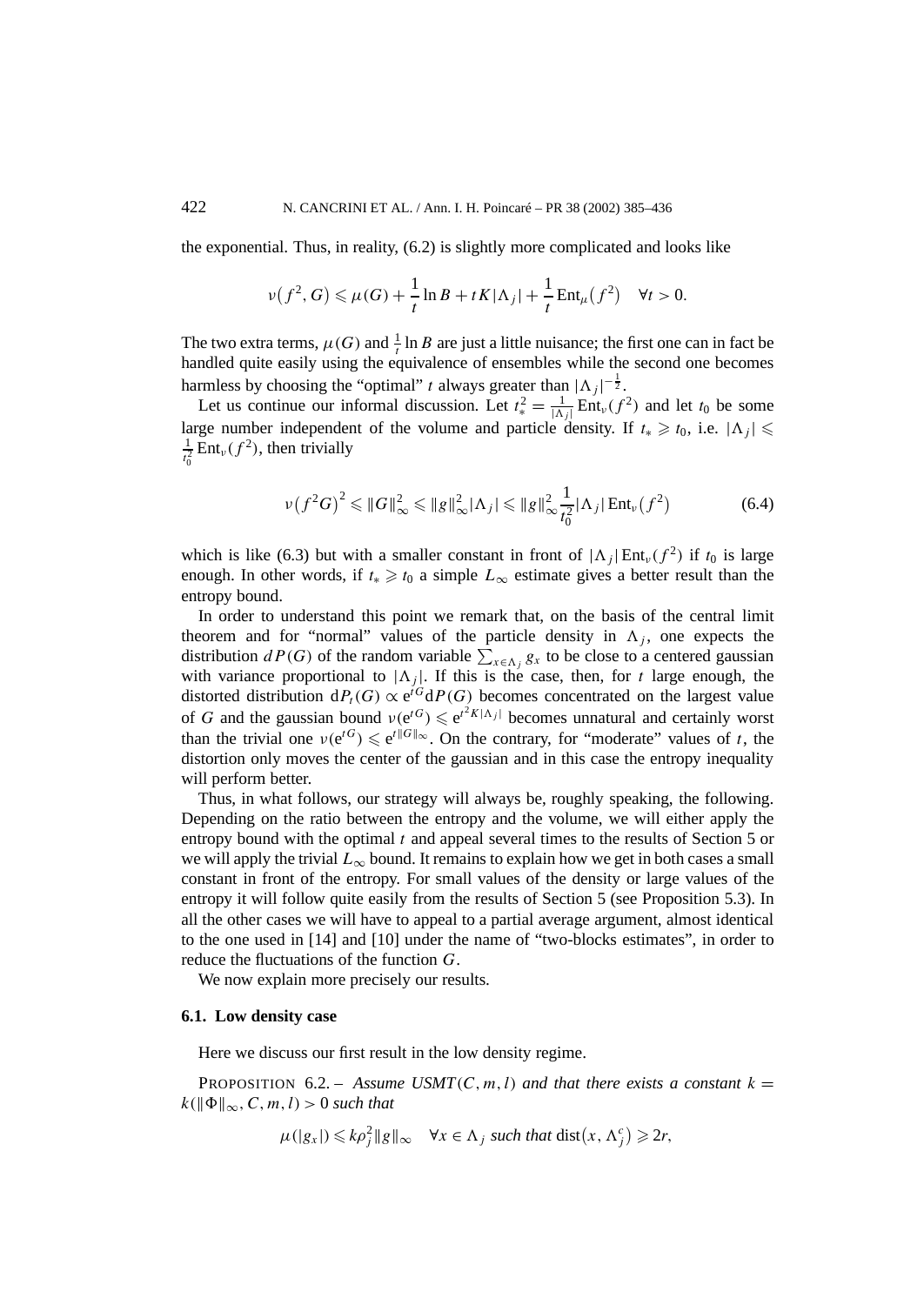N. CANCRINI ET AL. / Ann. I. H. Poincaré – PR 38 (2002) 385–436 423

$$
\mu(|g_x|) \le k\rho_j \|g\|_{\infty} \quad \forall x \in \Lambda_j \text{ such that } \text{dist}(x, \Lambda_j^c) \le 2r,
$$
  

$$
\|G\|_{\infty} \le kN_j.
$$

*Then, for any*  $\varepsilon > 0$ *, there exists*  $C_{\varepsilon}$  *and*  $\rho_0$  *such that for all*  $\rho_j < \rho_0$ *, for all function f with*  $v(f^2) = 1$ ,

$$
\nu(f^2, G)^2 \leq N_j (C_{\varepsilon} + \varepsilon \operatorname{Ent}_{\nu}(f^2))
$$

*for L large enough.*

*Proof.* – We can assume  $\mu(G) = 0$ . As usual, in what follows, k will always denote a generic positive numerical constant depending only on  $\|\Phi\|$ , C, m, l, r, d,  $\delta_0$ ,  $\|g\|_{\infty}$  and whose value may vary in different estimates.

Fix  $\varepsilon > 0$  and f with  $v(f^2) = 1$ . Let  $M > 0$  be an arbitrary, large constant that will be fixed further on and let  $t_*^2 = \frac{1}{N_j}(1 \vee M \text{Ent}_{\nu}(f^2))$ . We distinguish between two cases.

In the first one, we suppose  $t_* \ge M$ . According to the general discussion we can safely apply an  $L_{\infty}$  bound to get

$$
\nu(f^2, G)^2 \leq 2\|G\|_{\infty}^2 \leq kN_j^2 \leq \frac{k}{M}N_j \operatorname{Ent}_{\nu}(f^2),\tag{6.5}
$$

where we have used the hypotheses on  $\|G\|_{\infty}$  and the definition of  $t_{*}$ .

In the second case, we suppose  $t_* \leq M$  and we first write

$$
\nu(f^2, G)^2 \leq 2\nu(f^2G)^2 + 2\nu(G)^2.
$$
\n(6.6)

Using the equivalence of ensembles (see Proposition 3.3) and the fact that  $\mu(G) = 0$ ,  $|\nu(G)| \leq k$  for some constant k. Thus, we can focus our attention on the first term  $\nu(f^2G)^2$ .

By applying Proposition 5.3 with  $t_0 = M$ , we get that there exist constants A, B depending on  $\|\Phi\|_{\infty}$ , C, m, l, t<sub>0</sub>, r,  $\|g\|_{\infty}$ ,  $\delta_0$  such that

$$
\nu(e^{t_*G}) \leqslant Be^{t_*^2 AL^d \rho_j[\rho_j + \frac{\ln L}{L}]} = Be^{t_*^2 AN_j[\rho_j + \frac{\ln L}{L}]}.
$$

Thus, by applying Lemma 6.1 with  $t = t_*$ , we get

$$
\nu(f^2G)^2 \leqslant \left(\frac{1}{t_*}\ln B + t_*AN_j\left[\rho_j + \frac{\ln L}{L}\right] + \frac{1}{t_*}\text{Ent}_{\nu}(f^2)\right)^2
$$
  
 
$$
\leqslant kN_j\left(1 + \left(MA^2\left[\rho_j + \frac{\ln L}{L}\right]^2 + \frac{1}{M}\right)\text{Ent}_{\nu}(f^2)\right).
$$
 (6.7)

Now, from (6.6), (6.5) and (6.7), one can choose first *M* large enough and then  $\rho_i$  small enough and *L* large enough in order to conclude the proof.  $\Box$ 

# **6.2. Normal density**

Here we treat instead the case of "normal" density  $\rho_j$ , namely we assume that  $\rho_j \geqslant \rho_0$ for some constant  $\rho_0$  independent of  $L$ .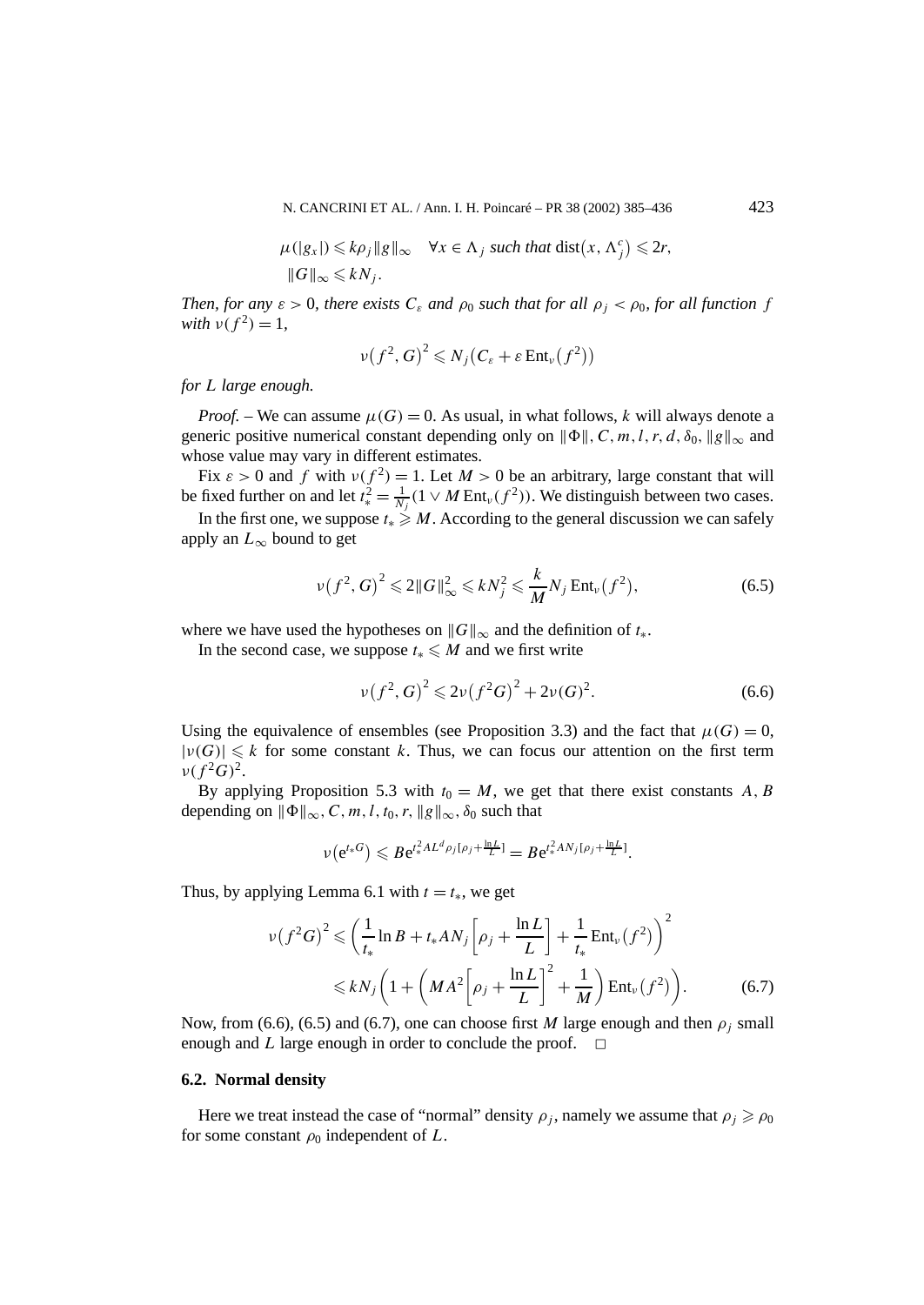**PROPOSITION** 6.3. – *Assume USMT*(*C, m, l). Then, for any*  $\varepsilon > 0$  *and any*  $0 < \rho_0$  $\frac{1}{2}$ *, there exists*  $C_{\varepsilon}$  *such that for all*  $\rho_0 \leqslant \rho_j \leqslant \frac{1}{2}$ *,* 

$$
\nu(f^2,G)^2\leqslant |\Lambda_j|\big[C_\varepsilon+\varepsilon \operatorname{Ent}_{\nu}(f^2)+L^2\mathcal{E}_{\nu}(f,f)\big].
$$

*Proof.* – Fix *f* with  $v(f^2) = 1$ , together with  $\varepsilon > 0$ ,  $\rho_0 > 0$  and *M* large enough (how large will be specified later on).

As in Proposition 6.2 we define  $t_*^2 = \frac{1}{|\Lambda_j|}(1 \vee M \text{Ent}_{\nu}(f^2))$  where the number of particles  $N_j$  has been replaced by the volume  $|\Lambda_j|$  because we are assuming that  $\rho_j \geqslant \rho_0$ . If  $t_* \ge M$ , then we can proceed as in (6.5) to get

$$
\nu(f^2, G)^2 \leqslant \frac{k}{M} |\Lambda_j| \operatorname{Ent}_{\nu}(f^2)
$$
\n(6.8)

and the proof is finished provided that *M* was taken large enough.

Let us now examine the much more complicate case of  $t_* \leq M$ .

We define  ${C_\alpha}_{\alpha \in I}$  to be a collection of cubes of side  $l_0 \gg r$  multiple of *l* inside  $\Lambda_i$ , such that

(i) 
$$
\operatorname{dist}(C_{\alpha}, C_{\beta}) \ge l_0^{\frac{1}{2}} \quad \forall \alpha \neq \beta,
$$
  
\n(ii)  $\operatorname{dist}(C_{\alpha}, \partial \Lambda_j) \ge l_0^{\frac{1}{2}} \quad \forall \alpha,$   
\n(iii)  $\left| \Lambda_j \setminus \bigcup_{\alpha} C_{\alpha} \right| \le l_0^{-\frac{1}{2}} |\Lambda_j|.$ 

Clearly such a construction is always possible. Define also  $C_{\alpha}^{\text{int}} = \{x \in C_{\alpha}: d(x, C_{\alpha}^c) \geq$  $l_0^{1/4}$  } and  $C^{\text{int}} = \bigcup_{\alpha} C^{\text{int}}_{\alpha}$ .

Next we observe that, without loss of generality, we can replace *G* by  $G - \delta N_A$ . *δ* being an arbitrary constant independent of *x*, because  $N_{\Lambda_i} = N_i$  almost surely. Our choice of  $\delta$  will be made later (see (6.16)) but we anticipate that it will be almost independent of  $l_0$  and that under *USMT*(*C*, *m*, *l*), there exists a constant  $\delta$ (*C*, *m*, *l*,  $\|g\|_{\infty}$ ) such that  $\delta \leq \delta(C, m, l, \|g\|_{\infty})$  uniformly in *L*. Finally we set  $g_x^{\delta}(\sigma) := g_x(\sigma) - \delta \sigma(x)$ and

$$
G^{\text{ext}} = \sum_{x \in \Lambda_j \setminus C^{\text{int}}} [g_x^{\delta} - \mu(g_x^{\delta})],
$$
  

$$
G^{\text{int}} = \sum_{x \in C^{\text{int}}} [g_x^{\delta} - \mu(g_x^{\delta})].
$$

Then we write

$$
\nu(f^2, G^{\text{ext}})^2 \leq 2\nu(f^2G^{\text{ext}})^2 + 2\nu(G^{\text{ext}})^2
$$
  

$$
\leq k|\Lambda_j| \left[1 + \left(l_0^{-1}K + \frac{1}{M}\right) \text{Ent}_{\nu}(f^2)\right] + kl_0^{-1}
$$
  

$$
\leq |\Lambda_j| \left(k + \varepsilon \text{Ent}_{\nu}(f^2)\right),
$$

where K is some constant independent of  $l_0$  but possibly dependent on M and the last inequality holds if  $M$  and  $l_0$  are chosen appropriately.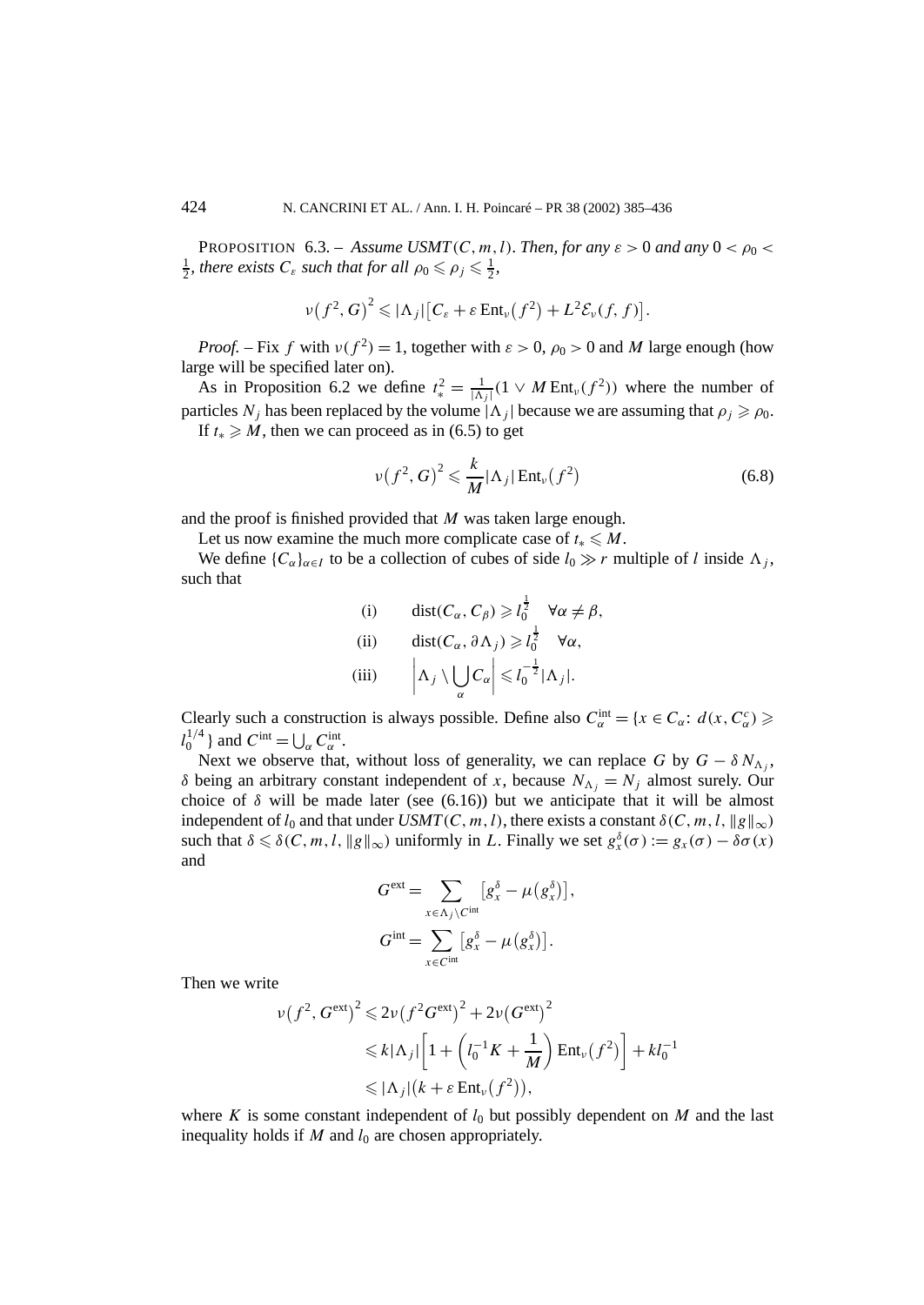Above we have applied Lemma 6.1 with  $t = t_*$  together with Proposition 5.4 point (i) to bound the first term and the equivalence of ensembles (see Proposition 3.2 point 1) together with (iii) above to bound the second one.

We now turn to the relevant term  $\nu(f^2, G^{\text{int}})^2$ .

Let  $\mathcal{F}_0$  be the *σ*-algebra generated by the random variables  $\{\sigma(x)\}_{x \in \Lambda \setminus \bigcup_{\alpha} C_{\alpha}}, \{N_{\alpha}\}_{\alpha \in I}$ , where  $N_{\alpha}(\sigma) := \sum_{x \in C_{\alpha}} \sigma(x)$ . Then, by the formula for the conditional covariance, we get

$$
\nu(f^2, G_\delta^{\text{int}})^2 \leq 2\nu\big(\nu(f^2, G^{\text{int}} \mid \mathcal{F}_0)\big)^2 + 2\nu(f^2, \nu(G^{\text{int}} \mid \mathcal{F}_0)\big)^2. \tag{6.9}
$$

For simplicity let  $v_0(\cdot) := v(\cdot \mid \mathcal{F}_0)$ ,  $f_0^2 := f^2/v_0(f^2)$  and  $s_*^2 := \frac{M}{|\Lambda_j|} \text{Ent}_{v_0}(f_0^2)$ . Then the entropy inequality (Lemma 6.1) gives

$$
\nu_0(f_0^2, G^{\text{int}}) \leq \frac{1}{s_*} \ln \bigl( \nu_0 \bigl( e^{s_*(G^{\text{int}} - \nu_0(G^{\text{int}}))} \bigr) \bigr) + \frac{1}{s_*} \text{Ent}_{\nu_0}(f_0^2).
$$

Notice that  $v_0$  is the product of standard canonical measures on each cube  $C_\alpha$  with a certain number of particles and boundary conditions. Thus a simple Taylor expansion gives

$$
\nu_0\big(e^{s_*(G^{\text{int}}-\nu_0(G^{\text{int}}))}\big)\leqslant e^{Ks_*^2|\Lambda_j|},
$$

where  $K$  now may depend on  $l_0$ . Thus

$$
\nu_0(f_0^2, G^{\text{int}}) \leqslant K|\Lambda_j|s_* + \frac{1}{s_*} \text{Ent}_{\nu_0} f_0^2
$$

and similarily for  $G^{\text{int}}$  replaced by  $-G^{\text{int}}$ . The definition of  $s_*$  yields

$$
\nu_0(f_0^2, G^{\text{int}})^2 \le 2K^2 \left(M + \frac{1}{M}\right) |\Lambda_j| \text{Ent}_{\nu_0}(f_0^2).
$$

Finally, since  $v_0$  is a product measure it certainly satisfies the logarithmic Sobolev inequality  $Ent_{\nu_0}(f_0^2) \leq C(l_0)\mathcal{E}_{\nu_0}(f_0, f_0)$ , and we can conclude that

$$
\nu\big(\nu\big(f^2, G^{\text{int}} \,|\, \mathcal{F}_0\big)\big)^2 \leqslant K' \mathcal{E}_\nu(f, f) |\Lambda_j|,\tag{6.10}
$$

where  $K' = K'(\|\Phi\|_{\infty}, \|g\|_{\infty}, r, l_0, M)$ .

The second term in the r.h.s. of (6.9) needs some more reductions. We recall first some definitions introduced in Section 5.

Given  $\eta \in \Omega_{\Lambda_j}$  and  $n \in [0, \ldots, l_0]^d$ , write  $\mu_{\alpha}^{\eta, n}(\cdot) := \mu_{C_{\alpha}}^{\eta, \lambda(\eta, n)}(\cdot)$  to denote the grand canonical Gibbs measure on  $C_{\alpha}$  with boundary condition  $\eta$  and constant chemical potential  $\lambda(\eta, n)$  such that  $\mu_{C_\alpha}^{\eta, \lambda(\eta, n)}(N_{C_\alpha}) = n$ . We will use the standard notation  $\nu_{C_\alpha, n}^{\eta}$ for the corresponding canonical Gibbs measure.

With this notation we define (see  $(5.7)$ ),

$$
\xi_{\alpha}^{\delta}(\eta, n) = \sum_{x \in C_{\alpha}^{\text{int}}} \mu_{\alpha}^{\eta, n}(g_x - \delta \sigma(x)); \quad \xi_{\alpha}^{\delta}(\eta) := \xi_{\alpha}^{\delta}(\eta, N_{C_{\alpha}}(\eta)),
$$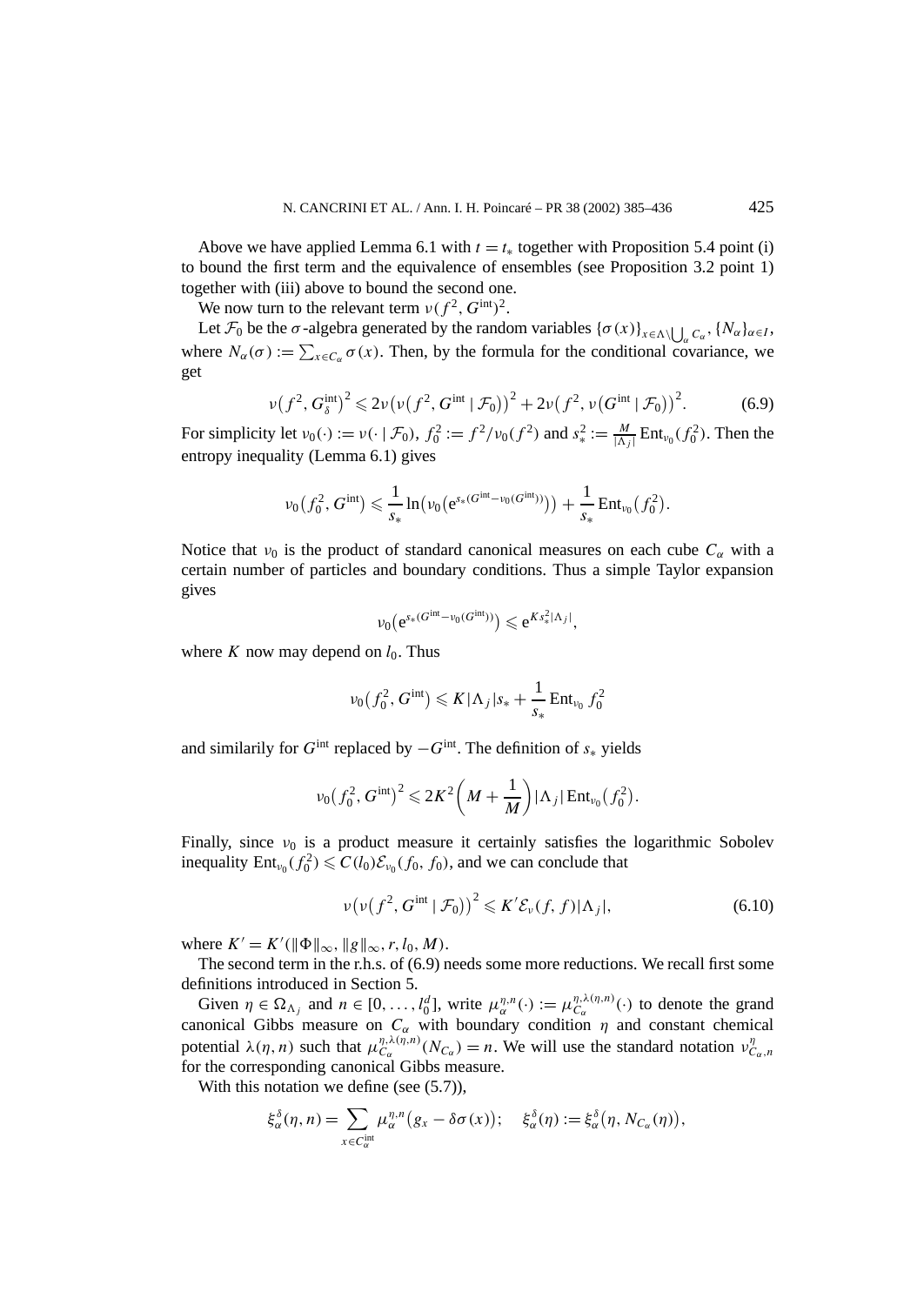426 N. CANCRINI ET AL. / Ann. I. H. Poincaré – PR 38 (2002) 385–436

$$
g_{\alpha}^{\delta}(\eta, n) = \sum_{x \in C_{\alpha}^{\text{int}}} \nu_{C_{\alpha}, n}^{\eta} (g_x - \delta \sigma(x)); \quad g_{\alpha}^{\delta}(\eta) := g_{\alpha}^{\delta} (\eta, N_{C_{\alpha}}(\eta))
$$

and

$$
G_{\nu}(\eta) := \nu(G^{\text{int}} | \mathcal{F}_0) = \sum_{\alpha} [g_{\alpha}^{\delta}(\eta) - \mu(g_{\alpha}^{\delta})],
$$
  

$$
G_{\mu}(\eta) := \sum_{\alpha} [\xi_{\alpha}^{\delta}(\eta) - \mu(\xi_{\alpha}^{\delta})].
$$

Then we write

$$
\nu(f^2, \nu(G^{\text{int}} \mid \mathcal{F}_0))^2
$$
  
=  $\nu(f^2, G_\nu)^2 \le 4\nu(f^2(G_\nu - G_\mu))^2 + 4(\nu(G_\nu - G_\mu))^2 + 2\nu(f^2, G_\mu)^2.$  (6.11)

Let us examine the three terms separately.

Using Lemma 6.1 with  $t = t_*$  combined with (ii) of Proposition 5.4, we can bound the first term by

$$
4\nu\big(f^2(G_\nu - G_\mu)\big)^2 \le k|\Lambda_j|\bigg[1 + \bigg(\frac{MA^2}{l_0^{2d}} + \frac{1}{M}\bigg) \text{Ent}_\nu(f^2)\bigg],\tag{6.12}
$$

where  $A = A(C, m, l, M, ||g||_{\infty}, \rho_0)$  is the constant appearing in Proposition 5.4.

Because of the equivalence of ensembles (see point *(*1*)* of Proposition 3.2) and the fact that  $\mu(G_v - G_u) = 0$ 

$$
4(\nu(G_{\nu} - G_{\mu}))^{2} \leq k l_0^{2d}.
$$
 (6.13)

In conclusion, by a suitable choice of  $M$  and  $l_0$  we get

$$
4\nu\big(f^2(G_\nu - G_\mu)\big)^2 + 4\big(\nu(G_\nu - G_\mu)\big)^2 \leqslant |\Lambda_j|\big(C_\varepsilon + \varepsilon \operatorname{Ent}_\nu f^2\big) \tag{6.14}
$$

for a suitable constant *Cε*.

So, it remains to bound the third term in the r.h.s. of (6.11)  $\nu(f^2, G_\mu)^2$ . Here we are (unfortunately) forced to distinguish between two subcases.

 $(a) t_* \leq M/l_0^d$ .

We can appeal to Lemma 6.1 with  $t = t_*$  combined with (iii), (iv) of Proposition 5.4 to get

$$
\nu(f^2, G_\mu)^2 \leq 2\nu(f^2 G_\mu)^2 + 2|\nu(G_\mu) - \mu(G_\mu)|^2
$$
  
\n
$$
\leq k|\Lambda_j| \left[1 + \left(\frac{MA^2}{l_0} + \frac{1}{M}\right) \text{Ent}_{\nu}(f^2)\right] + kl_0^{2d}
$$
  
\n
$$
\leq |\Lambda_j| (C_{\varepsilon} + \varepsilon \text{Ent}_{\nu} f^2)
$$
 (6.15)

for a suitable choice of *M*, *l*<sup>0</sup> and for all *L* large enough.

(b)  $M/l_0^d \leq t_* \leq M$ .

In this case we can assume, without loss of generality, that  $|\Lambda_i|$  is so large that  $t_*^2 = \frac{1}{|\Lambda_j|} M \text{Ent}_{\nu}(f^2)$ .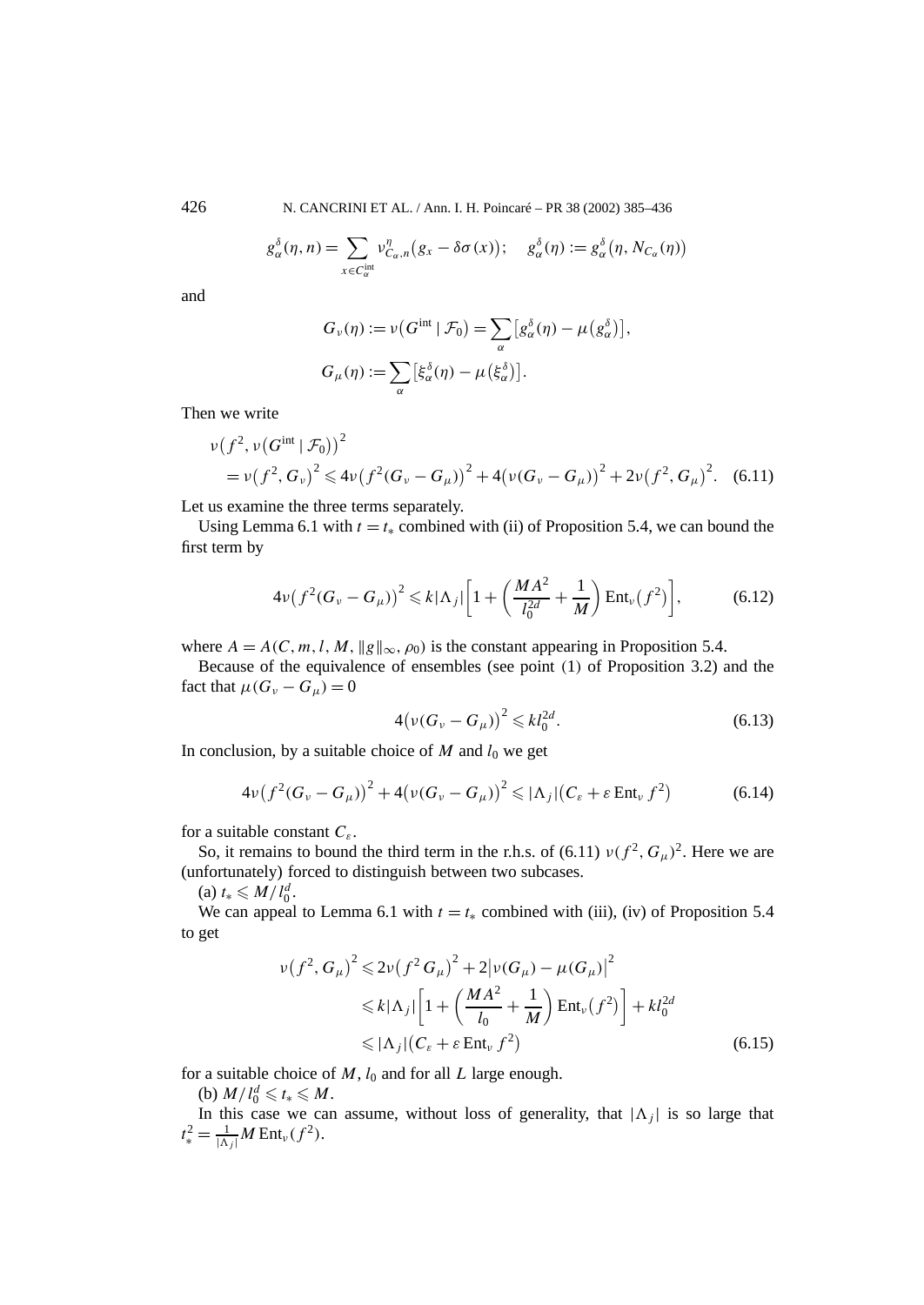We first need to simplify a bit the random variable  $G_{\mu}$  by reducing it to a sum of variables each of which depends only on the number of particles in  $C_{\alpha}^{\text{int}}$  and not also on the boundary condition outside  $C_\alpha$ .

Let  $\xi_{\alpha}^{\delta,0}(n) := \xi_{\alpha}^{\delta}(0,n)$  and let  $G_{\mu}^{0}(\eta) = \sum_{\alpha} [\xi_{\alpha}^{\delta,0}(N_{C_{\alpha}}(\eta)) - \mu (\xi_{\alpha}^{\delta,0})]$ . Notice that, by translation invariance inside  $\Lambda_j$ ,  $\xi_{\alpha}^{\delta, \Omega}(n)$  is independent of  $\alpha$ .

Using once more Proposition 3.2 we have  $|v(G_\mu - G_\mu^0)| \leq k l_0^d$ . Therefore

$$
\nu(f^2, G_\mu)^2 \leq k \big[ \nu \big(f^2 (G_\mu - G_\mu^0)\big)^2 + k l_0^{2d} + \nu \big(f^2, G_\mu^0\big)^2 \big].
$$

Now, using Lemma 6.1 with  $t = t_*$  together with Proposition 5.4 point (iii), we get

$$
\nu \big(f^2 \big(G_\mu - G_\mu^0\big)\big)^2 \leqslant k N_j \bigg(1 + \frac{M A^2}{l_0^2} + \frac{1}{M} \operatorname{Ent}_{\nu} f^2\bigg).
$$

In conclusion

$$
\nu(f^2, G_\mu)^2 \leqslant |\Lambda_j| \big( C_\varepsilon + \varepsilon \operatorname{Ent}_{\nu} f^2 \big) + k \nu \big( f^2, G_\mu^0 \big)^2
$$

for suitably chosen  $M$  and  $l_0$ .

We are left with the estimate of the term  $\nu(f^2, G^0_\mu)^2$ . It is at this point that the substraction with the free parameter  $\delta$  made at the beginning becomes important.

Let  $\delta$  be such that for one (and therefore all) cube  $C_{\alpha}$ ,  $\frac{d}{ds} \xi_{\alpha}^{\delta} g(s)|_{s=\bar{n}} = 0$  where  $\bar{n} = \rho_i |C_\alpha|$ . By definition,  $\delta$  is independent of  $\alpha$  and it is given by the following expression

$$
\delta = \frac{\mu_{C_{\alpha}}^{0,\lambda(0,\bar{n})}(\sum_{x \in C_{\alpha}^{\text{int}}} g_x, N_{C_{\alpha}})}{\mu_{C_{\alpha}}^{0,\lambda(0,\bar{n})}(N_{C_{\alpha}^{\text{int}}}, N_{C_{\alpha}})}
$$
(6.16)

so that, thanks to the mixing hypothesis,  $|\delta| \le k$  uniformly in *L*.

Notice that with this choice,

$$
\left|\xi_{\alpha}^{\delta,\,0}(n)-\xi_{\alpha}^{\delta,\,0}(\bar{n})\right|=\left|\int\limits_{\bar{n}}^{n}ds\int\limits_{\bar{n}}^{\delta}dt\frac{d^{2}}{dt^{2}}\xi_{\alpha}^{\delta}(0,t)\right|\leqslant k\frac{(n-\bar{n})^{2}}{\bar{n}}\tag{6.17}
$$

because of Lemma 3.1 (point (ii) of *(*2*)*). In turn (6.17) implies, in particular, that

$$
\nu(|\xi_{\alpha}^{\delta,\Omega} - \xi_{\alpha}^{\delta,\Omega}(\bar{n})|) \leq k \mu(|\xi_{\alpha}^{\delta,\Omega} - \xi_{\alpha}^{\delta,\Omega}(\bar{n})|) \leq k \tag{6.18}
$$

again because of the mixing condition.

LEMMA 6.4. – *Assume USMT*( $C, m, l$ )*. Then, for any*  $\varepsilon > 0$ *, there exists a constant Cε such that for all function f ,*

$$
\nu(f^2, G^0_\mu)^2 \leqslant |\Lambda_j| \big[ C_\varepsilon + C_\varepsilon L^2 \mathcal{E}_\nu(f, f) + \varepsilon \operatorname{Ent}_\nu(f^2) \big].
$$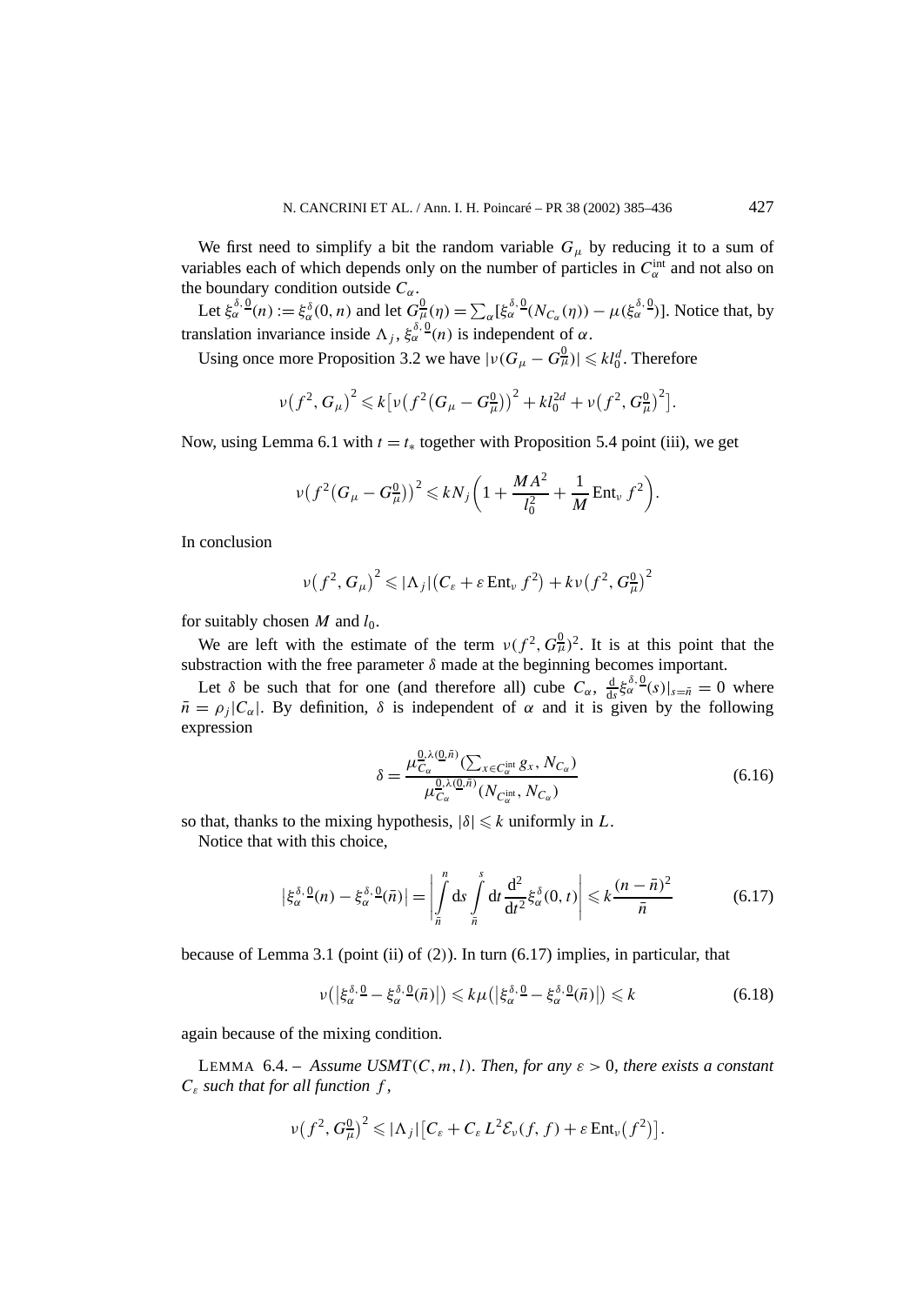*Proof.* – First write  $(n_{\alpha} \equiv N_{C_{\alpha}}(\eta))$ 

$$
\nu(f^2, G^0_\mu)^2 \leq 2\nu \left(f^2 \sum_{\alpha \in I} \left[\xi_\alpha^{\delta, \mathcal{Q}}(n_\alpha) - \xi_\alpha^{\delta, \mathcal{Q}}(\bar{n})\right]\right)^2 + 2\nu \left(\sum_{\alpha \in I} \left[\xi_\alpha^{\delta, \mathcal{Q}}(n_\alpha) - \xi_\alpha^{\delta, \mathcal{Q}}(\bar{n})\right]\right)^2
$$
  

$$
\leq 2\nu \left(f^2 \sum_{\alpha \in I} \left[\xi_\alpha^{\delta, \mathcal{Q}}(n_\alpha) - \xi_\alpha^{\delta, \mathcal{Q}}(\bar{n})\right]\right)^2 + k|I|^2
$$
  

$$
\leq 2\nu \left(f^2 \sum_{\alpha \in I} \left[\xi_\alpha^{\delta, \mathcal{Q}}(n_\alpha) - \xi_\alpha^{\delta, \mathcal{Q}}(\bar{n})\right]\right)^2 + k\frac{|\Lambda_j|}{M} \text{Ent}_{\nu}(f^2),
$$

where we have used once more the equivalence of ensembles, Proposition 3.2 point (1), together with (6.17) and the fact that  $t_* \geq \frac{M}{l_0^d}$ .

We can thus focus our attention on the relevant term  $v(f^2 \sum_{\alpha \in I} [\xi_{\alpha}^{\delta,0}(n_{\alpha}) - \xi_{\alpha}^{\delta,0}(\bar{n})])^2$ . Thanks to (6.17) we can write

$$
\nu\bigg(f^2\sum_{\alpha\in I} \left[\xi_\alpha^{\delta,\,0}(n_\alpha)-\xi_\alpha^{\delta,\,0}(\bar{n})\right]^2 \leq k\,\nu\bigg(f^2\sum_{\alpha\in I} \frac{(n_\alpha-\bar{n})^2}{\bar{n}}\bigg)^2. \tag{6.19}
$$

We now analyze the r.h.s. of (6.19). Let  $\langle \cdot \rangle$  denote the average (normalized sum) over the cubes  $\{C_\beta\}_{\beta \in I}$ . Thanks to the conservation law we expect  $\langle n_\beta \rangle$  to be quite close to  $\bar{n}$ . In fact, it is easy to check that  $\langle n_\beta \rangle - \bar{n} = \frac{1}{|I|} \sum_{x \in \Lambda_j \setminus C} [\rho_j - \eta(x)]$ . Notice that

$$
\sum_{y} \left\| \nabla_{y} \left[ \sum_{x \in \Lambda_{j} \setminus C} (\rho_{j} - \eta(x)) \right]^{2} \right\|_{\infty}^{2} \leq k |\Lambda_{j} \setminus C|^{3}.
$$

Moreover, using the mixing condition together with the Poincaré inequality for  $\mu$ , we also have

$$
\left|\mu\left(\sum_{x \in \Lambda_j \setminus C} [\rho_j - \eta(x)]\right)\right| \leq k \frac{\ln L}{L} |\Lambda_j|,
$$
  
 
$$
\text{Var}_{\mu}\left(\sum_{x \in \Lambda_j \setminus C} [\rho_j - \eta(x)]\right) \leq k |\Lambda_j \setminus C|^3.
$$

Thus

$$
\nu \left( f^2 \sum_{\alpha} \frac{(\langle n_{\beta} \rangle - \bar{n})^2}{\bar{n}} \right)^2 \leq k \frac{1}{|\Lambda_j|^2} \nu \left( f^2 \left[ \sum_{x \in \Lambda_j \setminus C} (\rho_j - \eta(x)) \right]^2 \right)^2
$$
  

$$
\leq k \left( \frac{\ln L}{L} \right)^4 |\Lambda_j|^2 + k \frac{1}{|\Lambda_j|^2} |\Lambda_j \setminus C|^3 \operatorname{Ent}_{\nu} (f^2)
$$
  

$$
\leq \varepsilon |\Lambda_j| \operatorname{Ent}_{\nu} (f^2) \tag{6.20}
$$

provided that  $l_0$  and  $L$  are large enough.

Above we have used Lemma 6.1 together with part (i) of Proposition 5.1 applied to the function  $\hat{F} = F - \mu(F)$ ,  $F = [\sum_{x \in \Lambda_j \setminus C} (\rho_j - \eta(x))]^2$ , the bound  $\nu(e^{t\hat{F}}) \leq A\mu(e^{t\hat{F}})$ and the hypothesis  $t_* \ge M/l_0^d$ .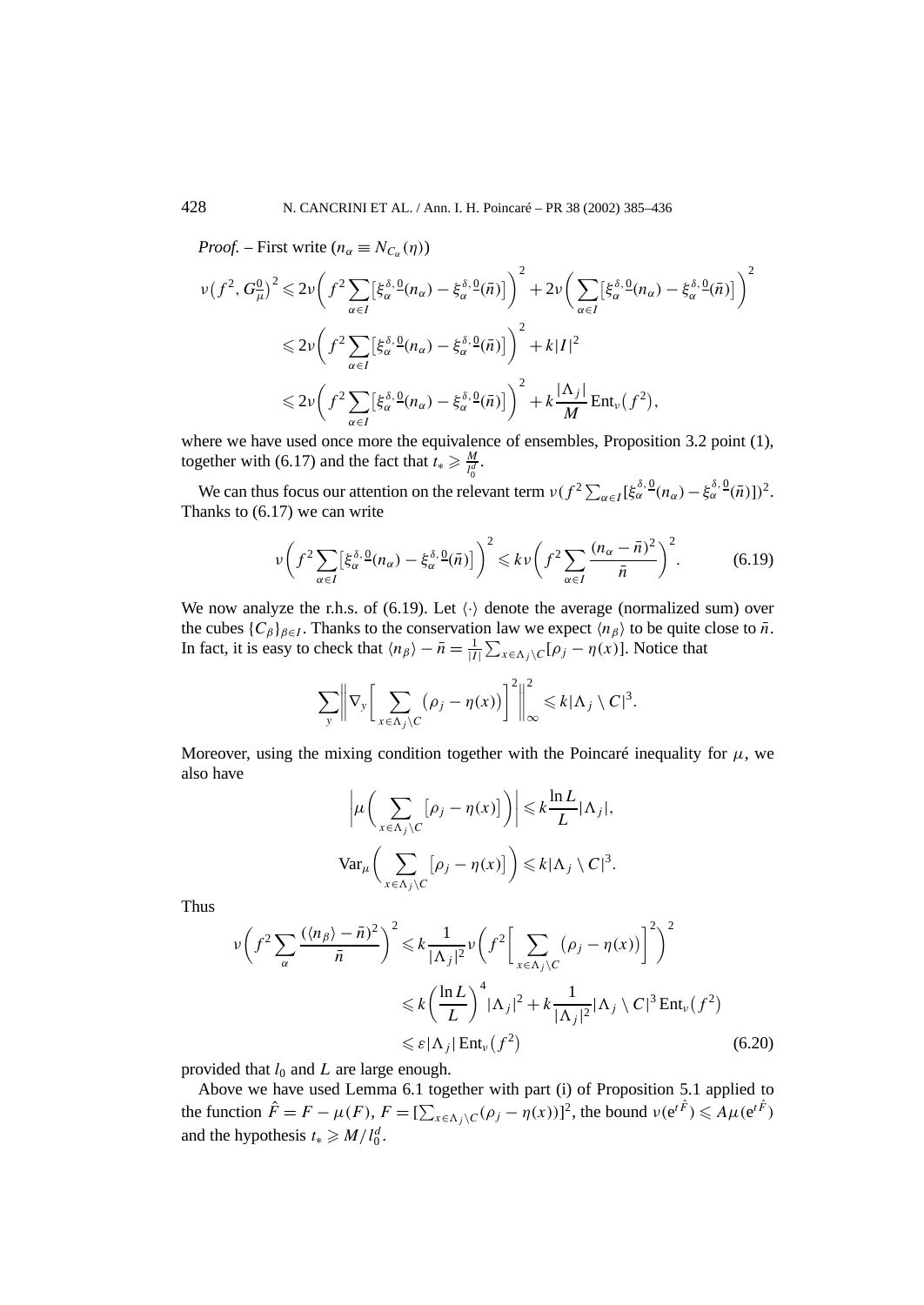Therefore we can safely add and subtract  $\langle n_\beta \rangle$  inside the r.h.s. of (6.19) and confine ourselves to the estimate of  $\nu(f^2 \sum_{\alpha \in I} \frac{(n_{\alpha} - \langle n_{\beta} \rangle)^2}{\bar{n}})^2$ . We get

$$
\nu \left( f^2 \sum_{\alpha \in I} \frac{(n_\alpha - \langle n_\beta \rangle)^2}{\bar{n}} \right)^2
$$
  
\$\leqslant \frac{2}{|I|^2} \left[ \sum\_{\alpha, \beta} \nu \left( f^2, \frac{(n\_\alpha - n\_\beta)^2}{\bar{n}} \right) \right]^2 + \frac{2}{|I|^2} \left[ \sum\_{\alpha, \beta} \nu \left( \frac{(n\_\alpha - n\_\beta)^2}{\bar{n}} \right) \right]^2 \tag{6.21}\$

Since, by the strong mixing assumption and Proposition 3.3,

$$
\nu\left(\frac{(n_{\alpha}-n_{\beta})^2}{\bar{n}}\right) \leq k\mu\left(\frac{(n_{\alpha}-n_{\beta})^2}{\bar{n}}\right) \leq k,
$$

the second term in the r.h.s. of (6.21) is bounded by  $k|I|^2 \leq k \frac{|\Lambda_j|}{M} \text{Ent}_\nu(f^2)$  because of the hypothesis  $t_* \ge M/l_0^d$ .

It now remains to bound the first term of (6.21). At this stage we cannot appeal to the same old argument based on the entropy inequality and we must proceed differently.

Following [19] we introduce  $\mathcal{F}_{\alpha,\beta}$ , the  $\sigma$ -algebra generated by the random variables  ${\{\sigma(x)\}}_{x \in \Lambda \setminus (C_{\sigma} \cup C_{\beta})}$ , and we write

$$
\left| \nu \left( f^2, \frac{(n_\alpha - n_\beta)^2}{\bar{n}} \right) \right|
$$
  
\n
$$
\leq \left| \nu \left( \nu \left( f^2, \frac{(n_\alpha - n_\beta)^2}{\bar{n}} \Big| \mathcal{F}_{\alpha,\beta} \right) \right) \right| + \left| \nu \left( f^2, \nu \left( \frac{(n_\alpha - n_\beta)^2}{\bar{n}} \Big| \mathcal{F}_{\alpha,\beta} \right) \right) \right|
$$
  
\n
$$
\leq \left| \nu \left( \nu \left( f^2, \frac{(n_\alpha - n_\beta)^2}{\bar{n}} \Big| \mathcal{F}_{\alpha,\beta} \right) \right) \right| + k,
$$

where we have used once more the equivalence of ensembles (Proposition 3.3), the mixing assumption and the fact that  $n_{\alpha}$  ( $n_{\beta}$ ) being the number of particles in  $C_{\alpha}$  ( $C_{\beta}$ ) is weakly sensitive to the boundary conditions outside  $C_\alpha$  ( $C_\beta$ ), to bound the second term.

Define now

$$
\mathcal{E}_{\alpha,\beta}(f,f)=\sum_{x,y\in C_{\alpha}\cup C_{\beta}}\nu((\nabla_{xy}f)^2\mid\mathcal{F}_{\alpha,\beta}).
$$

Obviously there exists a "spectral gap" constant  $C(l_0)$  such that

$$
\nu(f, f \mid \mathcal{F}_{\alpha,\beta}) \leqslant C(l_0) \mathcal{E}_{\alpha,\beta}(f, f) \quad \forall f.
$$

Thus

$$
\left|\nu\left(f^2,\frac{(n_{\alpha}-n_{\beta})^2}{\bar{n}}\Big|\mathcal{F}_{\alpha,\beta}\right)\right|\leqslant 2\left\|\frac{(n_{\alpha}-n_{\beta})^2}{\bar{n}}\right\|_{\infty}\left(\nu\left(f,f\mid\mathcal{F}_{\alpha,\beta}\right)\right)^{\frac{1}{2}}\left(\nu\left(f^2\mid\mathcal{F}_{\alpha,\beta}\right)\right)^{\frac{1}{2}}\right\|\\\leqslant l_0^d C(l_0)^{\frac{1}{2}}\left(\mathcal{E}_{\alpha,\beta}(f,f)\right)^{\frac{1}{2}}\left(\nu\left(f^2\mid\mathcal{F}_{\alpha,\beta}\right)\right)^{\frac{1}{2}}.
$$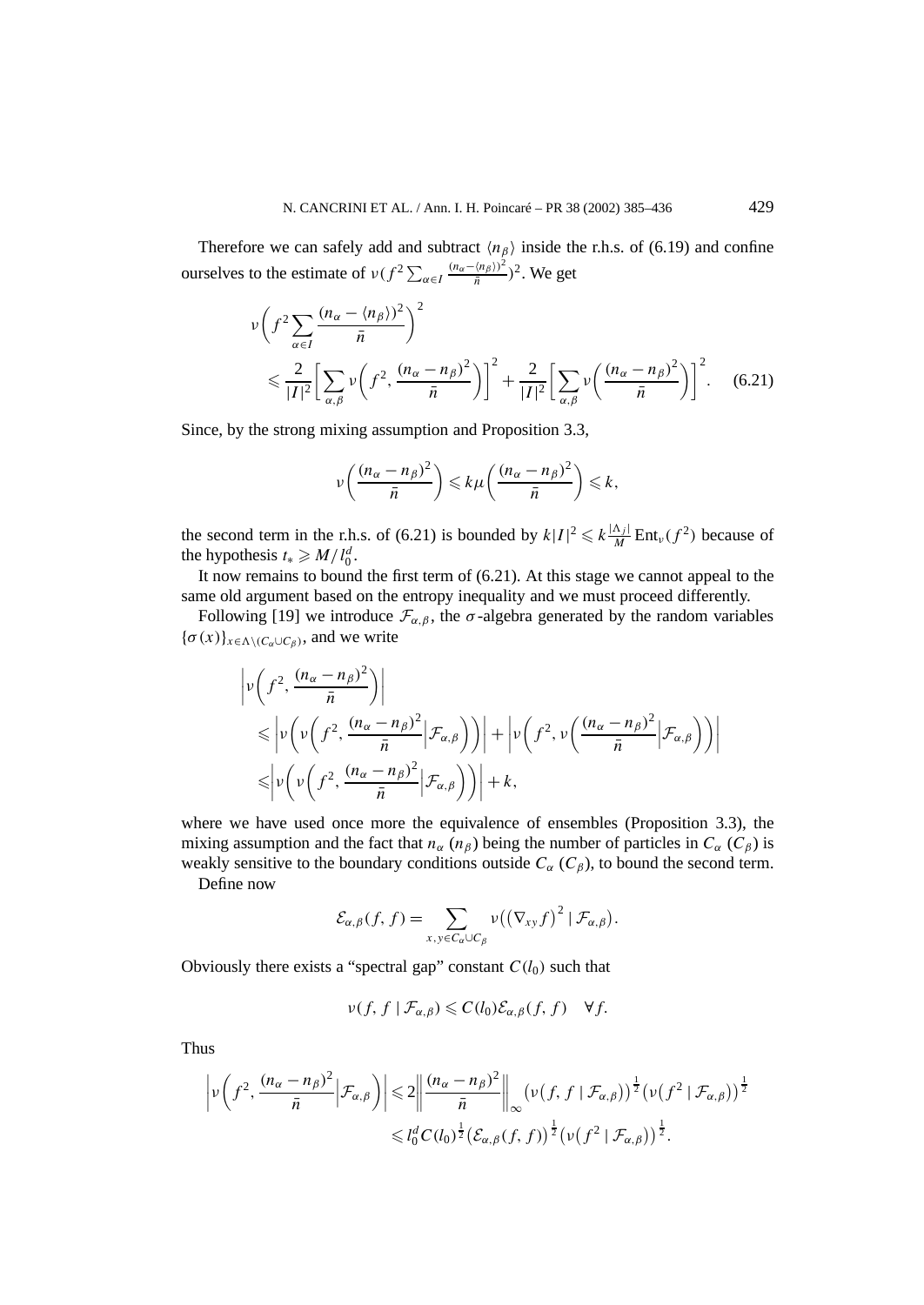Schwarz inequality yields

$$
\nu\bigg(\bigg|\nu\bigg(f^2,\frac{(n_\alpha-n_\beta)}{\bar{n}}\mid\mathcal{F}_{\alpha,\beta}\bigg)\bigg|\bigg) \leqslant C'(l_0)\nu\big(\mathcal{E}_{\alpha,\beta}(f,f)\big)^{\frac{1}{2}}.\tag{6.22}
$$

Finally, from (6.22), we get that the first term in the r.h.s. of (6.21) is bounded from above by (define  $v_{\alpha,\beta}(\cdot) := v(\cdot | \mathcal{F}_{\alpha,\beta})$ )

$$
\frac{2}{|I|^2} \Biggl[ \sum_{\alpha,\beta} \nu \biggl( f^2, \frac{(n_\alpha - n_\beta)^2}{\bar{n}} \biggr) \Biggr]^2
$$
  
\$\leq C''(l\_0) \sum\_{\alpha,\beta} \nu (\mathcal{E}\_{\alpha,\beta}(f,f)) + k \biggl( \frac{|\Lambda\_j|}{l\_0^d} \biggr)^2\$  
\$\leq C''(l\_0) \sum\_{\alpha,\beta} \nu \biggl( \sum\_{x,y \in C\_\alpha} \nu\_{\alpha,\beta} \biggl( [\nabla\_x \nabla\_y f]^2 \biggr) + \sum\_{x,y \in C\_\beta} \nu\_{\alpha,\beta} \biggl( [\nabla\_x \nabla\_y f]^2 \biggr) + \frac{k}{M} |\Lambda\_j| \operatorname{Ent}\_{\nu} (f^2) \$  
\$\leq C'''(l\_0) |\Lambda\_j| (l\_0^2 + L^2) \mathcal{E}(f,f) + \frac{k}{M} |\Lambda\_j| \operatorname{Ent}\_{\nu} (f^2) \$  
\$\leq C'''(l\_0) |\Lambda\_j| (l\_0^2 + L^2) \mathcal{E}(f,f) + \frac{k}{M} |\Lambda\_j| \operatorname{Ent}\_{\nu} (f^2) \$  
\$

since  $t_* \ge M/l_0^d$ .

Above we have used once more the "path" bound  $\sum_{x,y \in \Lambda_j} v(\nabla_{xy} f)^2 \leq kL^{d+2} \mathcal{E}_v(f, f)$ given in (3.15). By choosing *M* large enough we get the sought result also in this case.  $\square$ 

#### **6.3. Applications**

Here we discuss an application of our results which is directly relevant for the proof of the diffusive scaling of the logarithmic Sobolev constant for the Kawasaki dynamics.

Fix  $i, j \in \{1, ..., j_{\text{max}}\}$  with  $i \neq j$  and let  $\rho = \frac{N_j + N_j}{|\Delta_j| + |\Delta_j|}$ . Clearly  $\frac{\delta_0}{2}(\rho_i + \rho_j) \leq \rho \leq$  $\rho_i + \rho_j$  where  $\rho_i$  and  $\rho_j$  are the densities in  $\Lambda_i$  and  $\Lambda_j$ . Without loss of generality we assume that  $\rho_i \leq \rho$  which implies  $\rho_j \geq \rho_i$ . Let also

$$
g_x(\sigma) = \left[e^{-\nabla_x H^{\tau}(\sigma)} - 1\right] \sigma(x), \quad G := \sum_{x \in \Lambda_i} g_x,
$$

$$
h_x(\sigma) = \left[e^{-\nabla_x H^\tau(\sigma)} - 1\right] \left(1 - \sigma(x)\right), \quad \mathcal{H} := \sum_{z \in \Lambda_j} h_z.
$$

Notice that  $g_x$  satisfies the hypotheses of Proposition 5.3 simply because  $g_x = 0$  if there are less than two particles (spins equal to 1) inside its support. Similarly  $h<sub>z</sub> = 0$  if there is less than one particle inside its support. In particular  $\|\mathcal{H}\|_{\infty} \leq kN_i$ .

**PROPOSITION** 6.5. – *Assume condition USMT* $(C, m, l)$ *. Then for any*  $\varepsilon > 0$  *there exist*  $C_{\varepsilon}$  *and*  $\rho_0$  *such that for any*  $f$  *with*  $v(f^2) = 1$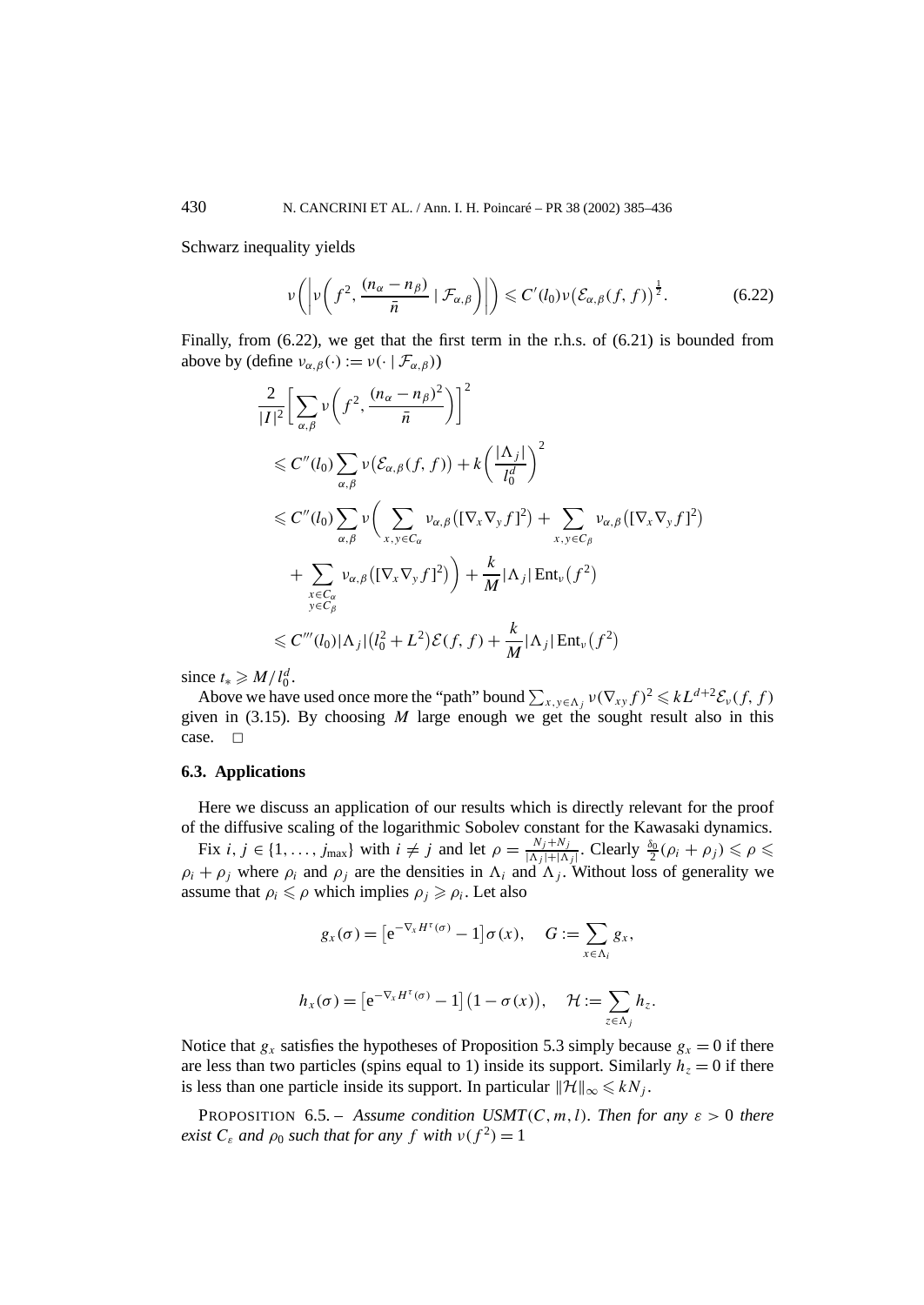(i) *if*  $\rho \leqslant \rho_0$ 

$$
\nu\bigg(f^2,\sum_{\substack{x\in\Lambda_i\\z\in\Lambda_j}}g_xh_z\bigg)^2\leqslant\rho|\Lambda|^3\big[C_\varepsilon+\varepsilon\,\text{Ent}_{\nu}\big(f^2\big)\big];
$$

(ii) *if*  $\rho > \rho_0$ 

$$
\nu\bigg(f^2,\sum_{\substack{x\in\Lambda_i\\z\in\Lambda_j}}g_xh_z\bigg)^2\leqslant |\Lambda|^3\big[C_\varepsilon+C_\varepsilon L^2\mathcal{E}_\nu(f,f)+\varepsilon\,\text{Ent}_\nu\big(f^2\big)\big]
$$

*provided that*  $|\Lambda|$  *is large enough.* 

*Proof.* – (i). Fix  $\varepsilon > 0$  and observe first that, thanks to Proposition 6.2, we can safely replace H and G by  $H - \mu(\mathcal{H})$  and  $G - \mu(G)$ , respectively. The extra terms we get are in fact bounded by

$$
|\mu(\mathcal{H})|^2 (\nu(f^2, G))^2 \leq |\Lambda_j|^2 N_i (C_{\varepsilon} + \varepsilon \operatorname{Ent}_{\nu}(f^2)) \leq \rho |\Lambda|^3 (C_{\varepsilon} + \varepsilon \operatorname{Ent}_{\nu}(f^2)),
$$
  

$$
|\mu(G)|^2 (\nu(f^2, \mathcal{H}))^2 \leq (\frac{\rho_i^2 |\Lambda_i| + \rho_i |\partial^+ \Lambda_i|}{\rho_j})^2 N_j (C_{\varepsilon} + \varepsilon \operatorname{Ent}_{\nu}(f^2))
$$
  

$$
\leq \rho |\Lambda|^3 (C_{\varepsilon} + \varepsilon \operatorname{Ent}_{\nu}(f^2))
$$

provided that  $\rho$  is small enough. Above we have applied Proposition 6.2 to G and  $\rho_i$ H respectively. Note that in the case  $\rho_i \ge \rho$  which implies  $\rho_j \le \rho_i$  every thing is the same except that we apply Proposition 6.2 to  $\rho$ H. From now on we will write *G* for  $G - \mu(G)$ and similarily for  $H$ .

Next we write  $\mathcal{H} = \mathcal{H}^{\text{in}} + \mathcal{H}^{\text{ext}}$  where  $\mathcal{H}^{\text{in}}$  is the sum over those *z*'s in  $\Lambda_i$  such that  $\Lambda_h \subset \Lambda_i$  and  $\mathcal{H}^{\text{ext}}$  the rest. Similarily for *G*. Thus we have to bound four terms

$$
\nu(f^2, G^{\text{int}} \mathcal{H}^{\text{int}})^2, \quad \nu(f^2, G^{\text{int}} \mathcal{H}^{\text{ext}})^2, \quad \nu(f^2, G^{\text{ext}} \mathcal{H}^{\text{ext}})^2, \quad \nu(f^2, G^{\text{ext}} \mathcal{H}^{\text{int}})^2.
$$

All the mix terms can be treated similarily and therefore we will only analyze one of them e.g.  $\nu(f^2, G^{\text{int}}\mathcal{H}^{\text{ext}})^2$ .

If we combine part (i) of Proposition 5.1 together with Lemma 6.1 we get

$$
\nu(f^2, G^{\text{int}} \mathcal{H}^{\text{ext}})^2 \leq k \inf_{t \geq 0} \left( \frac{k}{t} + tkc_\mu |\Lambda|^2 |\partial^+ \Lambda_j| + \frac{1}{t} \text{Ent}_{\nu}(f^2) \right)^2
$$
  
 
$$
\leq k |\Lambda|^2 |\partial^+ \Lambda_j| c_\mu \text{Ent}_{\nu}(f^2)
$$
  
 
$$
\leq k \rho |\Lambda|^3 \text{Ent}_{\nu}(f^2)
$$
 (6.23)

for  $|\Lambda|$  large enough, where  $c_\mu$  denotes the logarithmic Sobolev constant of  $\mu$  w.r.t. to the Heat Bath rates and we have used the fact (see the proof of Proposition 5.3) that  $c_{\mu} \le k \ln L$  uniformly in the (vector) chemical potential  $\lambda$ .

We are left with the estimate of the "diagonal" term  $\nu(f^2, G^{\text{int}}\mathcal{H}^{\text{int}})^2$ . Let  $\mathcal{F}_i = \mathcal{F}_{\Lambda_i^c}$ . Then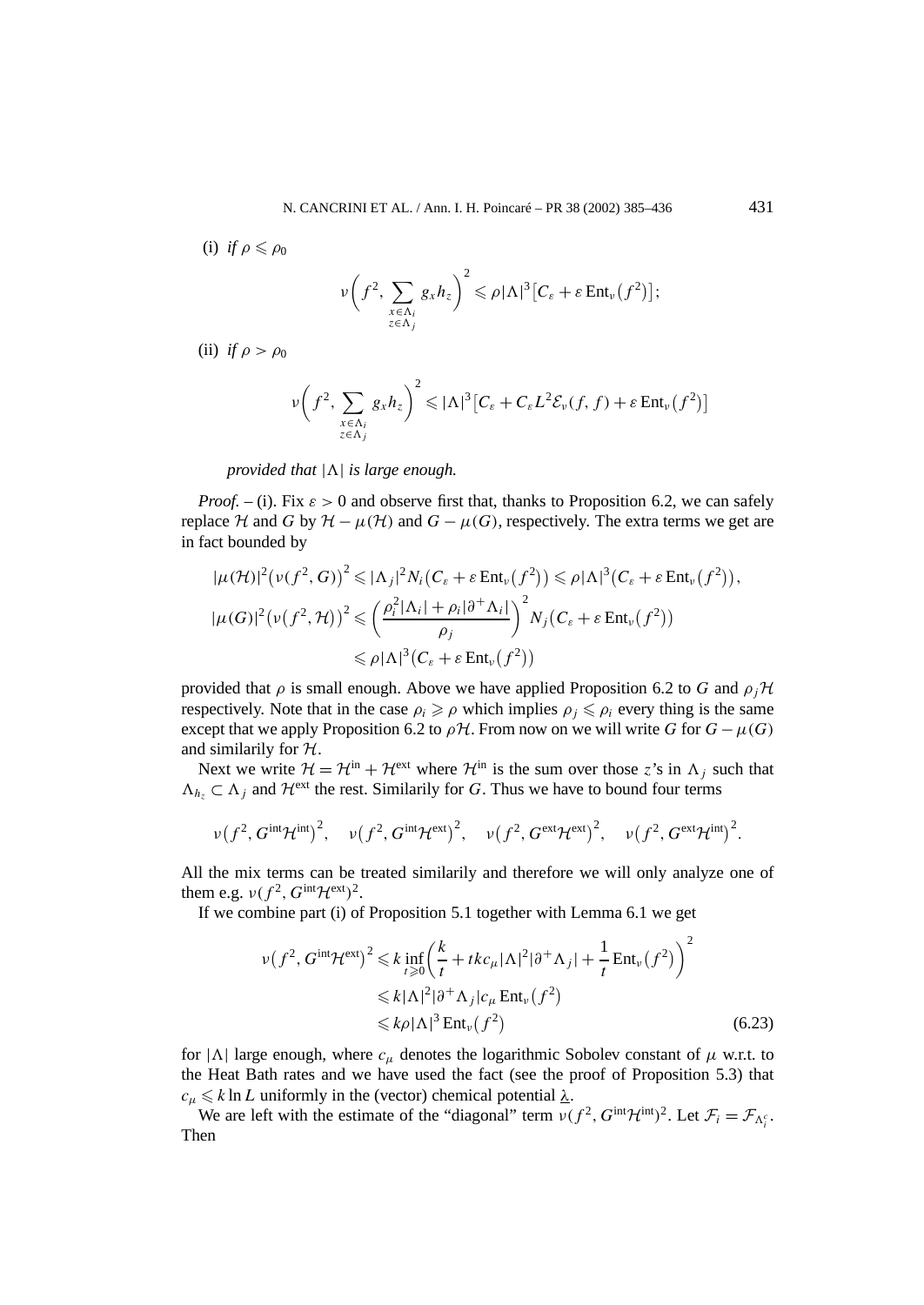432 N. CANCRINI ET AL. / Ann. I. H. Poincaré – PR 38 (2002) 385–436

$$
\nu(f^2, G^{\text{int}} \mathcal{H}^{\text{int}})^2 \leq k N_j^2 \nu(\nu(f^2, G \mid \mathcal{F}_i)^2) + 2\nu(f^2, \mathcal{H}^{\text{int}} \nu(G^{\text{int}} \mid \mathcal{F}_i))^2
$$
  

$$
\leq k N_j^2 N_i (C_{\varepsilon} + \varepsilon \text{Ent}_{\nu}(f^2)) + 2\nu(f^2, \mathcal{H}^{\text{int}} \nu(G^{\text{int}} \mid \mathcal{F}_i))^2
$$
 (6.24)

provided that  $\rho$  is small enough. In order to estimate the last term in the r.h.s. of (6.24), we observe that, thanks to the strong mixing assumption, the fact that  $\mu(G) = 0$ , and points (1) and (2) of Proposition 3.2 one has

$$
\|\nabla_x \mathcal{H}^{\text{int}} \nu(G^{\text{int}} \mid \mathcal{F}_i)\|_{\infty} \leq \begin{cases} k\rho_i |\partial^+ \Lambda_i| & \text{if } \operatorname{dist}(x, \Lambda_i) \geq r, \\ kN_j & \text{if } \operatorname{dist}(x, \partial^+ \Lambda_i) \leq r. \end{cases}
$$

In particular

$$
\sum_{x \in \Lambda_j} \left\| \nabla_x \mathcal{H}^{\text{int}} \nu\big(G^{\text{int}} \mid \mathcal{F}_i\big) \right\|_{\infty}^2 \leqslant k\rho |\Lambda| |\partial^+ \Lambda_i|^2.
$$

Thus, we can proceed as in (6.23) and get that also  $v(f^2, \mathcal{H}^{\text{int}}v(G^{\text{int}} \mid \mathcal{F}_i))^2$  is smaller than  $k\rho |\Lambda|^3 (C_{\varepsilon} + \varepsilon \operatorname{Ent}_{\nu}(f^2)).$ 

To prove point (ii) the argument is unchanged with the only difference that now we must use Proposition 6.3 instead of Proposition 6.2.  $\Box$ 

#### **Acknowledgements**

C. Roberto would like to thank the Department of Mathematics of the University of Roma Tre for the hospitality and partial financial support during a three months visit.

# **Appendix A. Logarithmic Sobolev inequality for one dimensional discrete random walks**

Let  $\Omega = \{n_{\min}, n_{\min} + 1, \ldots, n_{\max}\}\$ be a finite subset of the integers and let  $\gamma$  be a positive probability measure on  $\Omega$ . We present a result, based on Hardy type inequalities, to bound in a precise way the logarithmic Sobolev constant of *γ* with respect to the Dirichlet form of discrete random walks reversible w.r.t. *γ* . After that we discuss a concrete example related to the distribution of the number of particles under a multicanonical measure (see Section 3.7).

PROPOSITION  $A.1 - For all functions f on  $\Omega$  we have$ 

$$
Ent_{\gamma}(f^{2}) \leqslant 20B \sum_{n=n_{\min}+1}^{n_{\max}} (\gamma(n) \wedge \gamma(n-1)) [f(n)-f(n-1)]^{2},
$$

 $where B := \inf_i [B_+(i) \vee B_-(i)]$ *, with* 

$$
B_{+}(i) := \sup_{n \geq i+1} \left( \sum_{k=n}^{n_{\text{max}}} \gamma(k) \right) \ln \left( \frac{1}{\sum_{k=n}^{n_{\text{max}}} \gamma(k)} \right) \left( \sum_{k=i+1}^{n} \frac{1}{\gamma(k) \wedge \gamma(k-1)} \right),
$$
  

$$
B_{-}(i) := \sup_{n \leq i-1} \left( \sum_{k=n_{\text{min}}}^{n} \gamma(k) \right) \ln \left( \frac{1}{\sum_{k=n_{\text{min}}}^{n} \gamma(k)} \right) \left( \sum_{k=n}^{i-1} \frac{1}{\gamma(k) \wedge \gamma(k+1)} \right).
$$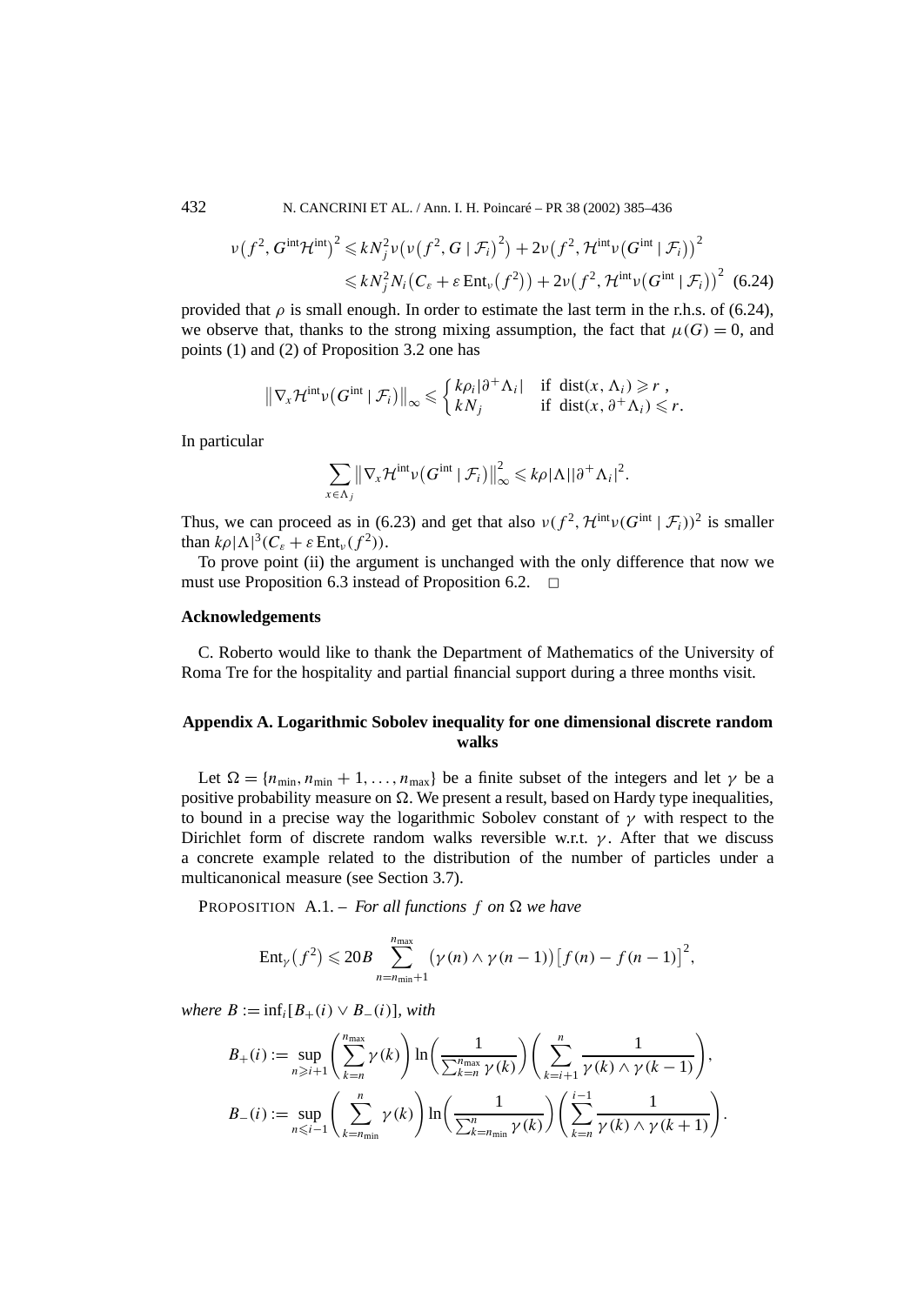*Proof.* – The proof is a straightforward application of Hardy type inequalities (see [17, Section 3]). Indeed, it's enough to consider the birth and death continuous time Markov chain (Metropolis chain) with transition rates

$$
c(n, j) = \begin{cases} \frac{\gamma(j)}{\gamma(n)} \wedge \frac{1}{2} & \text{if } j = n \pm 1, \\ 0 & \text{otherwise.} \end{cases}
$$
 (A.1)

We now define a convexity assumption for the probability measure under consideration that will allow us to bound rather sharply the constant *B* described above.

**DEFINITION** OF CONDITION *CONV* $(c, \bar{n})$ . – *We say that*  $\gamma$  *satisfies the convexity hypothesis with parameters*  $c > 0$  *and*  $\bar{n} \in \Omega$ *, in what follows denoted by CONV* $(c, \bar{n})$ *, if*  $c^{-1}$   $\bar{n}$  ≤  $n_{\text{max}} - \bar{n}$  ≤  $c\bar{n}$  *and similarily for*  $\bar{n} - n_{\text{min}}$ *,* 

$$
\frac{\gamma(n+1)}{\gamma(n)} \leqslant ce^{-\frac{(n-\bar{n})}{c\bar{n}}} \quad \text{for all } n \geqslant \bar{n},
$$
\n
$$
\frac{\gamma(n-1)}{\gamma(n)} \leqslant ce^{-\frac{(\bar{n}-n)}{c\bar{n}}} \quad \text{for all } n \leqslant \bar{n},
$$
\n
$$
\frac{1}{c\sqrt{\bar{n}}} e^{-\frac{c(\bar{n}-n)^2}{\bar{n}}} \leqslant \gamma(n) \leqslant \frac{c}{\sqrt{\bar{n}}} e^{-\frac{(\bar{n}-n)^2}{c\bar{n}}} \quad \text{for all } n \in \Omega.
$$
\n(A.2)

*Remark*. – Since  $\gamma$  is assumed to be a positive probability measure, we can always write it in the Gibbsian form  $\gamma(n) = Z^{-1} \exp(-H(n))$ . Then, if *H* is strictly convex with "second derivative" bounded from below and from above by *c*<sup>−</sup><sup>1</sup> and *c* respectively, and the minimum in  $\bar{n}$ , i.e.

$$
\frac{1}{c\,\bar{n}} \leq H(n+2) - 2H(n+1) + H(n) \leq \frac{c}{\bar{n}} \quad \forall n \in \Omega,
$$
\n
$$
H(\bar{n}+1) = H(\bar{n}),
$$
\n(A.3)

then, if  $(c, \bar{n}, n_{\text{max}}, n_{\text{min}})$  are in the right proportion described in  $CONV(c, \bar{n})$ ,  $\gamma$  satisfies condition  $CONV(c, \bar{n})$ .

Our aim now is to prove that under  $CONV(c, \bar{n})$  the measure  $\gamma$  satisfies a logarithmic Sobolev inequality with optimal constant proportional (depending on *c*) to  $\bar{n}$  (see Proposition A.5 below). For this purpose, let us first discuss some simple lemma that deal with the different terms appearing in the constants  $B_+(i)$  and  $B_-(i)$  of Proposition A.1. Since obviously  $B \le B_+(\bar{n}) \vee B_-(\bar{n})$  we can restrict us to the case  $i = \bar{n}$ .

LEMMA A.2. – *Let*  $γ$  *satisfies CONV* $(c, \bar{n})$ *. Then* 

$$
\sum_{k=n}^{n_{\max}} \gamma(k) \leq C \frac{\bar{n}}{n - \bar{n}} \gamma(n) \quad \text{for all } n \geq \bar{n} + 1,
$$
\n
$$
\sum_{k=n_{\min}}^{n} \gamma(k) \leq C \frac{\bar{n}}{\bar{n} - n} \gamma(n) \quad \text{for all } n \leq \bar{n} - 1,
$$

*for a suitable numerical constant C depending only on c and not on*  $\bar{n}$ *.*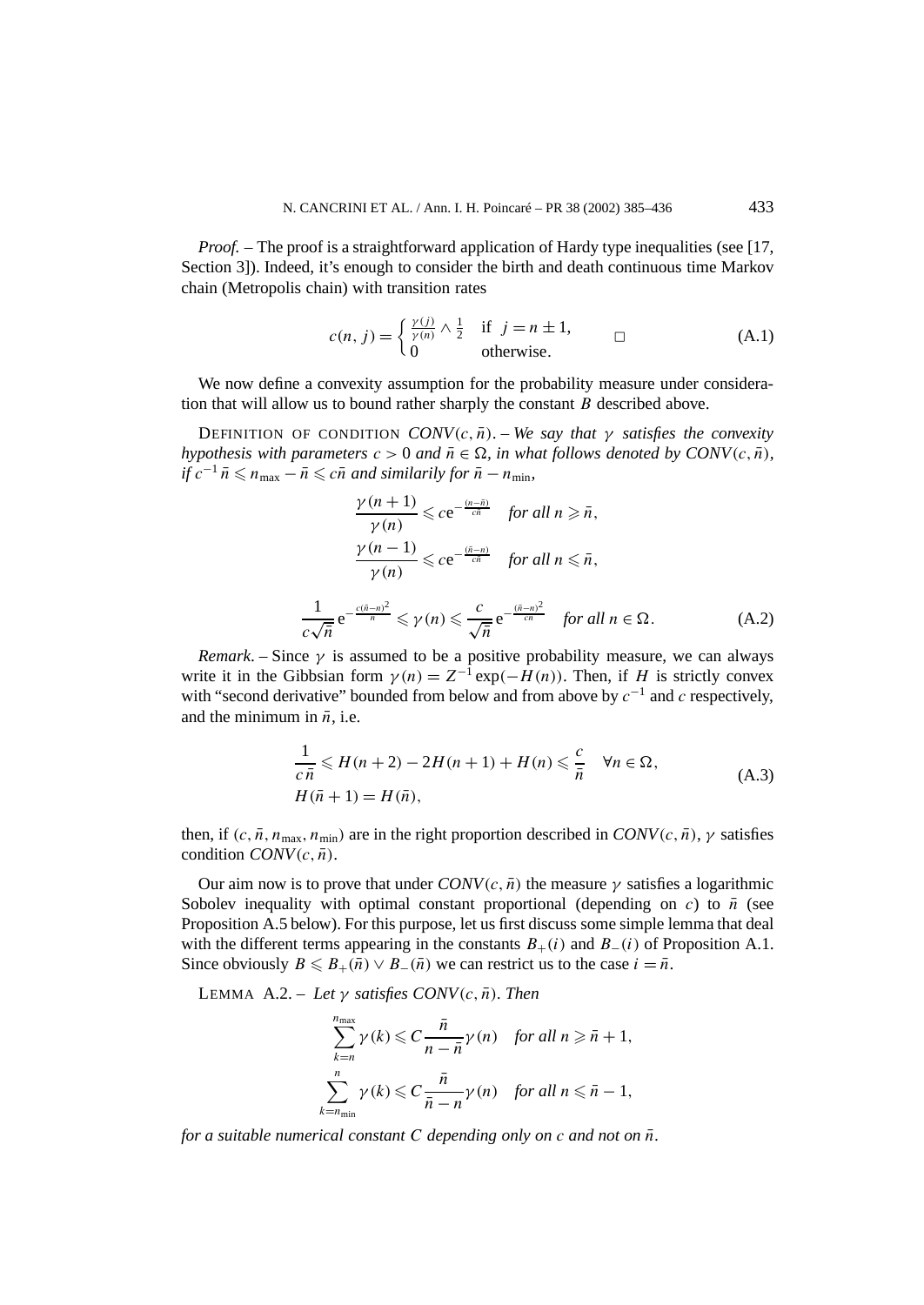*Proof.* – Fix  $n \ge \bar{n} + 1$ . By using the definition of *CONV*(*c*,  $\bar{n}$ ) together with a simple telescopic argument we get

$$
\sum_{k=n}^{n_{\max}} \frac{\gamma(k)}{\gamma(n)} = \sum_{k=n}^{n_{\max}} \prod_{j=n}^{k-1} \frac{\gamma(j+1)}{\gamma(j)} \leqslant c \sum_{k=n}^{n_{\max}} \prod_{j=n}^{k-1} \exp\left(-\frac{(j-\bar{n})}{c\bar{n}}\right)
$$

$$
\leqslant c \sum_{k \geqslant n} \exp\left(-\frac{(k-n)(n-\bar{n})}{2c\bar{n}}\right) = c \frac{1}{1 - \exp(-\frac{(n-\bar{n})}{2c\bar{n}})}.
$$

But,  $(n - \overline{n})/\overline{n} \le (n_{\text{max}} - \overline{n})/\overline{n} \le c$  and therefore

$$
\left(1 - \exp\left(-\frac{(n-\bar{n})}{2c\bar{n}}\right)\right)^{-1} \leqslant C\frac{\bar{n}}{n-\bar{n}}
$$

for some constant *C* depending only on *c*. A similar computation gives the corresponding result for  $n \leq \bar{n} - 1$ . This achieves the proof.  $\Box$ 

LEMMA A.3. – *Let*  $\gamma$  *satisfies CONV* $(c, \bar{n})$ *. Then* 

$$
\sum_{k=\bar{n}+1}^{n} \frac{1}{\gamma(k)} \leqslant C \frac{\bar{n}}{n-\bar{n}} \frac{1}{\gamma(n)} \quad \text{for all } n \geqslant \bar{n}+1,
$$
\n
$$
\sum_{k=n}^{\bar{n}-1} \frac{1}{\gamma(k)} \leqslant C \frac{\bar{n}}{\bar{n}-n} \frac{1}{\gamma(n)} \quad \text{for all } n \leqslant \bar{n}-1,
$$

*for a suitable numerical constant C depending only on c.*

*Proof.* – The proof is practically the same as that of Lemma A.2 and it is omitted. □

LEMMA A.4. – *Let*  $\gamma$  *satisfies CONV* $(c, \bar{n})$ *. Then* 

$$
\ln\left(\frac{1}{\sum_{k=n}^{n_{\text{max}}} \gamma(k)}\right) \leq C\left(1 + \frac{(\bar{n} - n)^2}{\bar{n}}\right) \quad \text{for all } n \geq \bar{n} + \sqrt{\bar{n}},
$$
\n
$$
\ln\left(\frac{1}{\sum_{k=n_{\text{min}}}^{n} \gamma(k)}\right) \leq C\left(1 + \frac{(\bar{n} - n)^2}{\bar{n}}\right) \quad \text{for all } n \leq \bar{n} - \sqrt{\bar{n}},
$$

*where C is a suitable numerical constant depending only on c.*

*Proof.* – If  $\bar{n}$  is smaller than some large constant depending on *c* there is nothing to be proved. Therefore we can assume that  $\bar{n}$  is large enough and we consider two cases.

In the first one, we suppose  $\bar{n} + \sqrt{\bar{n}} \leq n \leq n_{\text{max}} - \sqrt{\bar{n}}$ . By using the definition of *CONV* $(c, \bar{n})$  we get

$$
\sum_{k=n}^{n_{\text{max}}} \gamma(k) \geqslant \frac{1}{c} \sum_{k=n}^{n_{\text{max}}} \frac{1}{\sqrt{\bar{n}}} \exp\left(-\frac{c}{\bar{n}} (\bar{n} - k)^2\right) \geqslant \frac{1}{c} \sum_{k=n}^{n+\sqrt{\bar{n}}} \frac{1}{\sqrt{\bar{n}}} \exp\left(-\frac{c}{\bar{n}} (\bar{n} - k)^2\right)
$$

$$
\geqslant \frac{1}{c} \sqrt{\bar{n}} \frac{1}{\sqrt{\bar{n}}} \exp\left(-\frac{c}{\bar{n}} (n + \sqrt{\bar{n}} - \bar{n})^2\right) \geqslant \frac{1}{c} \exp\left(-\frac{4c}{\bar{n}} (n - \bar{n})^2\right), \quad \text{(A.4)}
$$

where, in the last inequality, we have used the fact that  $(n + \sqrt{\overline{n}} - \overline{n})^2 \le 4(n - \overline{n})^2$  for where, in the last all  $n \geq \bar{n} + \sqrt{\bar{n}}$ .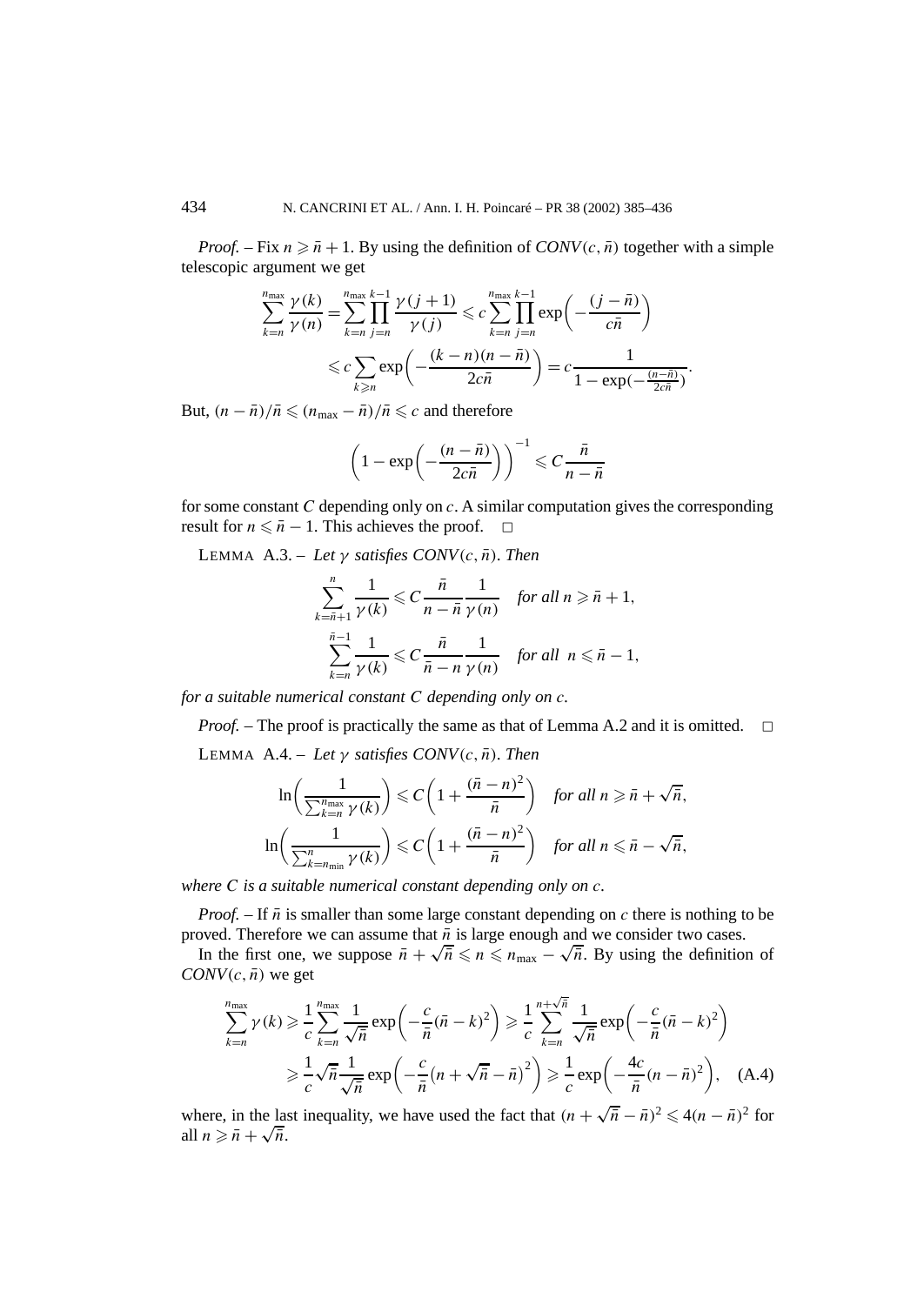In the second case, we suppose  $n \geq n_{\text{max}} - \sqrt{\overline{n}}$ . An easy computation gives

$$
\sum_{k=n}^{n_{\text{max}}} \gamma(k) \geqslant \frac{1}{c} \sum_{k=n}^{n_{\text{max}}} \frac{1}{\sqrt{\bar{n}}} \exp\left(-\frac{c}{\bar{n}} (\bar{n} - k)^2\right) \geqslant \frac{1}{c} \frac{1}{\sqrt{\bar{n}}} \exp\left(-\frac{c}{\bar{n}} (\bar{n} - n)^2\right)
$$
\n
$$
\geqslant C^{-1} \exp\left(-\frac{C}{\bar{n}} (\bar{n} - n)^2\right) \tag{A.5}
$$

for some constant *C* depending only on *c*. Finally the first statement of the lemma follows at once from (A.4) and (A.5) by taking the logarithm. Similarly one proceeds for the proof of the second part of the lemma.  $\Box$ 

We can now state the main result of the appendix.

**PROPOSITION** A.5. – Let  $\gamma$  satisfies CONV $(c, \bar{n})$ . Then there exists a constant C *depending only on c such that for all real functions f on*  $\Omega$ 

$$
Ent_{\gamma}(f) \leqslant C\bar{n} \sum_{n=n_{\min}+1}^{n_{\max}} (\gamma(n) \wedge \gamma(n-1)) \big[ f(n) - f(n-1) \big]^2. \tag{A.6}
$$

*Proof. –* Thanks to Proposition A.1 it is enough to bound from above the constant *B* or, what is enough  $B_+(\bar{n}) \vee B_-(\bar{n})$ . First notice that by symmetry we can only consider one of them e.g.

$$
B_{+}(\bar{n}) = \sup_{n \geq \bar{n}+1} \left( \sum_{k=n}^{n_{\text{max}}} \gamma(k) \right) \ln \left( \frac{1}{\sum_{k=n}^{n_{\text{max}}} \gamma(k)} \right) \left( \sum_{k=\bar{n}+1}^{n} \frac{1}{\gamma(k) \wedge \gamma(k+1)} \right).
$$

Let us consider two cases.

In the first one, we suppose  $\bar{n} + 1 \leq n \leq \bar{n} + \sqrt{\bar{n}}$ . Then, because  $\sum_{k=n}^{n_{\text{max}}} \gamma(k) \leq 1$  and  $x \ln(1/x) \leq 1$  for all  $x \in [0, 1]$ ,

$$
\left(\sum_{k=n}^{n_{\max}} \gamma(k)\right) \ln\left(\frac{1}{\sum_{k=n}^{n_{\max}} \gamma(k)}\right) \leq 1.
$$

Moreover, by  $(A.2)$ 

$$
\sum_{k=\bar{n}+1}^{n} \frac{1}{\gamma(k)} \leqslant c \sum_{k=\bar{n}+1}^{n} \frac{1}{\sqrt{\bar{n}}} \exp\left(\frac{c}{\bar{n}} (\bar{n}-k)^2\right) \leqslant c\sqrt{\bar{n}} \frac{1}{\sqrt{\bar{n}}} \exp\left(\frac{C}{\bar{n}} (\bar{n}-n+1)^2\right) \leqslant C
$$

for some constant *C* depending only on *c*.

If some constant C depending only on c.<br>In the second case,  $n \ge \bar{n} + \sqrt{\bar{n}}$ , we apply Lemmas A.2, A.3 and A.4 to get

$$
\sum_{k=n}^{n_{\max}} \gamma(k) \ln \left( \frac{1}{\sum_{k=n}^{n_{\max}} \gamma(k)} \right) \sum_{k=\bar{n}+1}^{n} \frac{1}{\gamma(k)} \leqslant C \frac{\bar{n}}{n-\bar{n}} \left( 1 + \frac{(\bar{n}-n)^2}{\bar{n}} \right) \frac{\bar{n}}{n-\bar{n}}
$$
  
\$\leqslant C\bar{n}\$.

This achieves the proof.  $\square$